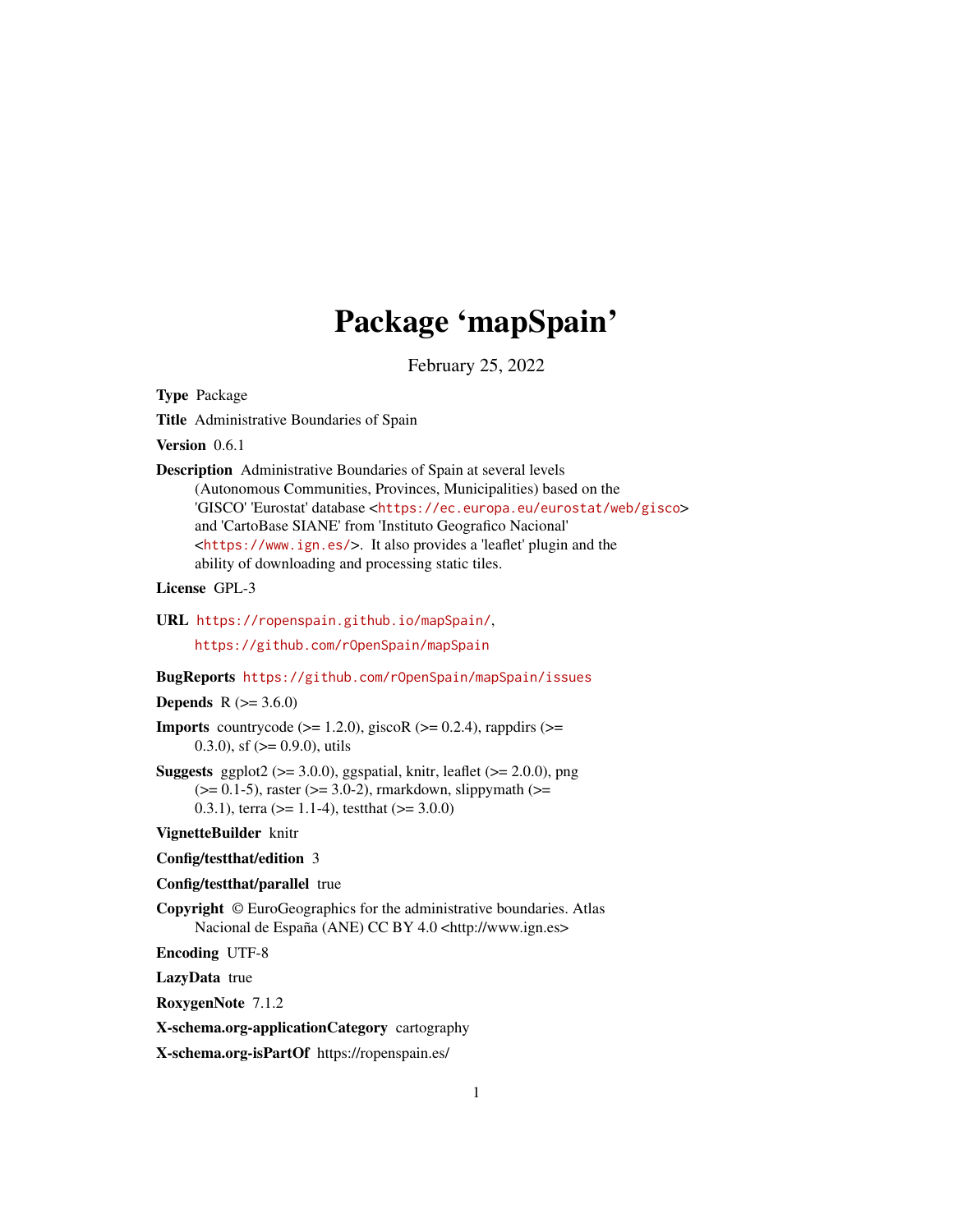X-schema.org-keywords rOpenSpain, tiles, r, maps, spatial, rstats, r-package, municipalities, Spain, gisco, provinces, ign, administrative-boundaries, ccaa, static-tiles

# NeedsCompilation no

Author Diego Hernangómez [aut, cre, cph] (<<https://orcid.org/0000-0001-8457-4658>>, rOpenSpain)

Maintainer Diego Hernangómez <diego.hernangomezherrero@gmail.com>

Repository CRAN

Date/Publication 2022-02-25 09:10:02 UTC

# R topics documented:

|                                                                                                                           | 3              |
|---------------------------------------------------------------------------------------------------------------------------|----------------|
|                                                                                                                           | $\overline{4}$ |
|                                                                                                                           | 6              |
|                                                                                                                           | 6              |
|                                                                                                                           | 7              |
| $\text{esp\_dict\_region\_code} \dots \dots \dots \dots \dots \dots \dots \dots \dots \dots \dots \dots \dots \dots$      | 9              |
|                                                                                                                           | 10             |
|                                                                                                                           | 13             |
|                                                                                                                           | 15             |
|                                                                                                                           | 18             |
|                                                                                                                           | 21             |
|                                                                                                                           | 23             |
|                                                                                                                           | 25             |
|                                                                                                                           | 27             |
|                                                                                                                           | 29             |
|                                                                                                                           | 30             |
|                                                                                                                           | 33             |
|                                                                                                                           | 34             |
|                                                                                                                           | 38             |
|                                                                                                                           | 41             |
|                                                                                                                           | 44             |
|                                                                                                                           | 47             |
|                                                                                                                           | 49             |
| $\mathsf{esp\_get\_roads\ } \dots \dots \dots \dots \dots \dots \dots \dots \dots \dots \dots \dots \dots \dots \dots$    | 51             |
|                                                                                                                           | 53             |
| $esp_nuts.sf \dots \dots \dots \dots \dots \dots \dots \dots \dots \dots \dots \dots \dots \dots \dots \dots \dots \dots$ | 55             |
|                                                                                                                           | 56             |
|                                                                                                                           | 57             |
| leaflet.providersESP.df $\ldots \ldots \ldots \ldots \ldots \ldots \ldots \ldots \ldots \ldots \ldots \ldots \ldots$      | 59             |
|                                                                                                                           | 62             |
|                                                                                                                           |                |

 $\blacksquare$  Index  $\blacksquare$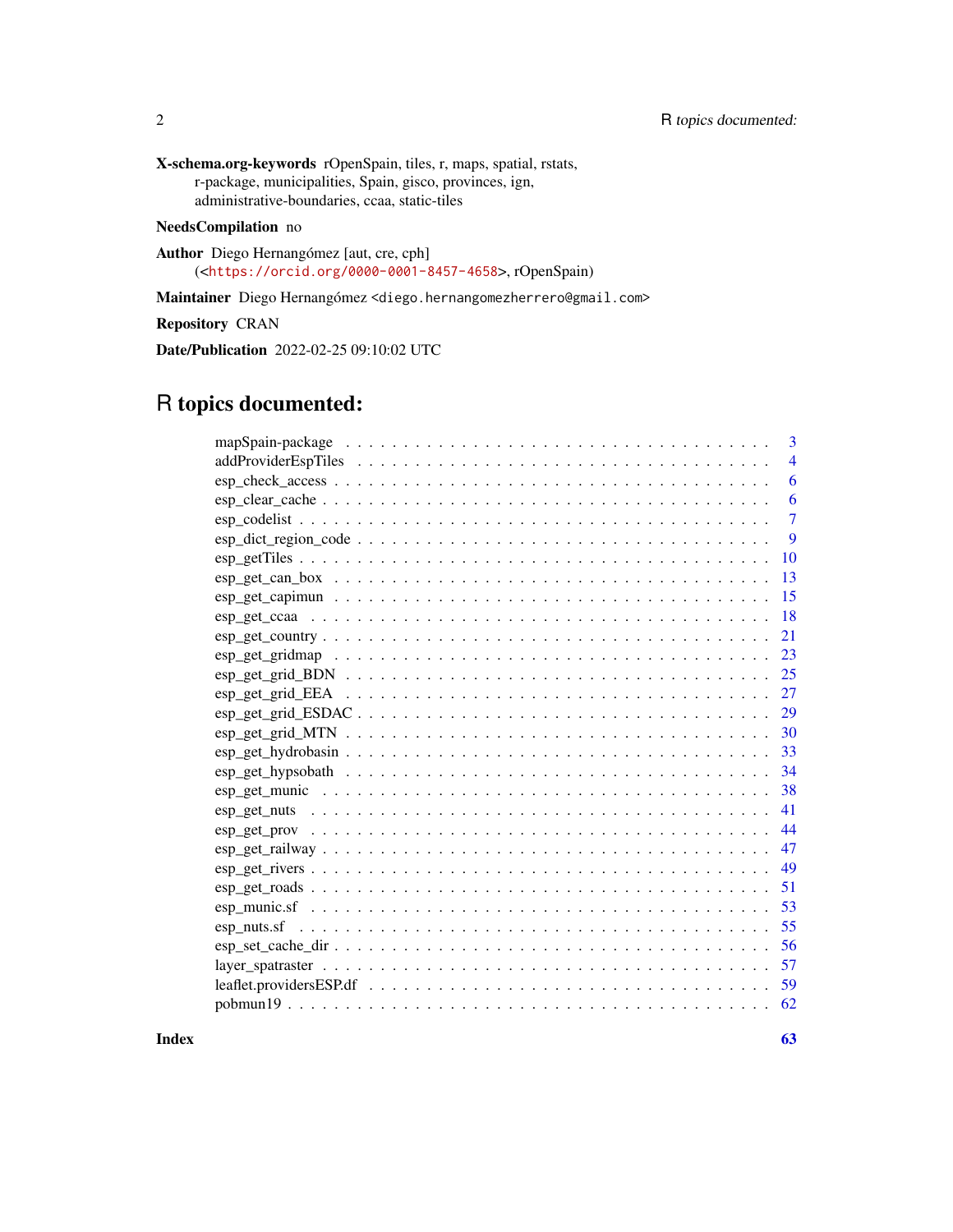#### <span id="page-2-0"></span>Description

This package provides Administrative Boundaries of Spain based on the GISCO (Geographic Information System of the Commission) Eurostat database and CartoBase SIANE from Instituto Geográfico Nacional.

#### Details

| Package        | mapSpain |
|----------------|----------|
| <b>Type</b>    | Package  |
| <b>Version</b> | 0.6.1    |
| Date           | 2022     |
| <b>License</b> | $GPL-3$  |
| LazyLoad       | yes      |

#### COPYRIGHT NOTICE (IGN)

This package uses data from CartoBase SIANE, provided by Instituto Geografico Nacional (IGN): Atlas Nacional de España (ANE) [CC BY 4.0](https://creativecommons.org/licenses/by/4.0/deed.en) [ign.es](https://www.ign.es/)

#### COPYRIGHT NOTICE (GISCO)

When data downloaded from GISCO is used in any printed or electronic publication, in addition to any other provisions applicable to the whole Eurostat website, data source will have to be acknowledged in the legend of the map and in the introductory page of the publication with the following copyright notice:

- EN: (C) EuroGeographics for the administrative boundaries
- FR: (C) EuroGeographics pour les limites administratives
- DE: (C) EuroGeographics bezüglich der Verwaltungsgrenzen

For publications in languages other than English, French or German, the translation of the copyright notice in the language of the publication shall be used.

If you intend to use the data commercially, please contact EuroGeographics for information regarding their license agreements.

#### Source

# [GISCO webpage](https://ec.europa.eu/eurostat/web/gisco/geodata)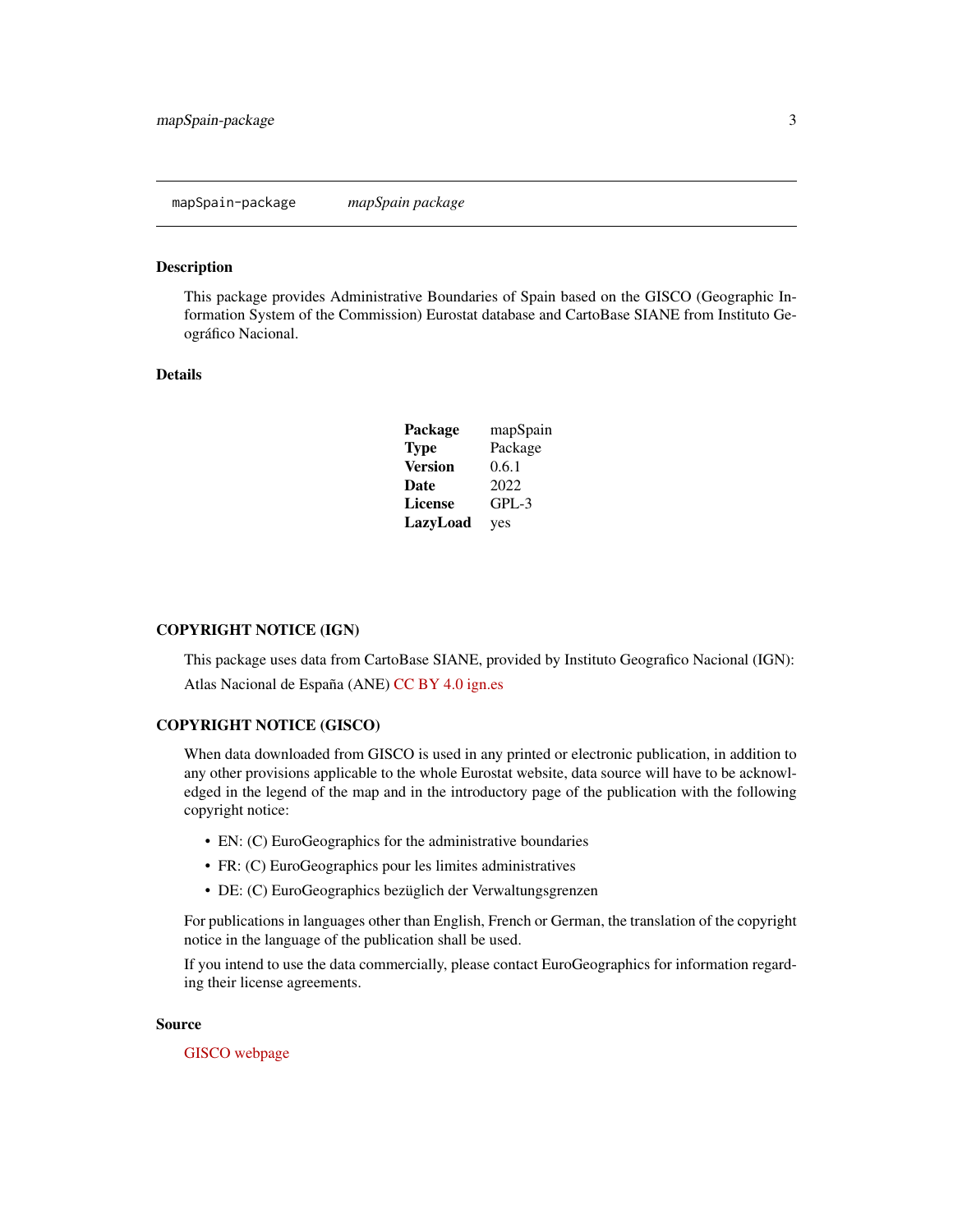# References

```
See citation("mapSpain").
```
# See Also

Useful links:

- <https://ropenspain.github.io/mapSpain/>
- <https://github.com/rOpenSpain/mapSpain>
- Report bugs at <https://github.com/rOpenSpain/mapSpain/issues>

<span id="page-3-2"></span>addProviderEspTiles *Include base tiles of Spanish public administrations on a* leaflet *map*

# <span id="page-3-1"></span>Description

Include tiles of public Spanish organisms to a [leaflet::leaflet\(\)](#page-0-0) map.

# Usage

```
addProviderEspTiles(
  map,
 provider,
  layerId = NULL,group = NULL,
 options = providerEspTileOptions()
)
```

```
providerEspTileOptions(...)
```
# Arguments

| map                     | A map widget created from leaflet::leaflet().                                                                                                                                                                                                                                                                 |
|-------------------------|---------------------------------------------------------------------------------------------------------------------------------------------------------------------------------------------------------------------------------------------------------------------------------------------------------------|
| provider                | Name of the provider, see leaflet.providersESP.df for values available.                                                                                                                                                                                                                                       |
| layerId                 | the layer id                                                                                                                                                                                                                                                                                                  |
| group                   | The name of the group the newly created layers should belong to Human-friendly<br>group names are permitted–they need not be short, identifier-style names. Any<br>number of layers and even different types of layers (e.g. markers and polygons)<br>can share the same group name. See leaflet::addTiles(). |
| options                 | a list of extra options for tile layers, popups, paths (circles, rectangles, polygons,<br>), or other map elements                                                                                                                                                                                            |
| $\cdot$ $\cdot$ $\cdot$ | Arguments passed on to leaflet::providerTileOptions                                                                                                                                                                                                                                                           |
|                         | errorTileUrl the tile layer options; see https://leafletjs.com/reference-1.<br>3.4.html#tilelayer                                                                                                                                                                                                             |

<span id="page-3-0"></span>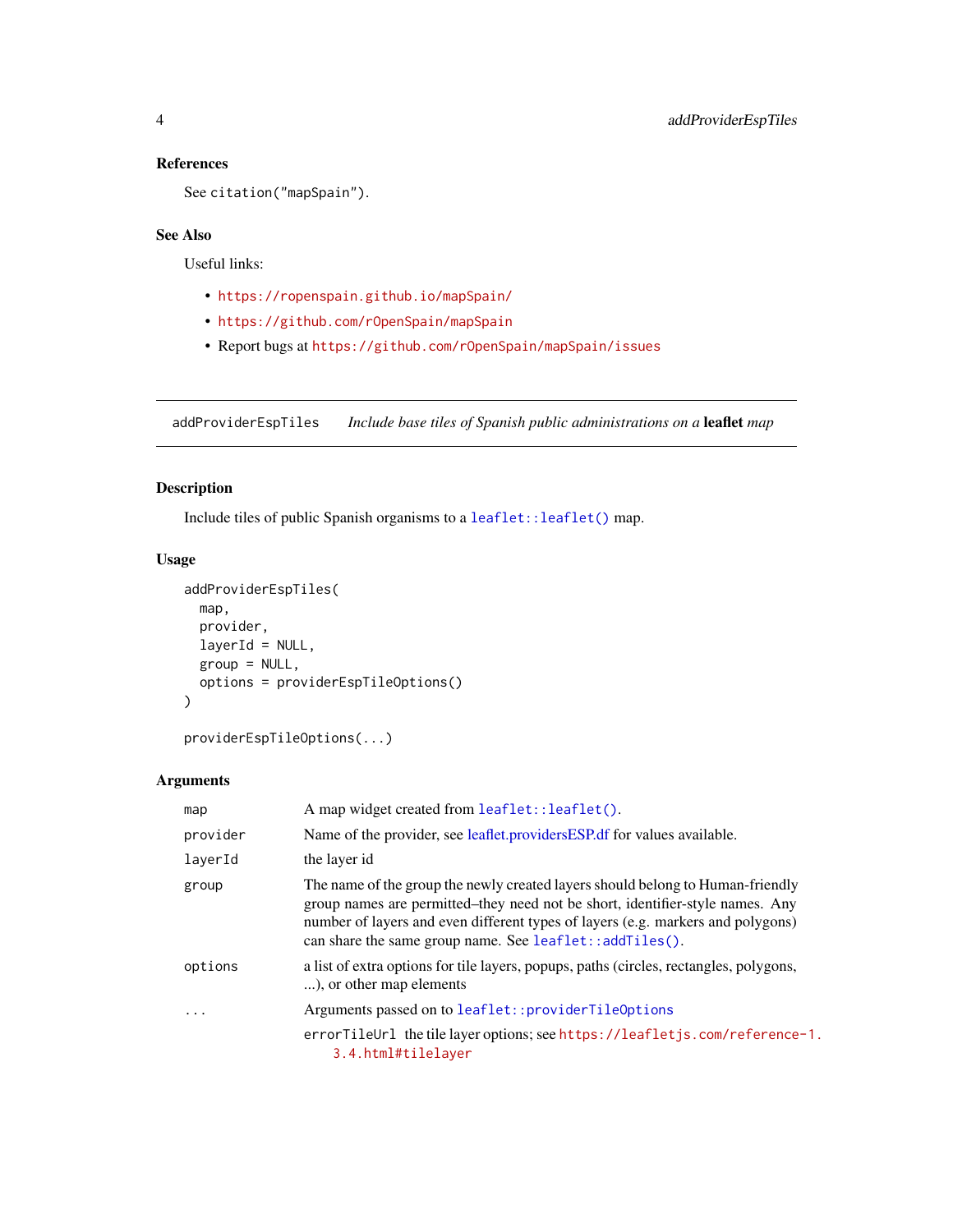<span id="page-4-0"></span>noWrap the tile layer options; see [https://leafletjs.com/reference-1.3.](https://leafletjs.com/reference-1.3.4.html#tilelayer) [4.html#tilelayer](https://leafletjs.com/reference-1.3.4.html#tilelayer) opacity the tile layer options; see [https://leafletjs.com/reference-1.](https://leafletjs.com/reference-1.3.4.html#tilelayer) [3.4.html#tilelayer](https://leafletjs.com/reference-1.3.4.html#tilelayer) zIndex the tile layer options; see [https://leafletjs.com/reference-1.3.](https://leafletjs.com/reference-1.3.4.html#tilelayer) [4.html#tilelayer](https://leafletjs.com/reference-1.3.4.html#tilelayer) updateWhenIdle the tile layer options; see [https://leafletjs.com/referen](https://leafletjs.com/reference-1.3.4.html#tilelayer)ce-1. [3.4.html#tilelayer](https://leafletjs.com/reference-1.3.4.html#tilelayer) detectRetina the tile layer options; see [https://leafletjs.com/reference](https://leafletjs.com/reference-1.3.4.html#tilelayer)-1. [3.4.html#tilelayer](https://leafletjs.com/reference-1.3.4.html#tilelayer)

# Details

[providerEspTileOptions\(\)](#page-3-1) is a wrapper of [leaflet::providerTileOptions\(\)](#page-0-0).

#### Value

A map object generated with [leaflet::leaflet\(\)](#page-0-0).

#### Source

<https://dieghernan.github.io/leaflet-providersESP/> leaflet plugin, v1.3.0.

#### See Also

```
leaflet::leaflet(), leaflet::addTiles()
```
[leaflet::providerTileOptions\(\)](#page-0-0), [leaflet::tileOptions\(\)](#page-0-0)

Other imagery utilities: [esp\\_getTiles\(](#page-9-1)), [layer\\_spatraster\(](#page-56-1)), [leaflet.providersESP.df](#page-58-1)

#### Examples

```
library(leaflet)
PuertadelSol <-
 leaflet() %>%
  setView(
   lat = 40.4166,ln g = -3.7038400,zoom = 18) %>%
  addProviderEspTiles(provider = "IGNBase.Gris") %>%
  addProviderEspTiles(provider = "RedTransporte.Carreteras")
```
PuertadelSol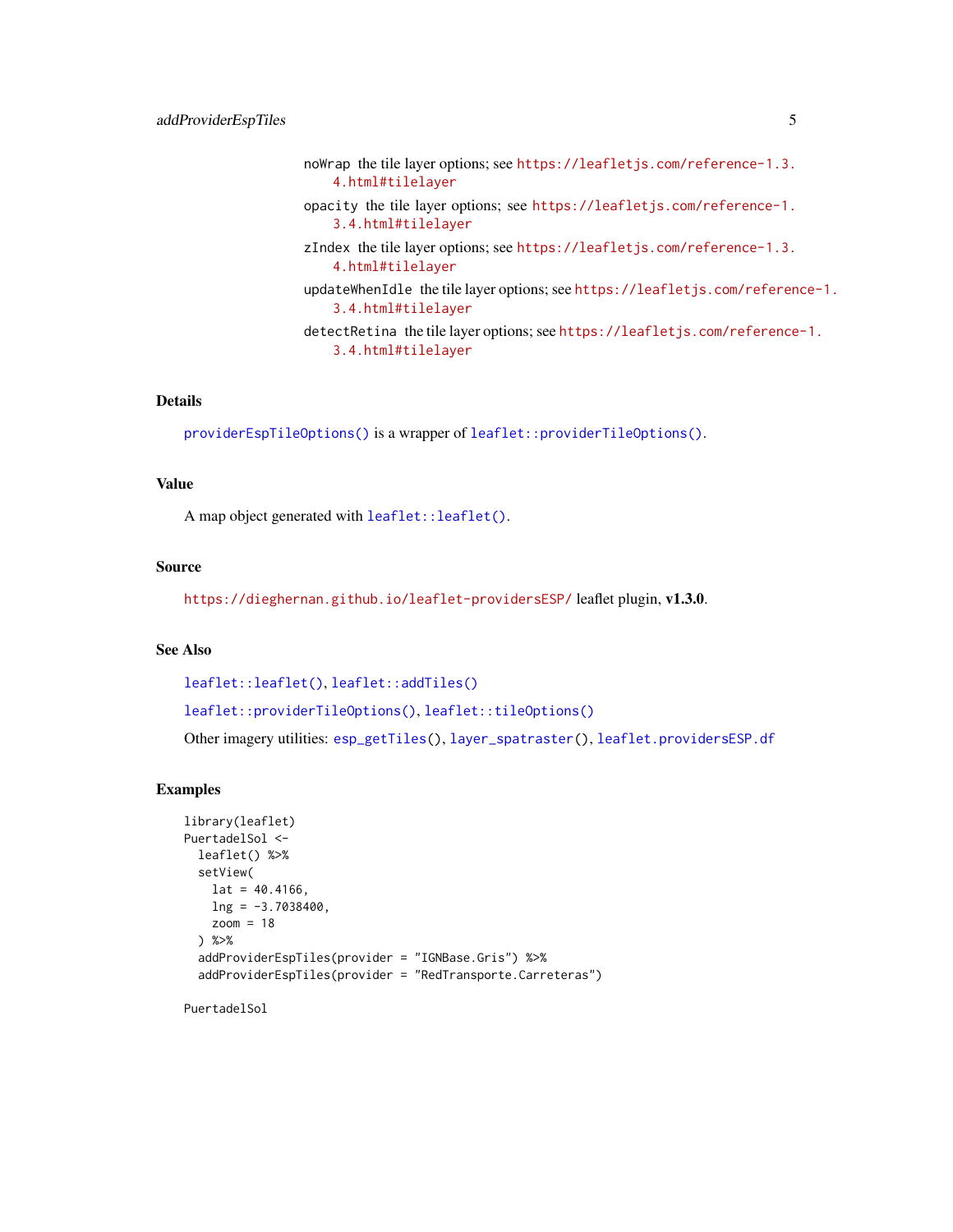<span id="page-5-0"></span>esp\_check\_access *Check access to SIANE data*

# Description

Check if R has access to resources at <https://github.com/rOpenSpain/mapSpain/tree/sianedata>.

#### Usage

esp\_check\_access()

# Value

a logical.

# See Also

[giscoR::gisco\\_check\\_access\(\)](#page-0-0)

# Examples

esp\_check\_access()

<span id="page-5-1"></span>esp\_clear\_cache *Clear your* mapSpain *cache dir*

# Description

Use this function with caution. This function would clear your cached data and configuration, specifically:

- Deletes the mapSpain config directory (rappdirs::user\_config\_dir("mapSpain","R")).
- Deletes the cache\_dir directory.
- Deletes the values on stored on Sys.getenv("MAPSPAIN\_CACHE\_DIR") and options(mapSpain\_cache\_dir).

#### Usage

esp\_clear\_cache(config = FALSE, cached\_data = TRUE, verbose = FALSE)

# Arguments

| config      | if TRUE, will delete the configuration folder of <b>mapSpain</b> .         |
|-------------|----------------------------------------------------------------------------|
| cached data | If this is set to TRUE, it will delete your cache_dir and all its content. |
| verbose     | Logical, displays information. Useful for debugging, default is FALSE.     |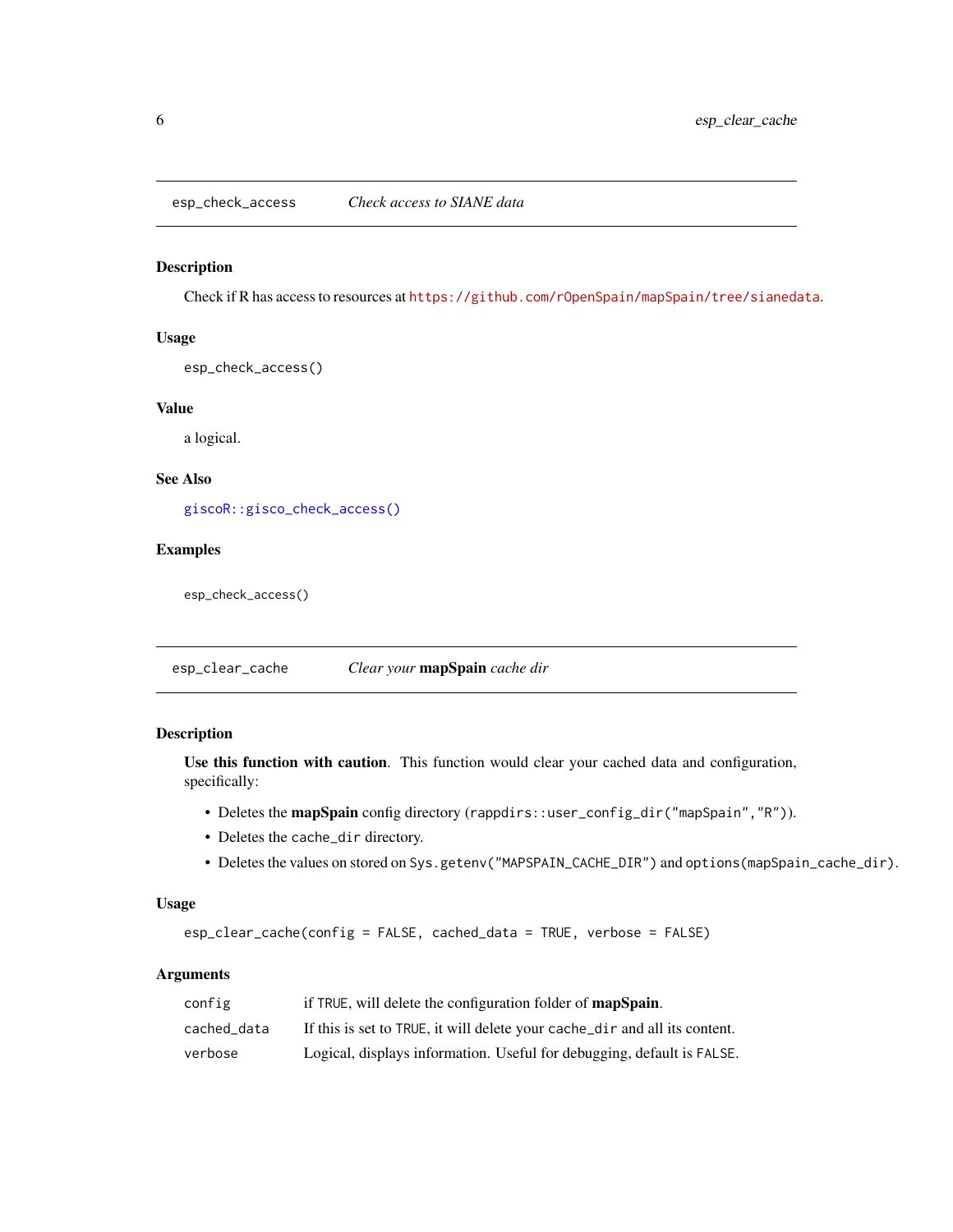# <span id="page-6-0"></span>esp\_codelist 7

# Details

This is an overkill function that is intended to reset your status as it you would never have installed and/or used mapSpain.

#### Value

Invisible. This function is called for its side effects.

#### See Also

Other cache utilities: [esp\\_set\\_cache\\_dir\(](#page-55-1))

#### Examples

```
# Don't run this! It would modify your current state
## Not run:
esp_clear_cache(verbose = TRUE)
## End(Not run)
Sys.getenv("MAPSPAIN_CACHE_DIR")
```
<span id="page-6-1"></span>esp\_codelist *Spanish Code Translation Data Frame*

#### Description

A data frame used internally for translating codes and names of the different subdivisions of Spain. The data frame provides the hierarchy of the subdivisions including NUTS1 level, Autonomous Communities (equivalent to NUTS2), Provinces and NUTS3 level. See Note.

# Format

A data frame with 59 rows codes as columns

- nuts+.code: NUTS code of each subdivision.
- nuts+.code: NUTS name of each subdivision.
- codauto: INE code of each autonomous community.
- iso2.+.code: ISO2 code of each autonomous community and province.
- ine.+.name: INE name of each autonomous community and province.
- iso2.+.name.(lang): ISO2 name of each autonomous community and province. Several languages available.
- cldr.+.name.(lang): CLDR name of each autonomous community and province. Several languages available.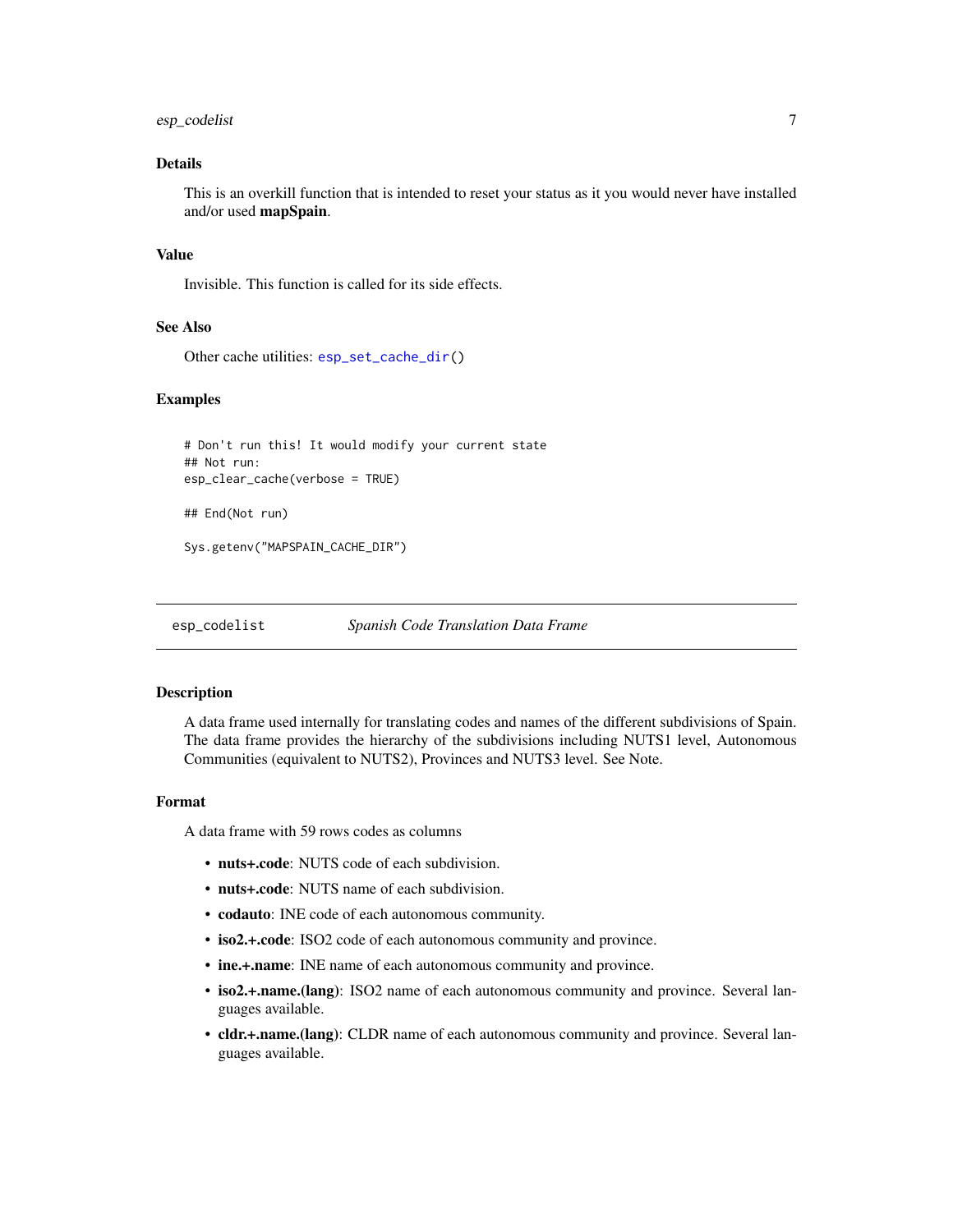- <span id="page-7-0"></span>• ccaa.short.+: Short (common) name of each autonomous community. Several languages available.
- cpro: INE code of each province.
- prov.shortname.+: Short (common) name of each province. Several languages available.

#### Note

Languages available are:

- "en": English
- "es": Spanish
- "ca": Catalan
- "ga": Galician
- "eu": Basque

Although NUTS2 matches the first subdivision level of Spain (CCAA - Autonomous Communities), it should be noted that NUTS3 does not match the second subdivision level of Spain (Provinces). NUTS3 provides a dedicated code for major islands whereas the Provinces doesn't.

Ceuta and Melilla has an specific status (Autonomous Cities) but are considered as communities with a single province (as Madrid, Asturias or Murcia) on this dataset.

#### Source

- INE: Instituto Nacional de Estadistica: <https://www.ine.es/>
- Eurostat (NUTS): <https://ec.europa.eu/eurostat/web/nuts/background>
- ISO: <https://www.iso.org/obp/ui/#iso:code:3166:ES>
- CLDR: <https://unicode-org.github.io/cldr-staging/charts/38/index.html>

#### See Also

Other datasets: [esp\\_munic.sf](#page-52-1), [esp\\_nuts.sf](#page-54-1), [leaflet.providersESP.df](#page-58-1), [pobmun19](#page-61-1)

Other political: [esp\\_get\\_can\\_box\(](#page-12-1)), [esp\\_get\\_capimun\(](#page-14-1)), [esp\\_get\\_ccaa\(](#page-17-1)), [esp\\_get\\_country\(](#page-20-1)), [esp\\_get\\_gridmap](#page-22-1), [esp\\_get\\_munic\(](#page-37-1)), [esp\\_get\\_nuts\(](#page-40-1)), [esp\\_get\\_prov\(](#page-43-1))

Other dictionary: [esp\\_dict\\_region\\_code\(](#page-8-1))

#### Examples

data("esp\_codelist")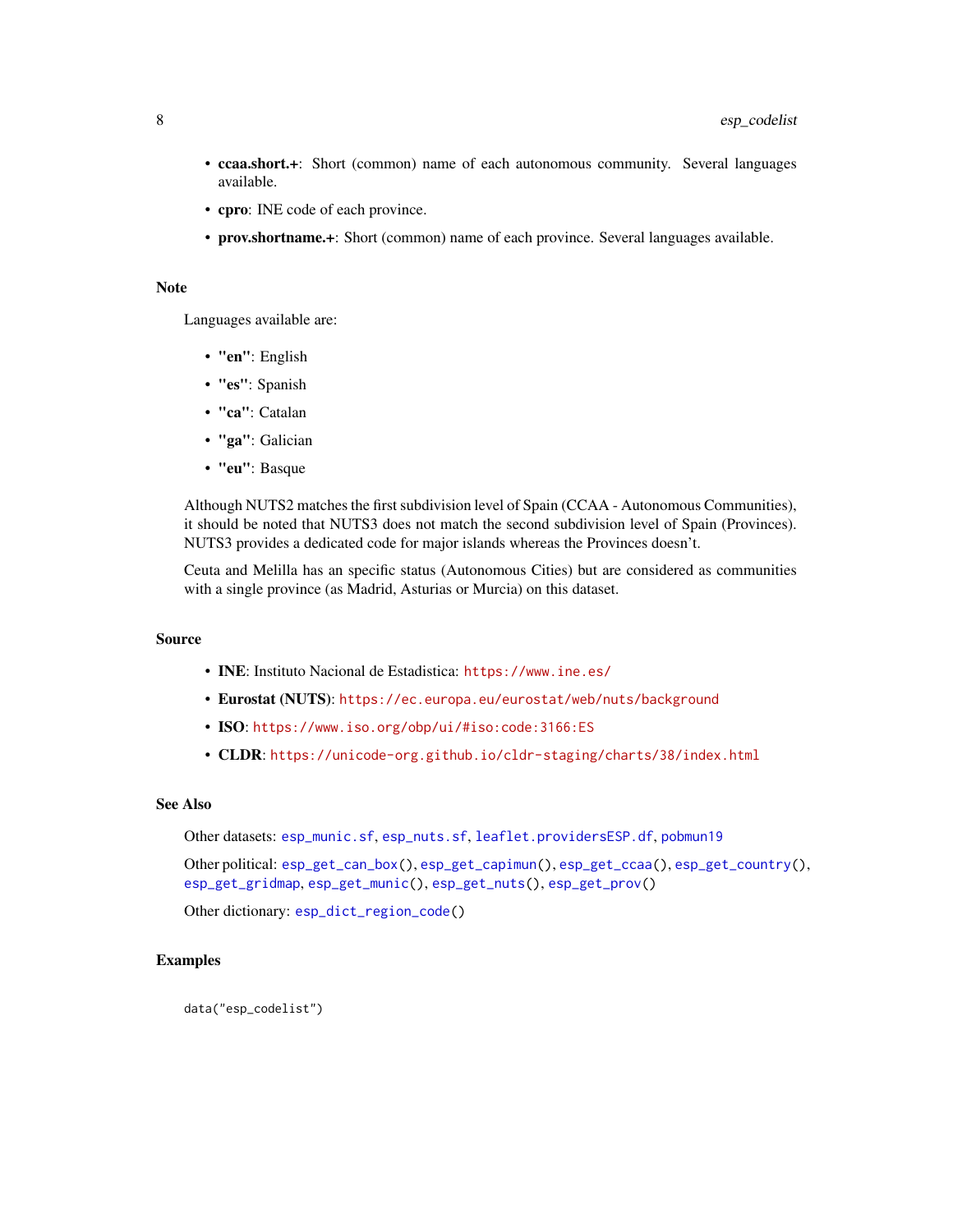<span id="page-8-1"></span><span id="page-8-0"></span>esp\_dict\_region\_code *Convert and translate Subdivision Names*

# <span id="page-8-2"></span>Description

Converts long subdivision names into different coding schemes and languages.

#### Usage

```
esp_dict_region_code(sourcevar, origin = "text", destination = "text")
esp_dict_translate(sourcevar, lang = "en", all = FALSE)
```
# **Arguments**

| sourcevar           | Vector which contains the subdivision names to be converted.                                                        |
|---------------------|---------------------------------------------------------------------------------------------------------------------|
| origin, destination |                                                                                                                     |
|                     | One of "text", "nuts", "iso2", "codauto" and "cpro".                                                                |
| lang                | Language of translation. Available languages are:                                                                   |
|                     | $\bullet$ "es": Spanish                                                                                             |
|                     | $\bullet$ "en": English                                                                                             |
|                     | $\bullet$ "ca": Catalan                                                                                             |
|                     | • "ga": Galician                                                                                                    |
|                     | $\bullet$ "eu": Basque                                                                                              |
| all                 | Logical. Should the function return all names or not? On FALSE it returns a<br>character vector. See <b>Value</b> . |

#### Details

If no match is found for any value, the function displays a warning and returns NA for those values.

Note that mixing names of different administrative levels (e.g. "Catalonia" and "Barcelona") may return empty values, depending on the destination values.

#### Value

[esp\\_dict\\_region\\_code\(\)](#page-8-1) returns a vector of characters.

[esp\\_dict\\_translate\(\)](#page-8-2) returns a character vector or a named list with each of the possible names of each sourcevar on the required language lang.

#### See Also

Other dictionary: [esp\\_codelist](#page-6-1) Other dictionary: [esp\\_codelist](#page-6-1)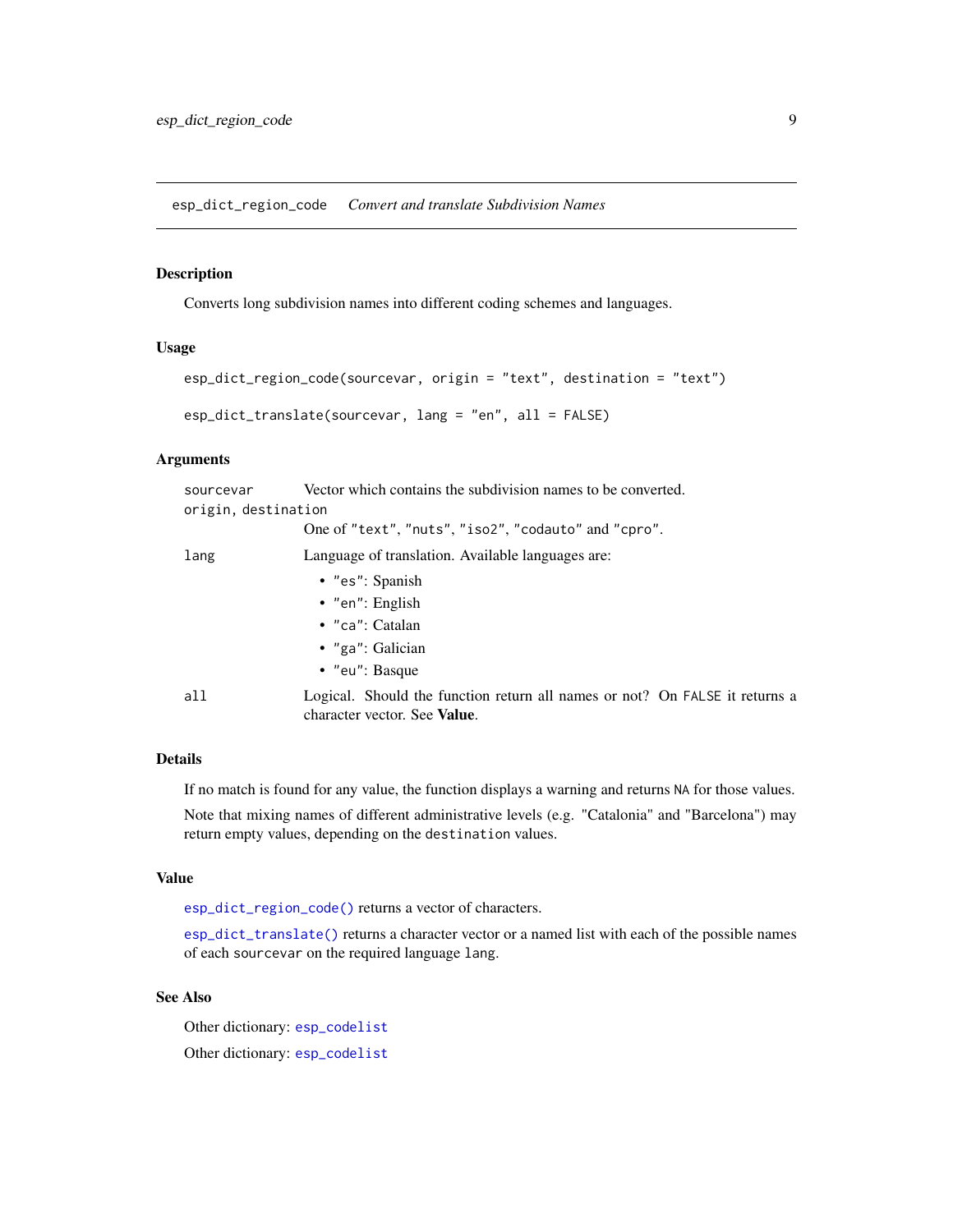# Examples

```
vals <- c("Errioxa", "Coruna", "Gerona", "Madrid")
esp_dict_region_code(vals)
esp_dict_region_code(vals, destination = "nuts")
esp_dict_region_code(vals, destination = "cpro")
esp_dict_region_code(vals, destination = "iso2")
# From ISO2 to another codes
iso2vals <- c("ES-M", "ES-S", "ES-SG")
esp_dict_region_code(iso2vals, origin = "iso2")
esp_dict_region_code(iso2vals,
 origin = "iso2",
  destination = "nuts"
\lambdaesp_dict_region_code(iso2vals,
  origin = "iso2",
  destination = "cpro"
)
# Mixing levels
valsmix <- c("Centro", "Andalucia", "Seville", "Menorca")
esp_dict_region_code(valsmix, destination = "nuts")
## Not run:
# Warning
esp_dict_region_code(valsmix, destination = "codauto")
esp_dict_region_code(valsmix, destination = "iso2")
## End(Not run)
vals \leftarrow c()"La Rioja", "Sevilla", "Madrid",
  "Jaen", "Orense", "Baleares"
)
esp_dict_translate(vals)
esp_dict_translate(vals, lang = "es")
esp_dict_translate(vals, lang = "ca")
esp_dict_translate(vals, lang = "eu")
esp_dict_translate(vals, lang = "ga")
esp_dict_translate(vals, lang = "ga", all = TRUE)
```
<span id="page-9-1"></span>esp\_getTiles *Get static tiles from public administrations of Spanish.*

<span id="page-9-0"></span>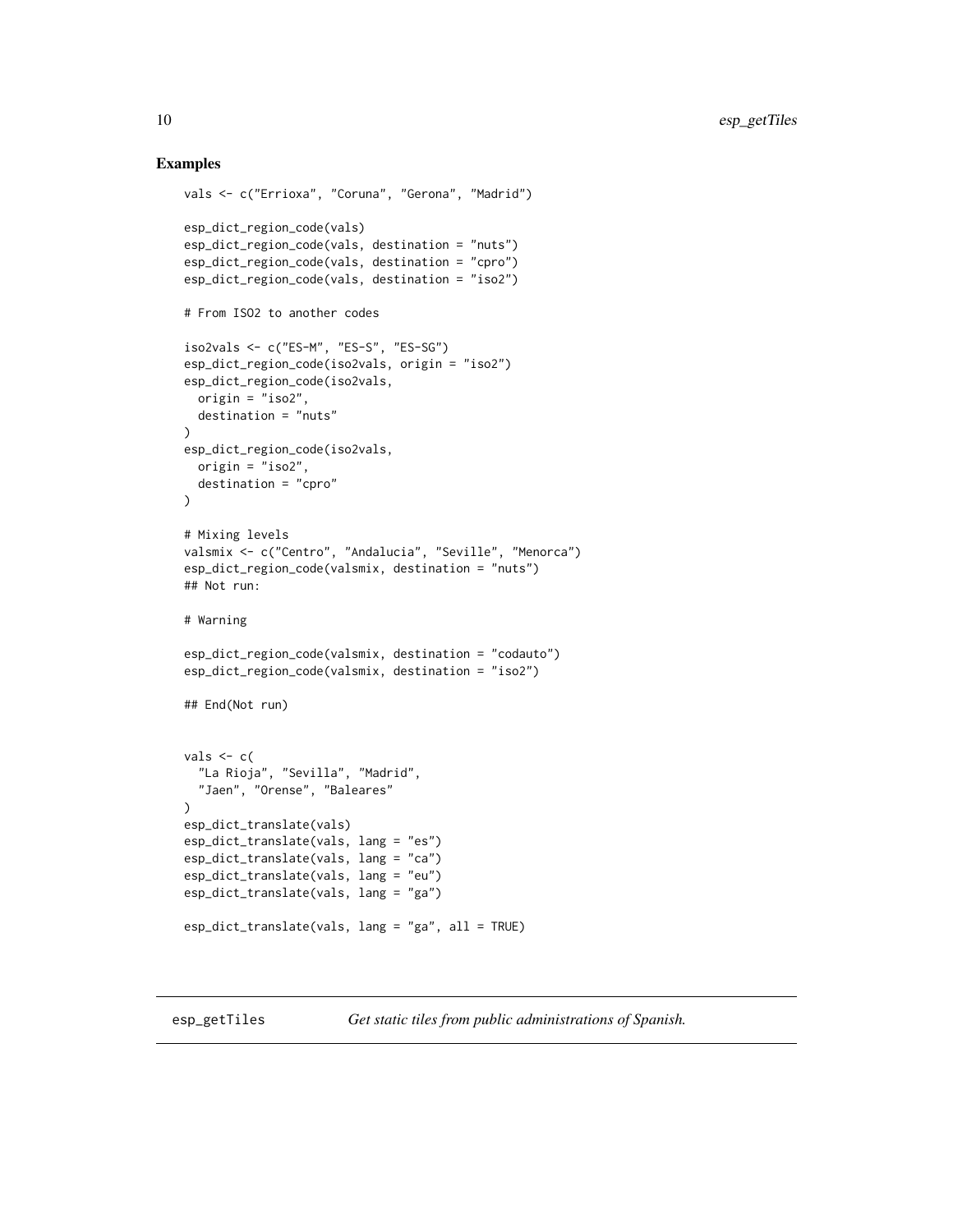# <span id="page-10-0"></span>esp\_getTiles 11

# Description

Get static map tiles based on a spatial object. Maps can be fetched from various open map servers. This function is a implementation of the javascript plugin [leaflet-providersESP](https://dieghernan.github.io/leaflet-providersESP/) v1.3.0.

# Usage

```
esp_getTiles(
 x,
 type = "IDErioja",
 zoom = NULL,
 zoommin = 0,
 crop = TRUE,res = 512,
 bbox_expand = 0.05,
 transparent = TRUE,
 mask = FALSE,update_cache = FALSE,
 cache_dir = NULL,
 verbose = FALSE,
 options = NULL
)
```
# Arguments

| X            | An sf or sfc object.                                                                                                                                                                                                                                |
|--------------|-----------------------------------------------------------------------------------------------------------------------------------------------------------------------------------------------------------------------------------------------------|
| type         | Name of the provider. See leaflet.providersESP.df.                                                                                                                                                                                                  |
| zoom         | Zoom level. If NULL, it is determined automatically. If set, it overrides zoommin.<br>Only valid for WMTS tiles. On a single point it applies a buffer to the point and<br>on zoom = NULL the function set a zoom level of 18. See <b>Details</b> . |
| zoommin      | Delta on default zoom. The default value is designed to download fewer tiles<br>than you probably want. Use 1 or 2 to increase the resolution.                                                                                                      |
| crop         | TRUE if results should be cropped to the specified x extent, FALSE otherwise. If<br>x is an sf object with one POINT, crop is set to FALSE.                                                                                                         |
| res          | Resolution (in pixels) of the final tile. Only valid for WMS.                                                                                                                                                                                       |
| bbox_expand  | A numeric value that indicates the expansion percentage of the bounding box of<br>X.                                                                                                                                                                |
| transparent  | Logical. Provides transparent background, if supported. Depends on the se-<br>lected provider on type.                                                                                                                                              |
| mask         | TRUE if the result should be masked to x.                                                                                                                                                                                                           |
| update_cache | A logical whether to update cache. Default is FALSE. When set to TRUE it would<br>force a fresh download of the source file.                                                                                                                        |
| cache_dir    | A path to a cache directory. See About caching.                                                                                                                                                                                                     |
| verbose      | Logical, displays information. Useful for debugging, default is FALSE.                                                                                                                                                                              |
| options      | A named list containing additional options to pass to the query.                                                                                                                                                                                    |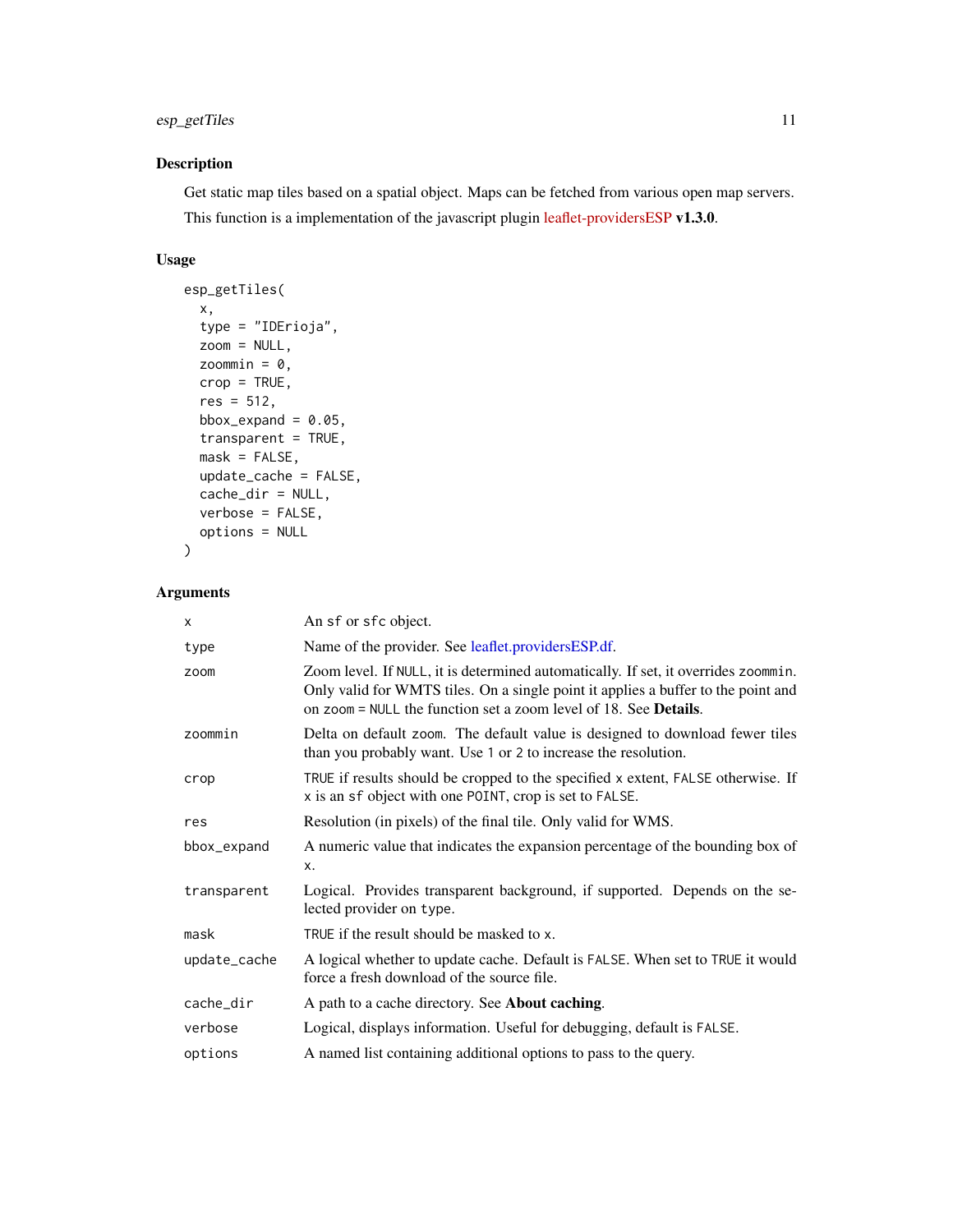# <span id="page-11-0"></span>Details

Zoom levels are described on the [OpenStreetMap wiki:](https://wiki.openstreetmap.org/wiki/Zoom_levels)

- zoom area to represent
	- 0 whole world
		- 3 large country
		- 5 state
		- 8 county
	- 10 metropolitan area
	- 11 city
	- 13 village or suburb
	- 16 streets
	- 18 some buildings, trees

For a complete list of providers see [leaflet.providersESP.df.](#page-58-1)

Most WMS/WMTS providers provide tiles on "EPSG:3857". In case that the tile looks deformed, try projecting first x:

x <-sf::st\_transform(x,3857)

# Value

A SpatRaster is returned, with 3 (RGB) or 4 (RGBA) layers, depending on the provider. See [terra::rast\(\)](#page-0-0). .

#### About caching

You can set your cache\_dir with [esp\\_set\\_cache\\_dir\(\)](#page-55-1).

Sometimes cached files may be corrupt. On that case, try re-downloading the data setting update\_cache  $=$  TRUE.

If you experience any problem on download, try to download the corresponding .geojson file by any other method and save it on your cache\_dir. Use the option verbose = TRUE for debugging the API query.

#### Source

<https://dieghernan.github.io/leaflet-providersESP/> leaflet plugin, v1.3.0.

# See Also

```
terra::rast().
```
Other imagery utilities: [addProviderEspTiles\(](#page-3-2)), [layer\\_spatraster\(](#page-56-1)), [leaflet.providersESP.df](#page-58-1)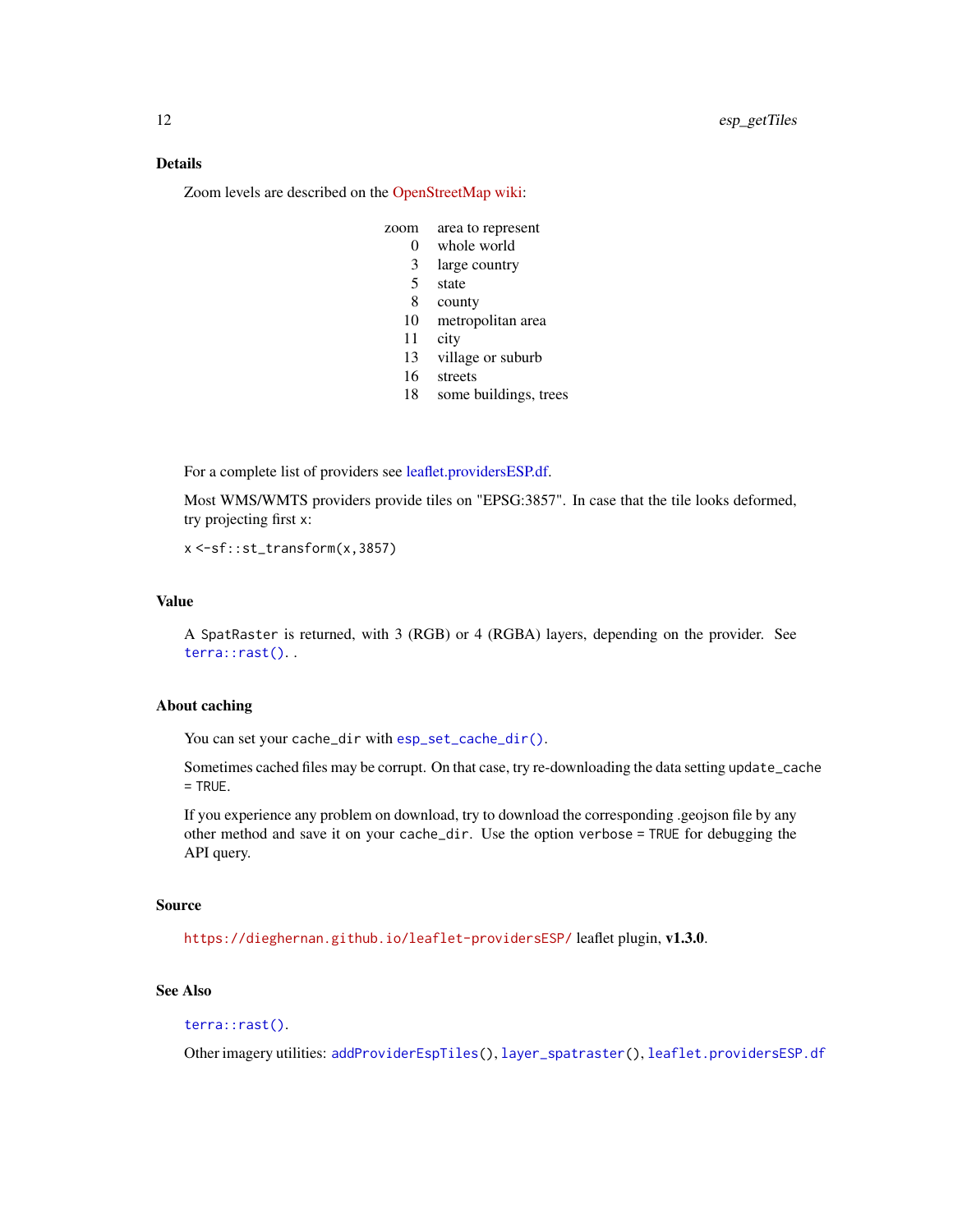# <span id="page-12-0"></span>esp\_get\_can\_box 13

# Examples

```
## Not run:
# This script downloads tiles to your local machine
# Run only if you are online
Murcia <- esp_get_ccaa_siane("Murcia", epsg = 3857)
Tile <- esp_getTiles(Murcia)
library(ggplot2)
ggplot(Murcia) +
  layer_spatraster(Tile) +
  geom_sf(fill = NA)
## End(Not run)
```
<span id="page-12-1"></span>esp\_get\_can\_box *Get* sf *lines and polygons for insetting the Canary Islands*

# <span id="page-12-2"></span>Description

When plotting Spain, it is usual to represent the Canary Islands as an inset (see moveCAN on [esp\\_get\\_nuts\(\)](#page-40-1)). These functions provides complementary lines and polygons to be used when the Canary Islands are displayed as an inset.

- [esp\\_get\\_can\\_box\(\)](#page-12-1) is used to draw lines around the displaced Canary Islands.
- [esp\\_get\\_can\\_provinces\(\)](#page-12-2) is used to draw a separator line between the two provinces of the Canary Islands.

# Usage

```
esp_get_can_box(style = "right", moveCAN = TRUE, epsg = "4258")
```
esp\_get\_can\_provinces(moveCAN = TRUE, epsg = "4258")

#### **Arguments**

| style   | Style of line around Canary Islands. Four options available: "left", "right",<br>"box" or "poly".                                                                                                                               |
|---------|---------------------------------------------------------------------------------------------------------------------------------------------------------------------------------------------------------------------------------|
| moveCAN | A logical TRUE/FALSE or a vector of coordinates c(lat, lon). It places the<br>Canary Islands close to Spain's mainland. Initial position can be adjusted using<br>the vector of coordinates. See Displacing the Canary Islands. |
| epsg    | projection of the map: 4-digit EPSG code. One of:                                                                                                                                                                               |
|         | $\cdot$ "4258": ETRS89                                                                                                                                                                                                          |
|         | • $"4326"$ : WGS84                                                                                                                                                                                                              |
|         | • "3035": ETRS89 / ETRS-LAEA                                                                                                                                                                                                    |
|         | • $"3857"$ : Pseudo-Mercator                                                                                                                                                                                                    |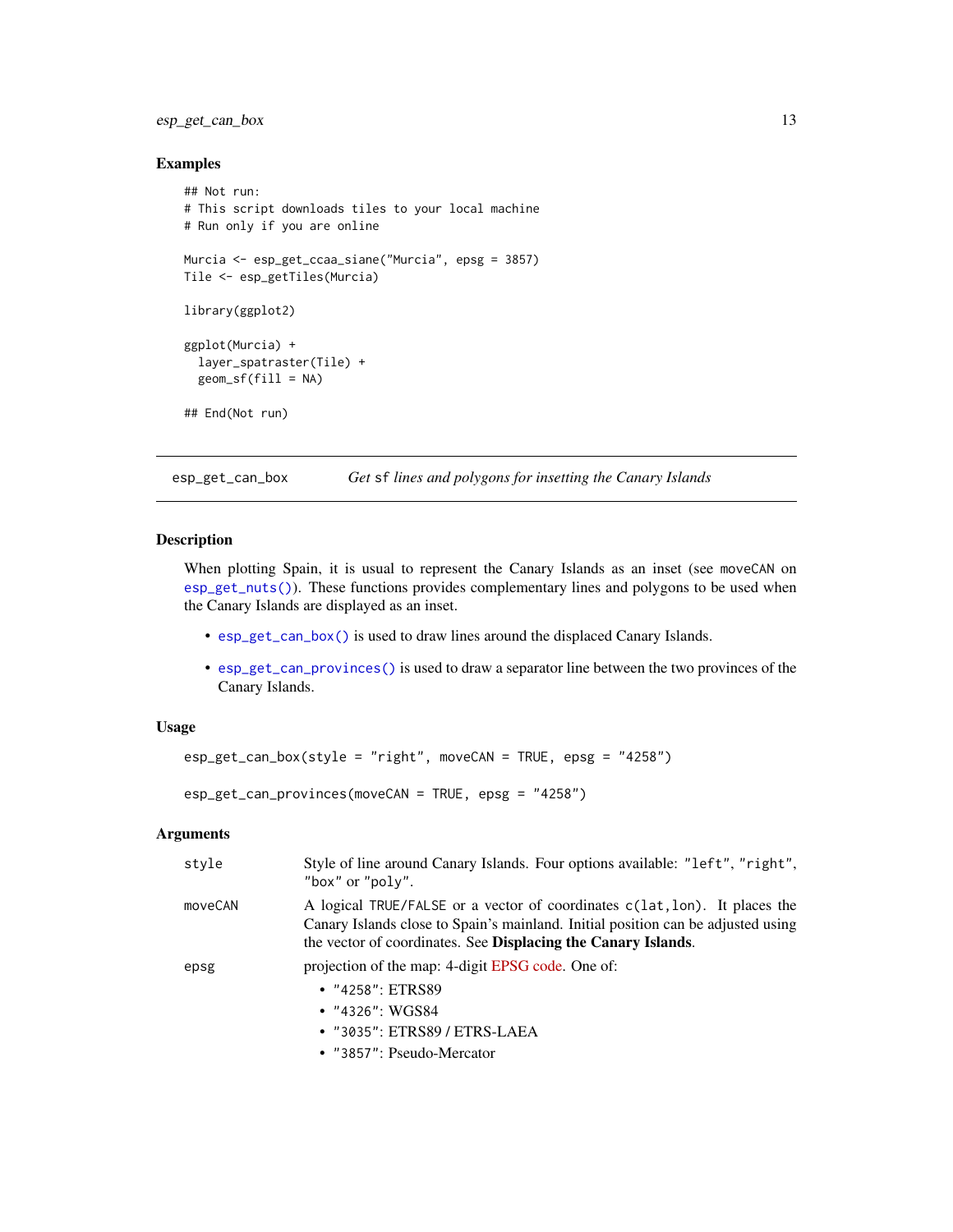<span id="page-13-0"></span>Value

A sf polygon or line depending of style parameter.

esp\_get\_can\_provinces returns a LINESTRING object.

#### Displacing the Canary Islands

While moveCAN is useful for visualization, it would alter the actual geographic position of the Canary Islands. When using the output for spatial analysis or using tiles (e.g. with [esp\\_getTiles\(\)](#page-9-1) or [addProviderEspTiles\(\)](#page-3-2)) this option should be set to FALSE in order to get the actual coordinates, instead of the modified ones.

# Source

esp\_get\_can\_provinces extracted from CartoBase ANE, se89\_mult\_admin\_provcan\_l.shp file.

# See Also

Other political: [esp\\_codelist](#page-6-1), [esp\\_get\\_capimun\(](#page-14-1)), [esp\\_get\\_ccaa\(](#page-17-1)), [esp\\_get\\_country\(](#page-20-1)), [esp\\_get\\_gridmap](#page-22-1), [esp\\_get\\_munic\(](#page-37-1)), [esp\\_get\\_nuts\(](#page-40-1)), [esp\\_get\\_prov\(](#page-43-1))

# Examples

```
Provs <- esp_get_prov()
Box <- esp_get_can_box()
Line <- esp_get_can_provinces()
# Plot
library(ggplot2)
ggplot(Provs) +
  geom_sf() +
  geom_s f(data = Box) +geom_sf(data = Line) +
  theme_linedraw()
# Displacing Canary
# By same factor
displace \leq c(15, 0)
Provs_D <- esp_get_prov(moveCAN = displace)
Box_D <- esp_get_can_box(style = "left", moveCAN = displace)
Line_D <- esp_get_can_provinces(moveCAN = displace)
ggplot(Provs_D) +
  geom_sf() +
  geom_sf(data = Box_D) +
```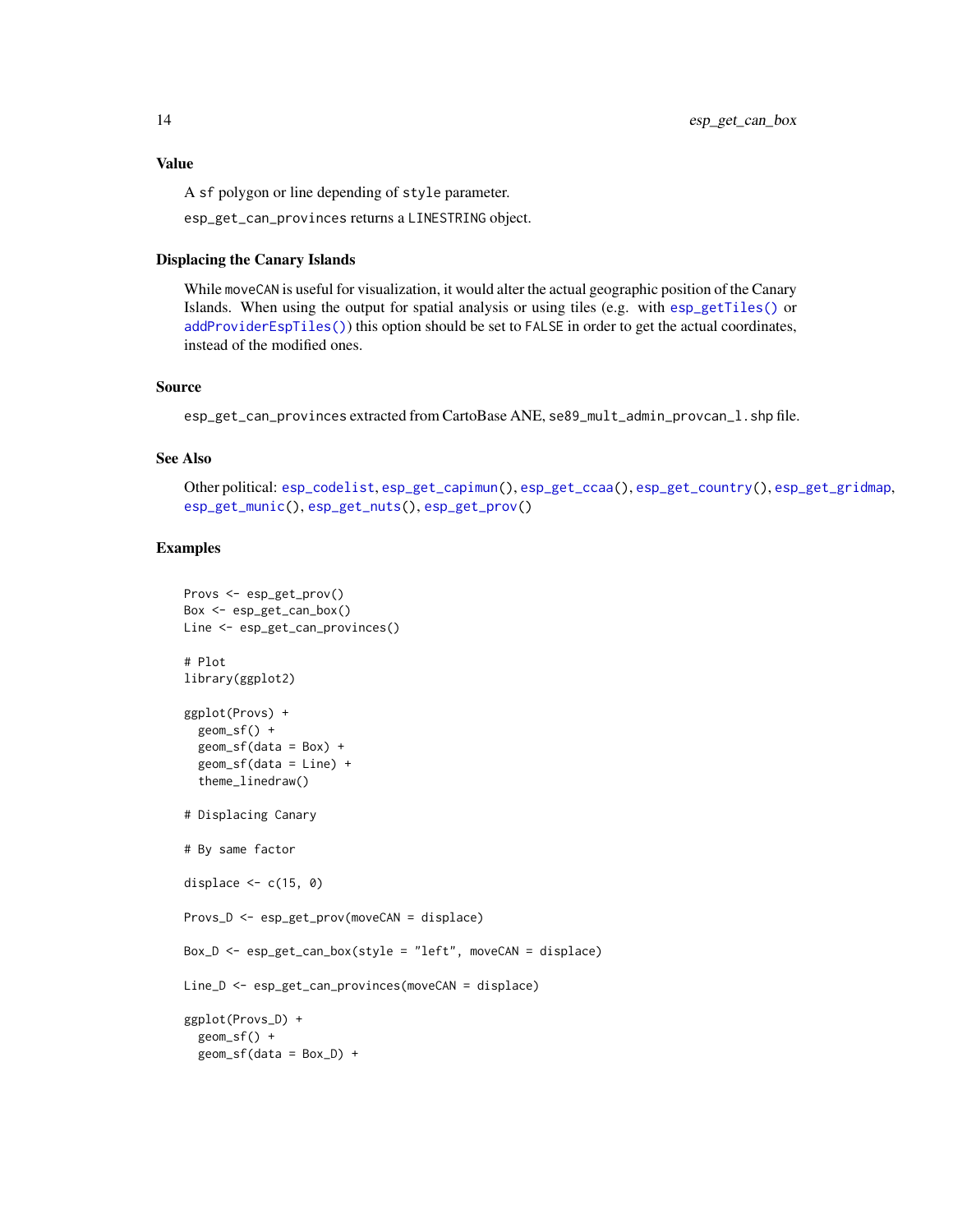```
geom_sf(data = Line_D) +
  theme_linedraw()
# Example with poly option
# Get countries with giscoR
library(giscoR)
# Low resolution map
res <- "20"
Countries <-
  gisco_get_countries(
   res = res,
   epsg = "4326".
    country = c("France", "Portugal", "Andorra", "Morocco", "Argelia")
  \mathcal{L}CANbox <-
  esp_get_can_box(
   style = "poly",
    epsg = "4326",moveCAN = c(12.5, 0)\mathcal{L}CCAA <- esp_get_ccaa(
  res = res,
  epsg = "4326",
  moveCAN = c(12.5, 0) # Same displacement factor)
\mathcal{L}# Plot
ggplot(Countries) +
  geom_sfffill = "#DFDFDF") +geom_sf(data = CANbox, fill = "#C7E7FB", 1wd = 1) +
  geom_sf(data = CCAA, fill = "#FDFBEA") +
  coord_sf(
    xlim = c(-10, 4.3),ylim = c(34.6, 44)
 ) +
  theme(
    panel.background = element_rect(fill = "#C7E7FB"),
    panel.grid = element_blank()
  )
```
<span id="page-14-1"></span>esp\_get\_capimun *Get* sf *points of the municipalities of Spain*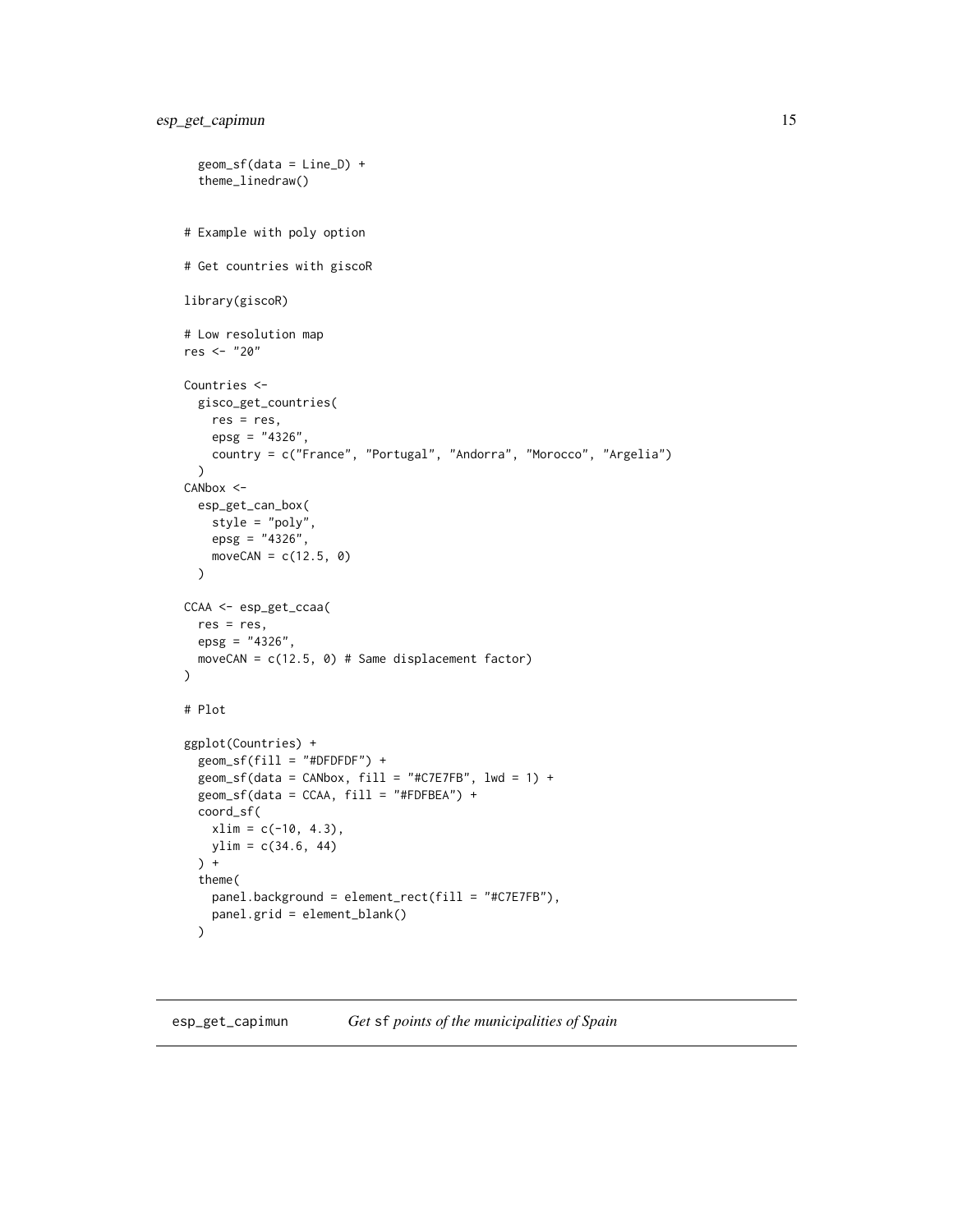# Description

Get a sf point with the location of the political powers for each municipality (possibly the center of the municipality).

Note that this differs of the centroid of the boundaries of the municipality, returned by [esp\\_get\\_munic\(\)](#page-37-1).

# Usage

```
esp_get_capimun(
 year = Sys.Date(),
 epsg = "4258",cache = TRUE,
 update_cache = FALSE,
 cache_dir = NULL,
 verbose = FALSE,
 region = NULL,
 munic = NULL,moveCAN = TRUE,rawcols = FALSE
\mathcal{L}
```
# Arguments

| year         | Release year. See Details for years available.                                                                                                                                                                                  |
|--------------|---------------------------------------------------------------------------------------------------------------------------------------------------------------------------------------------------------------------------------|
| epsg         | projection of the map: 4-digit EPSG code. One of:                                                                                                                                                                               |
|              | • "4258": ETRS89                                                                                                                                                                                                                |
|              | • "4326": WGS84                                                                                                                                                                                                                 |
|              | • "3035": ETRS89 / ETRS-LAEA                                                                                                                                                                                                    |
|              | • "3857": Pseudo-Mercator                                                                                                                                                                                                       |
| cache        | A logical whether to do caching. Default is TRUE. See About caching.                                                                                                                                                            |
| update_cache | A logical whether to update cache. Default is FALSE. When set to TRUE it would<br>force a fresh download of the source file.                                                                                                    |
| cache_dir    | A path to a cache directory. See About caching.                                                                                                                                                                                 |
| verbose      | Logical, displays information. Useful for debugging, default is FALSE.                                                                                                                                                          |
| region       | A vector of names and/or codes for provinces or NULL to get all the municipali-<br>ties. See Details.                                                                                                                           |
| munic        | A name or regex expression with the names of the required municipalities. NULL<br>would not produce any filtering.                                                                                                              |
| moveCAN      | A logical TRUE/FALSE or a vector of coordinates c(lat, lon). It places the<br>Canary Islands close to Spain's mainland. Initial position can be adjusted using<br>the vector of coordinates. See Displacing the Canary Islands. |
| rawcols      | Logical. Setting this to TRUE would add the raw columns of the dataset provided<br>by IGN.                                                                                                                                      |

<span id="page-15-0"></span>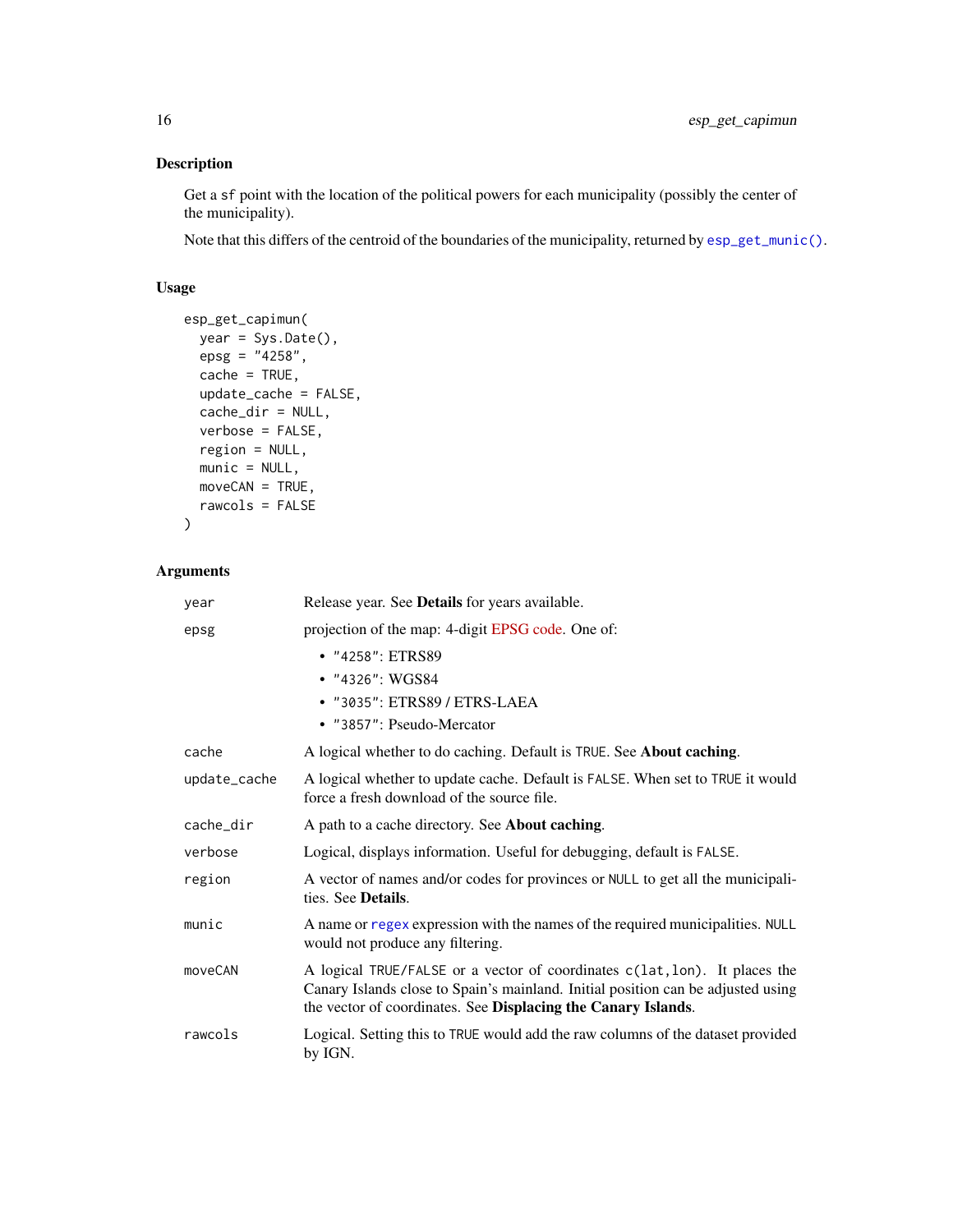#### <span id="page-16-0"></span>Details

year could be passed as a single year ("YYYY" format, as end of year) or as a specific date ("YYYY-MM-DD" format). Historical information starts as of 2005.

When using region you can use and mix names and NUTS codes (levels 1, 2 or 3), ISO codes (corresponding to level 2 or 3) or "cpro". See [esp\\_codelist](#page-6-1)

When calling a superior level (Province, Autonomous Community or NUTS1) , all the municipalities of that level would be added.

# Value

A sf point object.

#### About caching

You can set your cache\_dir with [esp\\_set\\_cache\\_dir\(\)](#page-55-1).

Sometimes cached files may be corrupt. On that case, try re-downloading the data setting update\_cache  $=$  TRUE.

If you experience any problem on download, try to download the corresponding .geojson file by any other method and save it on your cache\_dir. Use the option verbose = TRUE for debugging the API query.

#### Displacing the Canary Islands

While moveCAN is useful for visualization, it would alter the actual geographic position of the Canary Islands. When using the output for spatial analysis or using tiles (e.g. with [esp\\_getTiles\(\)](#page-9-1) or [addProviderEspTiles\(\)](#page-3-2)) this option should be set to FALSE in order to get the actual coordinates, instead of the modified ones.

# Source

IGN data via a custom CDN (see <https://github.com/rOpenSpain/mapSpain/tree/sianedata>).

#### See Also

Other political: [esp\\_codelist](#page-6-1), [esp\\_get\\_can\\_box\(](#page-12-1)), [esp\\_get\\_ccaa\(](#page-17-1)), [esp\\_get\\_country\(](#page-20-1)), [esp\\_get\\_gridmap](#page-22-1), [esp\\_get\\_munic\(](#page-37-1)), [esp\\_get\\_nuts\(](#page-40-1)), [esp\\_get\\_prov\(](#page-43-1))

Other municipalities: [esp\\_get\\_munic\(](#page-37-1)), [esp\\_munic.sf](#page-52-1)

#### Examples

```
## Not run:
# This code compares centroids of municipalities against esp_get_capimun
# It also download tiles, make sure you are online
library(sf)
# Get shape
```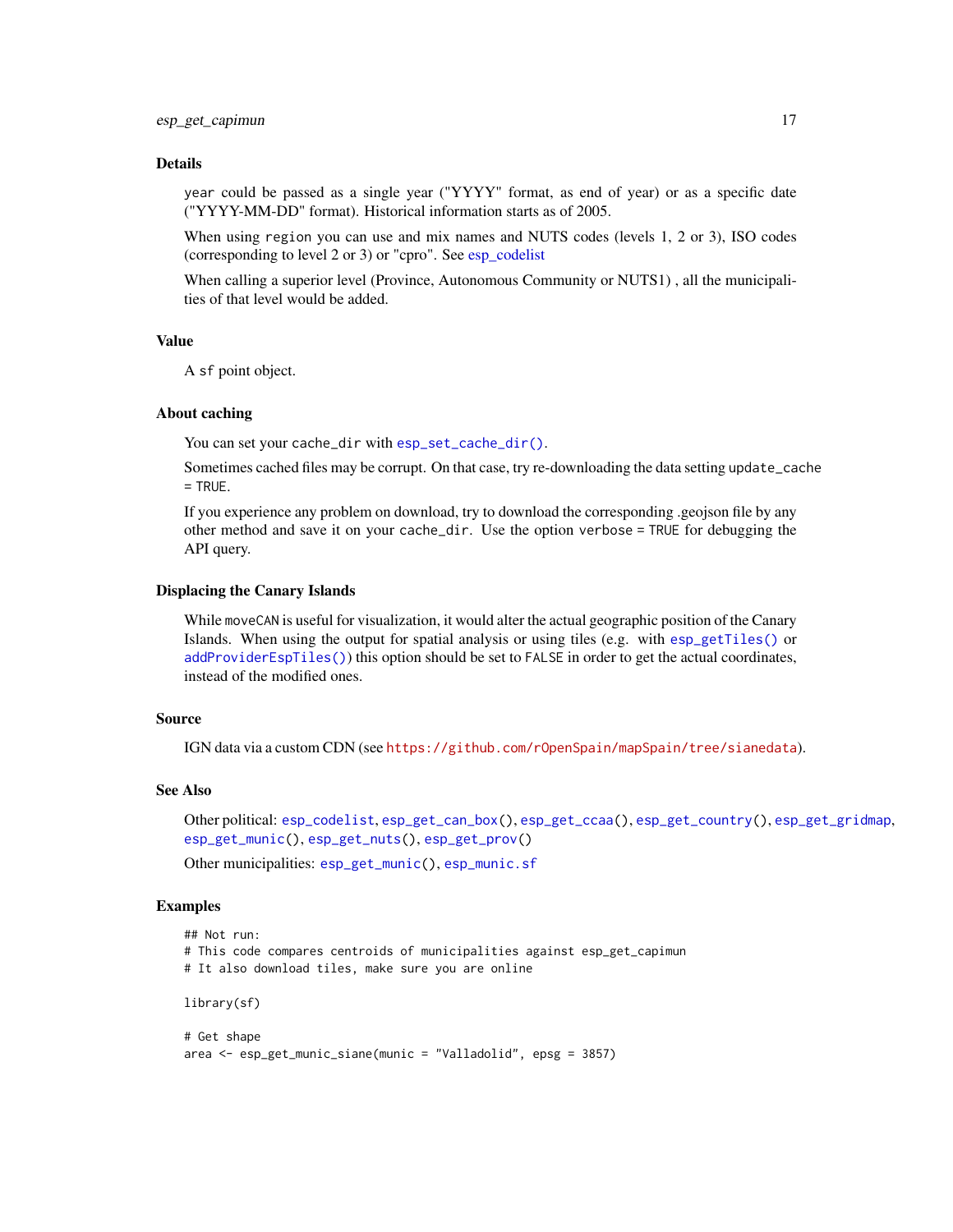```
# Area in km2
print(paste0(round(as.double(sf::st_area(area)) / 1000000, 2), " km2"))
# Extract centroid
centroid <- sf::st_centroid(area)
centroid$type <- "Centroid"
# Compare with capimun
capimun <- esp_get_capimun(munic = "Valladolid", epsg = 3857)
capimun$type <- "Capimun"
# Get a tile to check
tile <- esp_getTiles(area, zoommin = 2)
# Join both point geometries
points <- rbind(
 centroid[, "type"],
 capimun[, "type"]
)
# Check on plot
library(ggplot2)
ggplot(points) +
 layer_spatraster(tile) +
 geom_s f(data = area, fill = NA, color = "blue") +geom_sf(data = points, aes(fill = type), size = 5, shape = 21) +
 scale_fill_manual(values = c("green", "red")) +
 theme_void() +
 labs(title = "Centroid vs. capimun")
## End(Not run)
```
<span id="page-17-1"></span>esp\_get\_ccaa *Get Autonomous Communities of Spain as* sf *polygons and points*

#### <span id="page-17-2"></span>Description

Returns [Autonomous Communities of Spain](https://en.wikipedia.org/wiki/Autonomous_communities_of_Spain) as polygons and points at a specified scale.

- [esp\\_get\\_ccaa\(\)](#page-17-1) uses GISCO (Eurostat) as source. Please use [giscoR::gisco\\_attributions\(\)](#page-0-0)
- [esp\\_get\\_ccaa\\_siane\(\)](#page-17-2) uses CartoBase ANE as source, provided by Instituto Geografico Nacional (IGN), <http://www.ign.es/web/ign/portal>. Years available are 2005 up to today.

<span id="page-17-0"></span>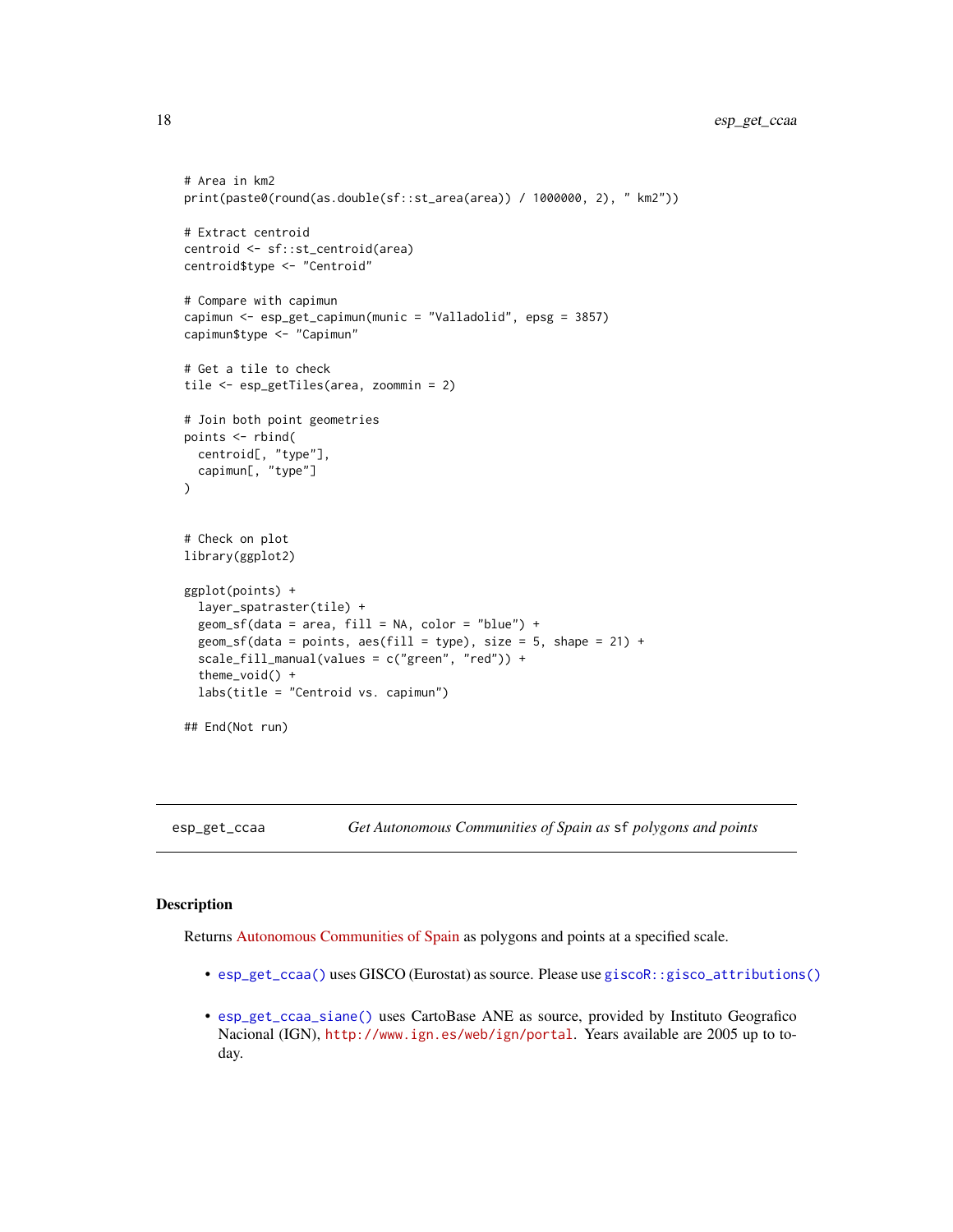<span id="page-18-0"></span>esp\_get\_ccaa 19

# Usage

```
esp_get_ccaa(ccaa = NULL, ...)
esp_get_ccaa_siane(
  ccaa = NULL,
  year = Sys.Date(),
  epsg = "4258",cache = TRUE,update_cache = FALSE,
  cache_dir = NULL,
  verbose = FALSE,
  resolution = "3",
  moveCAN = TRUE,rawcols = FALSE
\mathcal{L}
```
# Arguments

| ccaa         | A vector of names and/or codes for autonomous communities or NULL to get all<br>the autonomous communities. See Details.                                                                                                        |
|--------------|---------------------------------------------------------------------------------------------------------------------------------------------------------------------------------------------------------------------------------|
|              | Arguments passed on to esp_get_nuts                                                                                                                                                                                             |
|              | spatialtype Type of geometry to be returned:<br>• "LB": Labels - point object.<br>• "RG": Regions - polygon object.                                                                                                             |
| year         | Release year. See esp_get_nuts() for esp_get_ccaa() and <b>Details</b> for esp_get_ccaa_siane()                                                                                                                                 |
| epsg         | projection of the map: 4-digit EPSG code. One of:                                                                                                                                                                               |
|              | • "4258": ETRS89<br>• "4326": WGS84<br>• "3035": ETRS89 / ETRS-LAEA<br>• "3857": Pseudo-Mercator                                                                                                                                |
| cache        | A logical whether to do caching. Default is TRUE. See <b>About caching</b> .                                                                                                                                                    |
| update_cache | A logical whether to update cache. Default is FALSE. When set to TRUE it would<br>force a fresh download of the source file.                                                                                                    |
| cache_dir    | A path to a cache directory. See <b>About caching</b> .                                                                                                                                                                         |
| verbose      | Logical, displays information. Useful for debugging, default is FALSE.                                                                                                                                                          |
| resolution   | Resolution of the polygon. Values available are "3", "6.5" or "10".                                                                                                                                                             |
| moveCAN      | A logical TRUE/FALSE or a vector of coordinates c(lat, lon). It places the<br>Canary Islands close to Spain's mainland. Initial position can be adjusted using<br>the vector of coordinates. See Displacing the Canary Islands. |
| rawcols      | Logical. Setting this to TRUE would add the raw columns of the dataset provided<br>by IGN.                                                                                                                                      |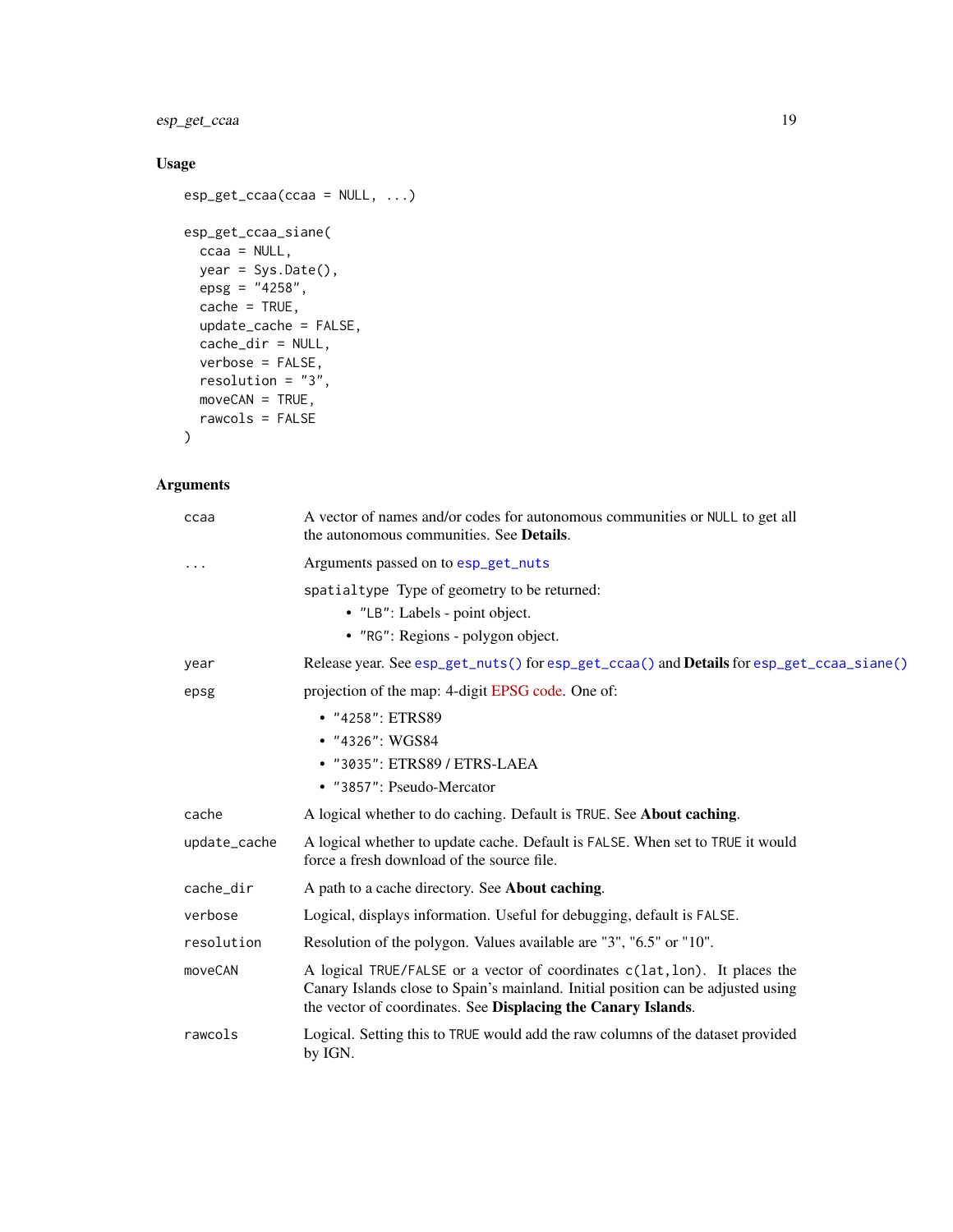# <span id="page-19-0"></span>Details

When using ccaa you can use and mix names and NUTS codes (levels 1 or 2), ISO codes (corresponding to level 2) or "codauto" (see [esp\\_codelist\)](#page-6-1). Ceuta and Melilla are considered as Autonomous Communities on this function.

When calling a NUTS1 level, all the Autonomous Communities of that level would be added.

On [esp\\_get\\_ccaa\\_siane\(\)](#page-17-2), year could be passed as a single year ("YYYY" format, as end of year) or as a specific date ("YYYY-MM-DD" format). Historical information starts as of 2005.

# Value

A sf object specified by spatialtype.

#### About caching

You can set your cache\_dir with [esp\\_set\\_cache\\_dir\(\)](#page-55-1).

Sometimes cached files may be corrupt. On that case, try re-downloading the data setting update\_cache  $=$  TRUE.

If you experience any problem on download, try to download the corresponding .geojson file by any other method and save it on your cache\_dir. Use the option verbose = TRUE for debugging the API query.

#### Displacing the Canary Islands

While moveCAN is useful for visualization, it would alter the actual geographic position of the Canary Islands. When using the output for spatial analysis or using tiles (e.g. with [esp\\_getTiles\(\)](#page-9-1) or [addProviderEspTiles\(\)](#page-3-2)) this option should be set to FALSE in order to get the actual coordinates, instead of the modified ones.

#### Source

IGN data via a custom CDN (see <https://github.com/rOpenSpain/mapSpain/tree/sianedata>).

#### See Also

```
Other political: esp_codelist, esp_get_can_box(), esp_get_capimun(), esp_get_country(),
esp_get_gridmap, esp_get_munic(), esp_get_nuts(), esp_get_prov()
```
#### Examples

```
ccaa <- esp_get_ccaa()
library(ggplot2)
ggplot(ccaa) +
 geom_sf()
# Random CCAA
Random <- esp_get_ccaa(ccaa = c(
 "Euskadi",
```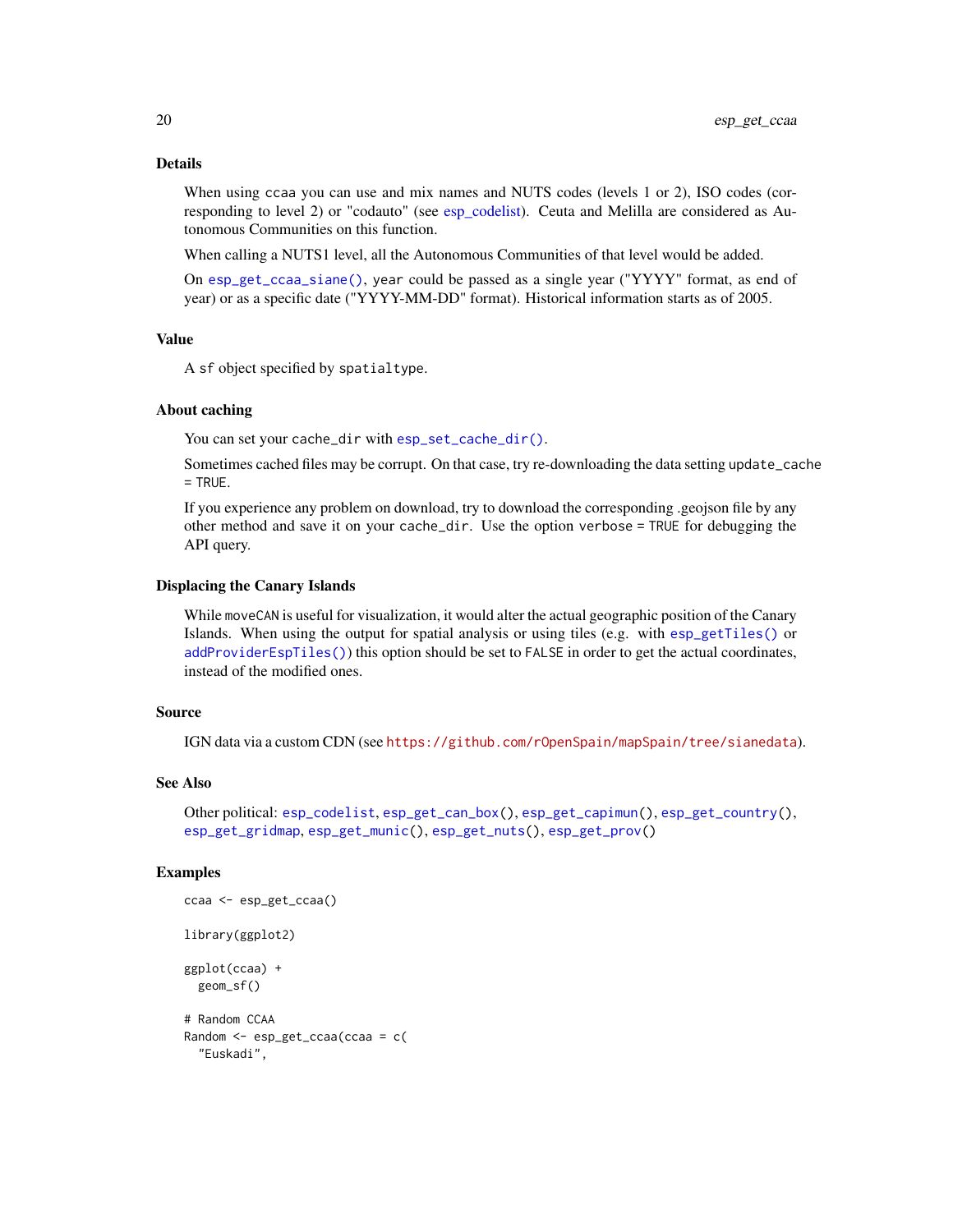```
"Catalunya",
  "ES-EX",
  "Canarias",
  "ES52",
  "01"
))
ggplot(Random) +
  geom_sf(aes(fill = codauto), show.legend = FALSE) +
  geom_sf_label(aes(label = codauto), alpha = 0.3)
# All CCAA of a Zone plus an addition
Mix <-
  esp_get_ccaa(ccaa = c("La Rioja", "Noroeste"))
ggplot(Mix) +
  geom_sf()
# Combine with giscoR to get countries
library(giscoR)
library(sf)
res <- 20 # Set same resoluion
europe <- gisco_get_countries(resolution = res)
ccaa <- esp_get_ccaa(moveCAN = FALSE, resolution = res)
# Transform to same CRS
europe <- st_transform(europe, 3035)
ccaa <- st_transform(ccaa, 3035)
ggplot(europe) +
  geom_sf(fill = "#DFDFDF", color = "#656565") +
  geom_sf(data = ccaa, fill = "#FDFBEA", color = "#656565") +
  coord_sf(
   xlim = c(23, 74) * 10e4,ylim = c(14, 55) * 10e4) +
  theme(panel.background = element_rect(fill = "#C7E7FB"))
```
<span id="page-20-1"></span>esp\_get\_country *Get the borders of Spain as a* sf *polygon*

# Description

Returns the boundaries of Spain as a single sf polygon at a specified scale.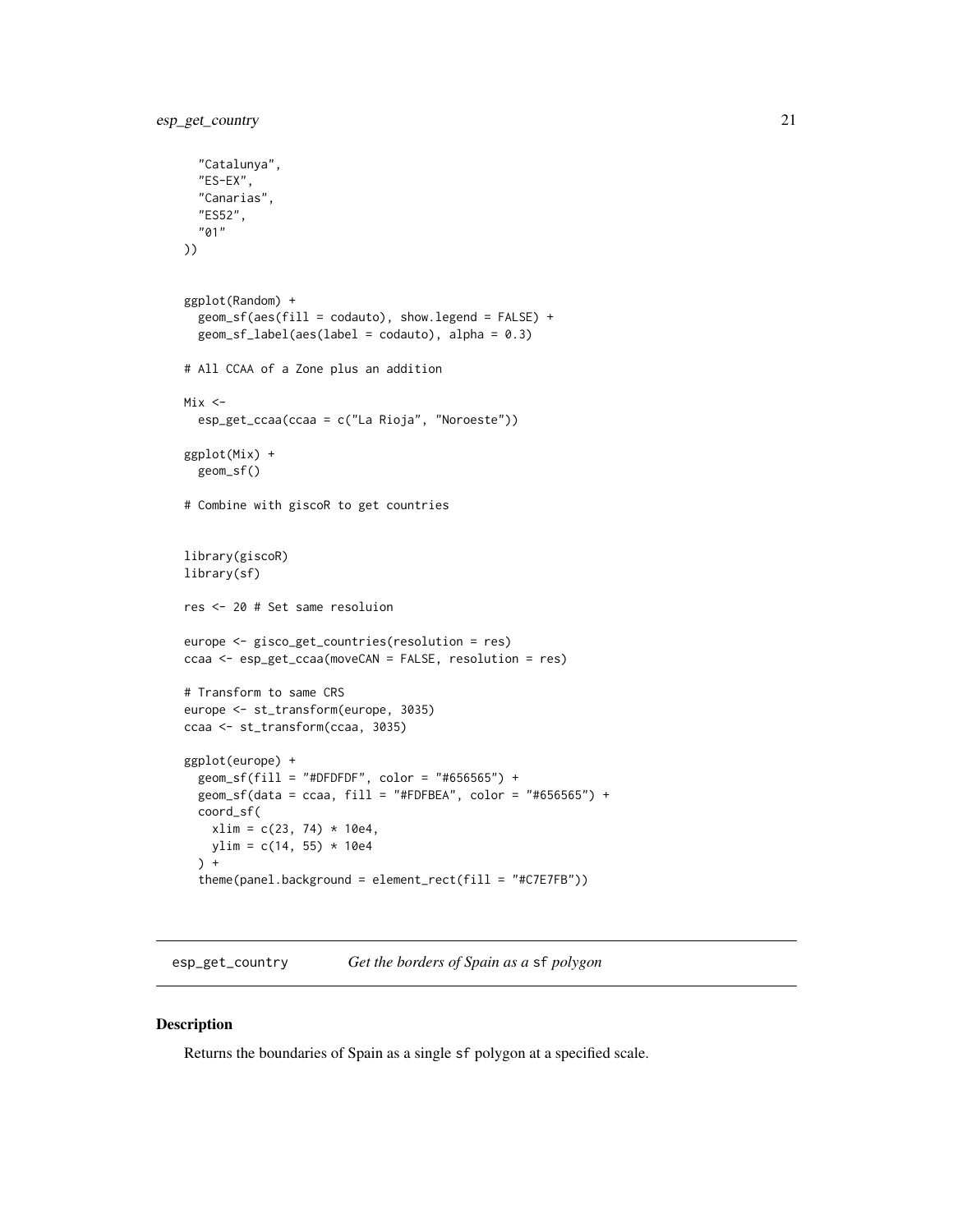#### <span id="page-21-0"></span>Usage

esp\_get\_country(...)

#### Arguments

... Arguments passed on to [esp\\_get\\_nuts](#page-40-1)

year Release year of the file. One of "2003", "2006", "2010", "2013", "2016" or "2021".

epsg projection of the map: 4-digit [EPSG code.](https://epsg.io/) One of:

- "4258": ETRS89
- "4326": WGS84
- "3035": ETRS89 / ETRS-LAEA
- "3857": Pseudo-Mercator

cache A logical whether to do caching. Default is TRUE. See About caching.

update\_cache A logical whether to update cache. Default is FALSE. When set to TRUE it would force a fresh download of the source file.

cache\_dir A path to a cache directory. See About caching.

verbose Logical, displays information. Useful for debugging, default is FALSE.

resolution Resolution of the geospatial data. One of

- "60": 1:60million
- "20": 1:20million
- "10": 1:10million
- "03": 1:3million
- "01": 1:1million
- moveCAN A logical TRUE/FALSE or a vector of coordinates c(lat,lon). It places the Canary Islands close to Spain's mainland. Initial position can be adjusted using the vector of coordinates. See Displacing the Canary Islands.

#### Value

A sf polygon object.

#### About caching

You can set your cache\_dir with [esp\\_set\\_cache\\_dir\(\)](#page-55-1).

Sometimes cached files may be corrupt. On that case, try re-downloading the data setting update\_cache  $=$  TRUE.

If you experience any problem on download, try to download the corresponding .geojson file by any other method and save it on your cache\_dir. Use the option verbose = TRUE for debugging the API query.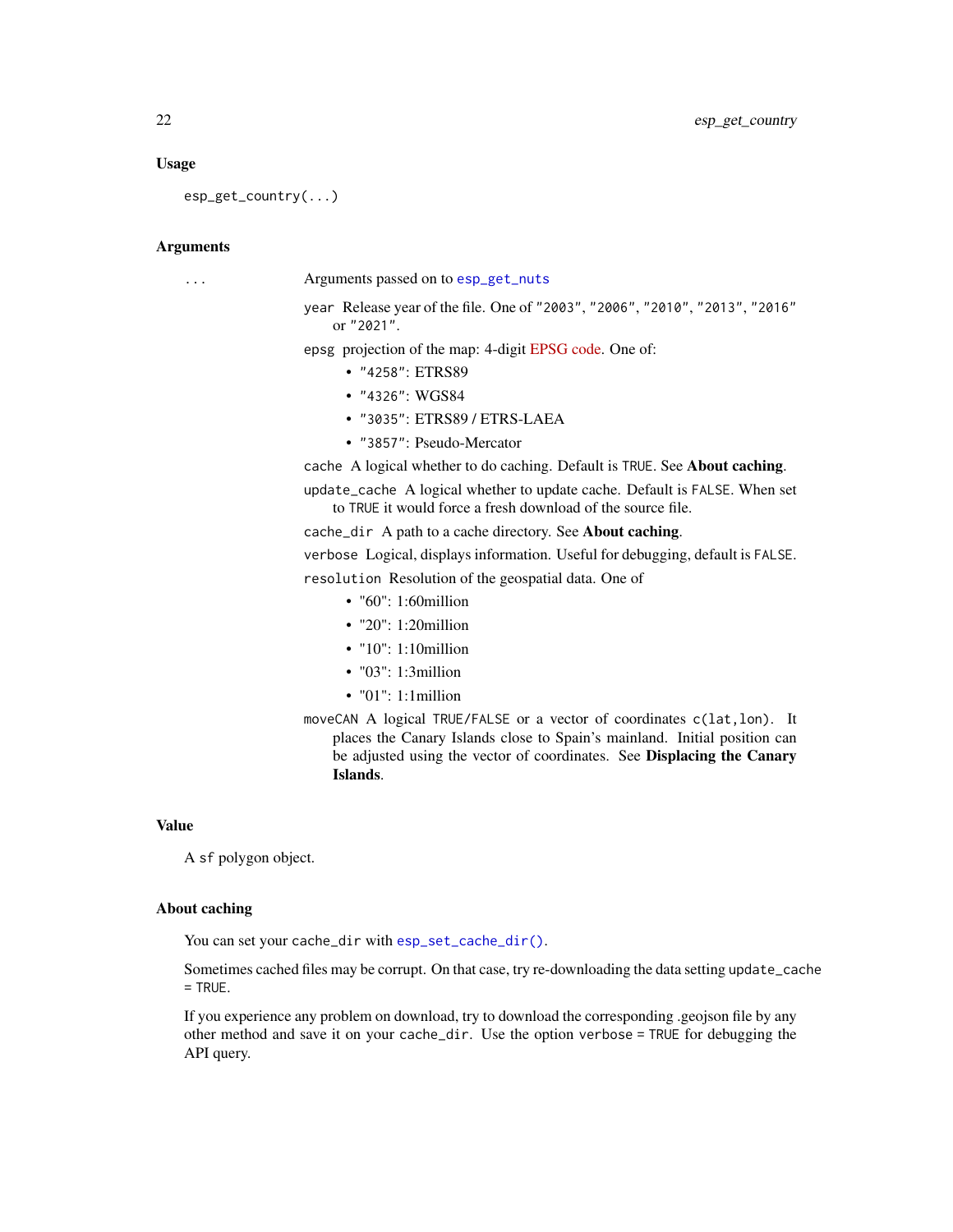#### <span id="page-22-0"></span>Displacing the Canary Islands

While moveCAN is useful for visualization, it would alter the actual geographic position of the Canary Islands. When using the output for spatial analysis or using tiles (e.g. with [esp\\_getTiles\(\)](#page-9-1) or [addProviderEspTiles\(\)](#page-3-2)) this option should be set to FALSE in order to get the actual coordinates, instead of the modified ones.

# See Also

Other political: [esp\\_codelist](#page-6-1), [esp\\_get\\_can\\_box\(](#page-12-1)), [esp\\_get\\_capimun\(](#page-14-1)), [esp\\_get\\_ccaa\(](#page-17-1)), [esp\\_get\\_gridmap](#page-22-1), [esp\\_get\\_munic\(](#page-37-1)), [esp\\_get\\_nuts\(](#page-40-1)), [esp\\_get\\_prov\(](#page-43-1))

#### Examples

```
OriginalCan <- esp_get_country(moveCAN = FALSE)
```
# One row only

nrow(OriginalCan)

library(ggplot2)

```
ggplot(OriginalCan) +
 geom_sf(fill = "grey70")
```
# Less resolution

MovedCan <- esp\_get\_country(moveCAN = TRUE, resolution = "20")

library(ggplot2)

ggplot(MovedCan) + geom\_sf(fill = "grey70")

<span id="page-22-1"></span>esp\_get\_gridmap *Get a* sf *hexbin or squared polygon of Spain*

#### Description

Loads a hexbin map (sf object) or a map of squares with the boundaries of the provinces or autonomous communities of Spain.

#### Usage

```
esp_get_hex_prov(prov = NULL)
```
esp\_get\_hex\_ccaa(ccaa = NULL)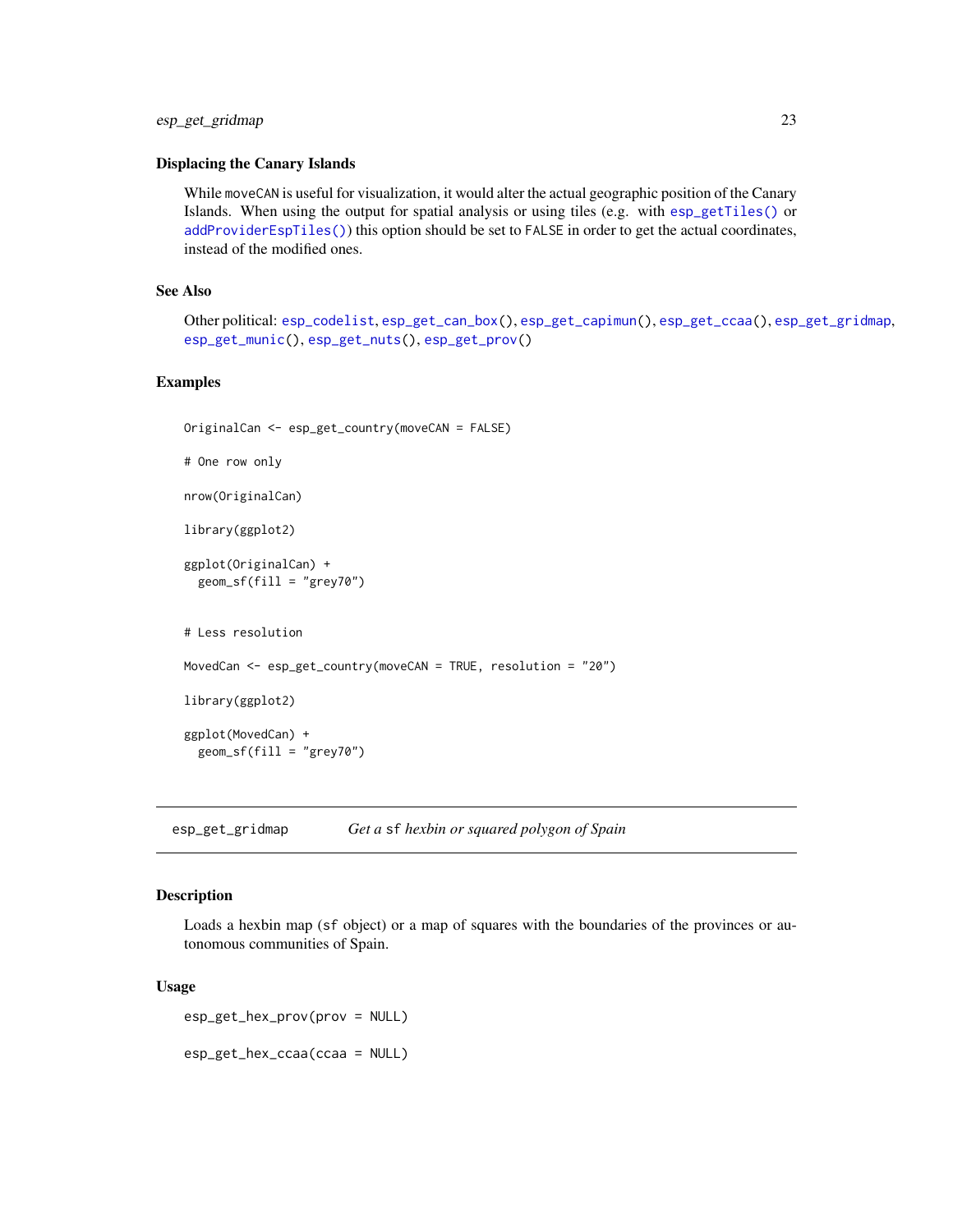```
esp_get_grid_prov(prov = NULL)
```
esp\_get\_grid\_ccaa(ccaa = NULL)

#### Arguments

| prov | A vector of names and/or codes for provinces or NULL to get all the provinces.<br>See <b>Details</b> .                           |
|------|----------------------------------------------------------------------------------------------------------------------------------|
| ссаа | A vector of names and/or codes for autonomous communities or NULL to get all<br>the autonomous communities. See <b>Details</b> . |

# Details

Hexbin or grid map has an advantage over usual choropleth maps. In choropleths, a large polygon data looks more emphasized just because of its size, what introduces a bias. Here with hexbin, each region is represented equally dismissing the bias.

You can use and mix names, ISO codes, "codauto"/"cpro" codes (see [esp\\_codelist\)](#page-6-1) and NUTS codes of different levels.

When using a code corresponding of a higher level (e.g. esp\_get\_prov("Andalucia")) all the corresponding units of that level are provided (in this case , all the provinces of Andalucia).

Results are provided in **EPSG:4258**, use [sf::st\\_transform\(\)](#page-0-0) to change the projection.

#### Value

A sf POLYGON object.

#### See Also

Other political: [esp\\_codelist](#page-6-1), [esp\\_get\\_can\\_box\(](#page-12-1)), [esp\\_get\\_capimun\(](#page-14-1)), [esp\\_get\\_ccaa\(](#page-17-1)), [esp\\_get\\_country\(](#page-20-1)), [esp\\_get\\_munic\(](#page-37-1)), [esp\\_get\\_nuts\(](#page-40-1)), [esp\\_get\\_prov\(](#page-43-1))

# Examples

```
esp <- esp_get_country()
hexccaa <- esp_get_hex_ccaa()
library(ggplot2)
ggplot(hexccaa) +
  geom_sf(data = esp) +
  geom_sf(aes(fill = codauto),
   alpha = 0.3,
   show.legend = FALSE
  ) +geom_sf_text(aes(label = label), check_overlap = TRUE) +
  theme_void() +
  labs(title = "Hexbin: CCAA")
```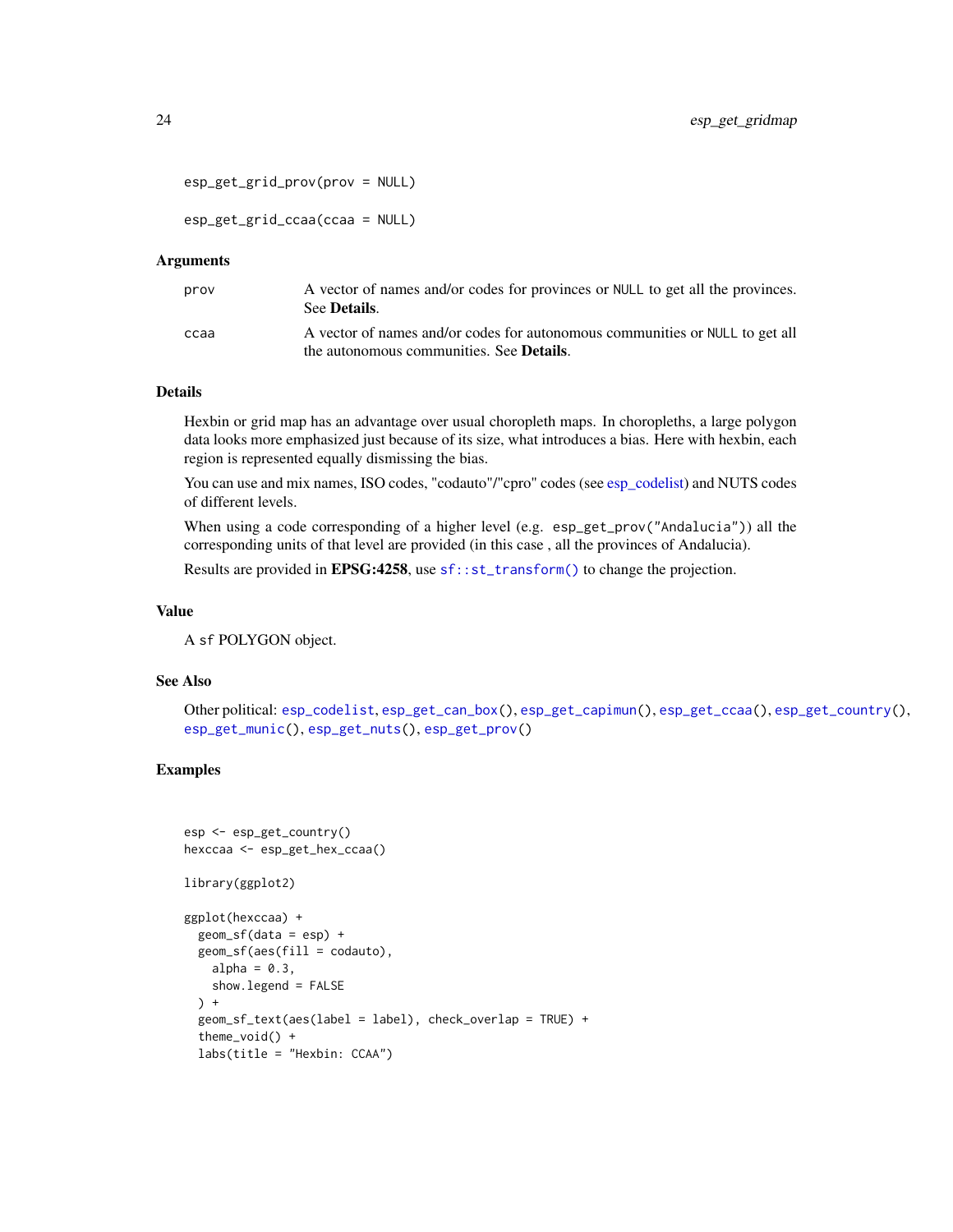```
hexprov <- esp_get_hex_prov()
ggplot(hexprov) +
  geom_sf(data = esp) +
  geom_sf(aes(fill = codauto),
   alpha = 0.3,
    show.legend = FALSE
  ) +geom_sf_text(aes(label = label), check_overlap = TRUE) +
  theme_void() +
  labs(title = "Hexbin: Provinces")
gridccaa <- esp_get_grid_ccaa()
ggplot(gridccaa) +
  geom_sf(data = esp) +
  geom_sf(aes(fill = codauto),
   alpha = 0.3,
    show.legend = FALSE
  ) +geom_sf_text(aes(label = label), check_overlap = TRUE) +
  theme_void() +
  labs(title = "Grid: CCAA")
gridprov <- esp_get_grid_prov()
ggplot(gridprov) +
  geom_sf(data = esp) +
  geom_sf(aes(fill = codauto),
   alpha = 0.3,
    show.legend = FALSE
  ) +geom_sf_text(aes(label = label), check_overlap = TRUE) +
  theme_void() +
  labs(title = "Grid: Provinces")
```
<span id="page-24-1"></span>esp\_get\_grid\_BDN *Get* sf *polygons of the national geographic grids provided by BDN*

#### <span id="page-24-2"></span>Description

Loads a sf polygon with the geographic grids of Spain as provided on the Banco de Datos de la Naturaleza (Nature Data Bank), by the Ministry of Environment (MITECO):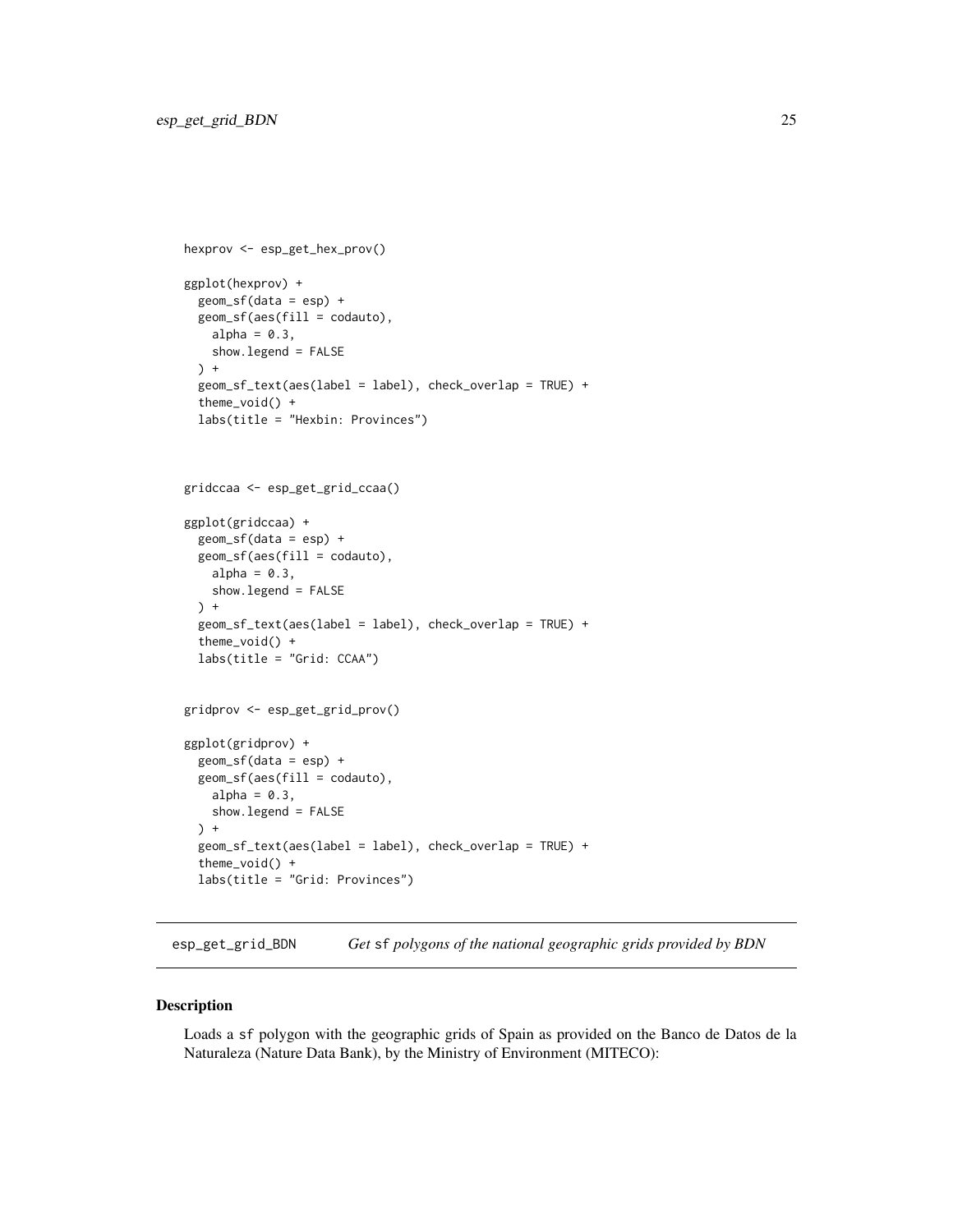- [esp\\_get\\_grid\\_BDN\(\)](#page-24-1) extracts country-wide grids with resolutions 5x5 or 10x10 kms.
- [esp\\_get\\_grid\\_BDN\\_ccaa\(\)](#page-24-2) extracts grids by Autonomous Community with resolution 1x1 km.

# Usage

```
esp_get_grid_BDN(
  resolution = 10,
  type = "main",update_cache = FALSE,
 cache_dir = NULL,
  verbose = FALSE
)
esp_get_grid_BDN_ccaa(
  ccaa,
 update_cache = FALSE,
 cache_dir = NULL,
  verbose = FALSE
)
```
# Arguments

| resolution   | Resolution of the grid in kms. Could be 5 or 10.                                                                             |
|--------------|------------------------------------------------------------------------------------------------------------------------------|
| type         | The scope of the grid. It could be mainland Spain ("main") or the Canary Islands<br>("canary").                              |
| update_cache | A logical whether to update cache. Default is FALSE. When set to TRUE it would<br>force a fresh download of the source file. |
| cache_dir    | A path to a cache directory. See <b>About caching</b> .                                                                      |
| verbose      | Logical, displays information. Useful for debugging, default is FALSE.                                                       |
| ccaa         | A vector of names and/or codes for autonomous communities. See <b>Details</b> on<br>$esp\_get\_ccaa()$ .                     |

# Value

A sf polygon

# About caching

You can set your cache\_dir with [esp\\_set\\_cache\\_dir\(\)](#page-55-1).

Sometimes cached files may be corrupt. On that case, try re-downloading the data setting update\_cache = TRUE.

If you experience any problem on download, try to download the corresponding .geojson file by any other method and save it on your cache\_dir. Use the option verbose = TRUE for debugging the API query.

<span id="page-25-0"></span>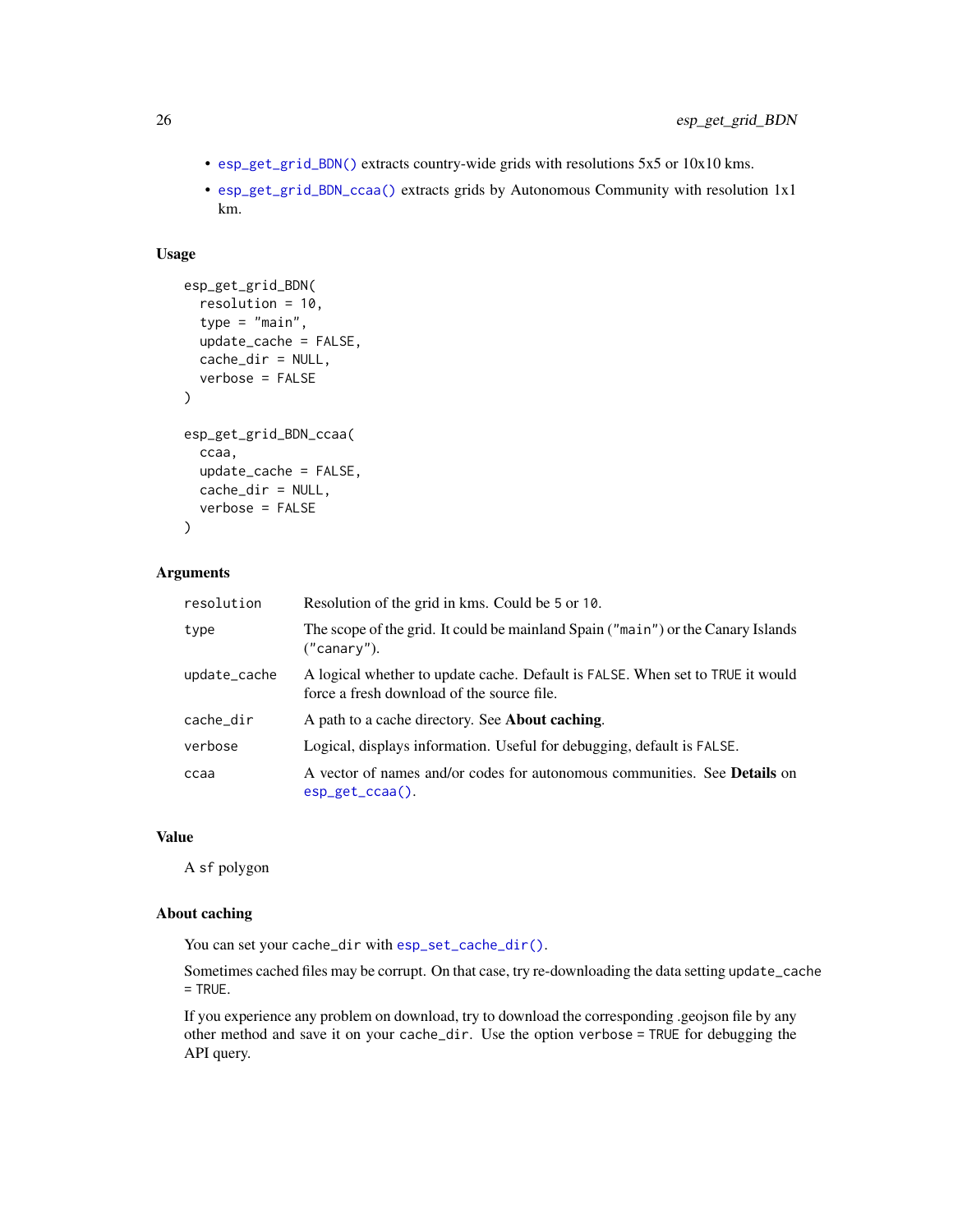# <span id="page-26-0"></span>Source

BDN data via a custom CDN (see [https://github.com/rOpenSpain/mapSpain/tree/sianedata](https://github.com/rOpenSpain/mapSpain/tree/sianedata/MTN)/ [MTN](https://github.com/rOpenSpain/mapSpain/tree/sianedata/MTN)).

See original metadata and source on [https://www.miteco.gob.es/es/biodiversidad/servicio](https://www.miteco.gob.es/es/biodiversidad/servicios/banco-datos-naturaleza/informacion-disponible/bdn-cart-aux-descargas-ccaa.aspx)s/ [banco-datos-naturaleza/informacion-disponible/bdn-cart-aux-descargas-ccaa.aspx](https://www.miteco.gob.es/es/biodiversidad/servicios/banco-datos-naturaleza/informacion-disponible/bdn-cart-aux-descargas-ccaa.aspx)

# See Also

```
esp_get_ccaa()
```
Other grids: [esp\\_get\\_grid\\_EEA\(](#page-26-1)), [esp\\_get\\_grid\\_ESDAC\(](#page-28-1)), [esp\\_get\\_grid\\_MTN\(](#page-29-1))

#### Examples

```
grid <- esp_get_grid_BDN(resolution = "10", type = "main")
library(ggplot2)
ggplot(grid) +
  geom_sf() +
  theme_light() +
  labs(title = "BDN Grid for Spain")
```
<span id="page-26-1"></span>esp\_get\_grid\_EEA *Get* sf *polygons of the national geographic grids provided by EEA*

#### Description

Loads a sf polygon with the geographic grids of Spain as provided by the European Environment Agency (EEA).

#### Usage

```
esp_get_grid_EEA(
  resolution = 100,
  type = "main",
  update_cache = FALSE,
 cache_dir = NULL,
  verbose = FALSE
)
```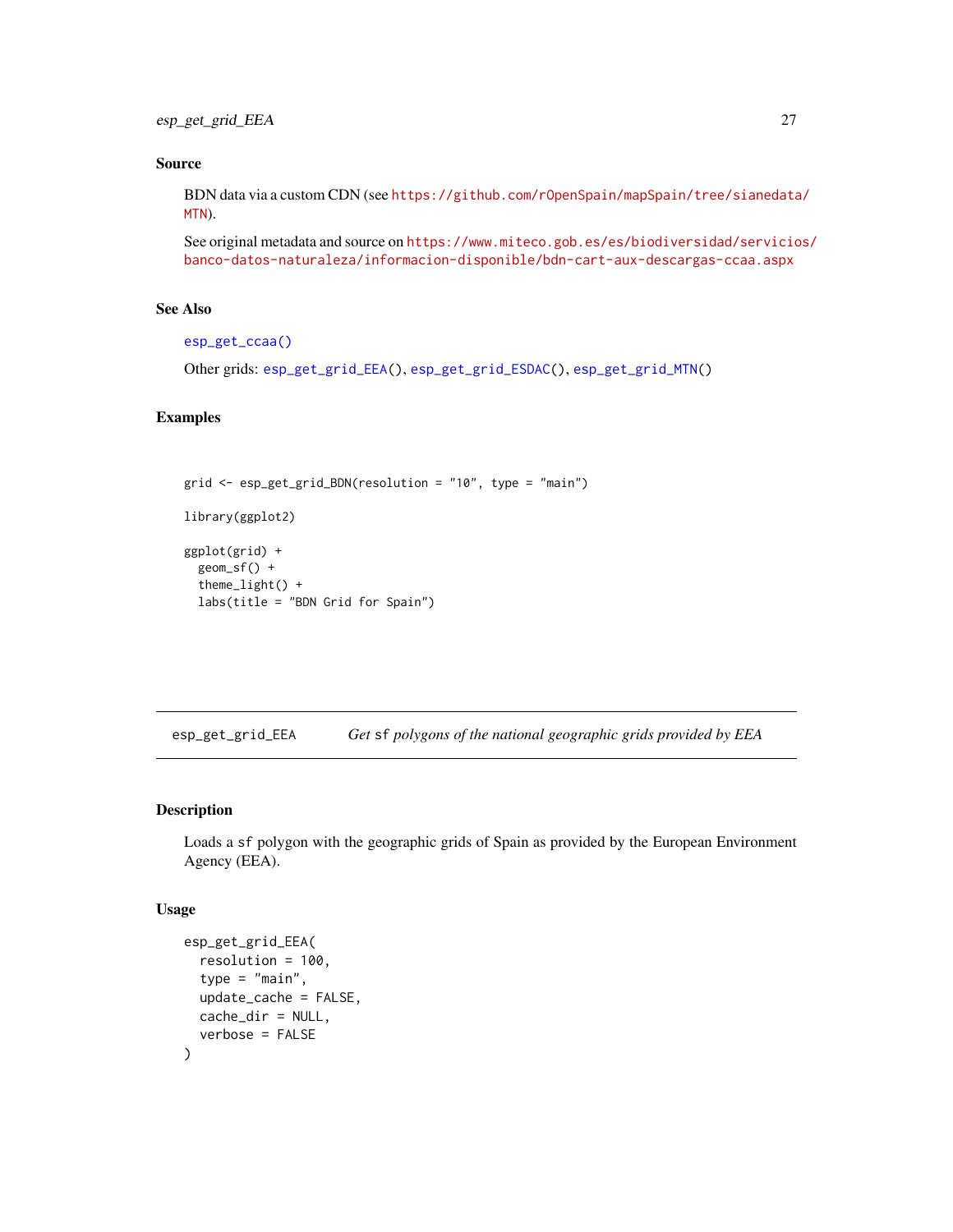#### <span id="page-27-0"></span>Arguments

| resolution   | Resolution of the grid in kms. Could be 1, 10 or 100.                                                                        |
|--------------|------------------------------------------------------------------------------------------------------------------------------|
| type         | The scope of the grid. It could be mainland Spain ("main") or the Canary Islands<br>("canary").                              |
| update_cache | A logical whether to update cache. Default is FALSE. When set to TRUE it would<br>force a fresh download of the source file. |
| cache dir    | A path to a cache directory. See <b>About caching</b> .                                                                      |
| verbose      | Logical, displays information. Useful for debugging, default is FALSE.                                                       |

# Value

A sf polygon

#### About caching

You can set your cache\_dir with [esp\\_set\\_cache\\_dir\(\)](#page-55-1).

Sometimes cached files may be corrupt. On that case, try re-downloading the data setting update\_cache = TRUE.

If you experience any problem on download, try to download the corresponding .geojson file by any other method and save it on your cache\_dir. Use the option verbose = TRUE for debugging the API query.

#### Source

[EEA reference grid.](https://www.eea.europa.eu/data-and-maps/data/eea-reference-grids-2)

# See Also

Other grids: [esp\\_get\\_grid\\_BDN\(](#page-24-1)), [esp\\_get\\_grid\\_ESDAC\(](#page-28-1)), [esp\\_get\\_grid\\_MTN\(](#page-29-1))

# Examples

## Not run:

```
grid <- esp_get_grid_EEA(type = "main", resolution = 100)
grid_can <- esp_get_grid_EEA(type = "canary", resolution = 100)
esp <- esp_get_country(moveCAN = FALSE)
```

```
library(ggplot2)
```

```
ggplot(grid) +
 geom_sf() +
 geom_sf(data = grid_can) +
 geom_s f(data = esp, fill = NA) +theme_light() +
 labs(title = "EEA Grid for Spain")
```
## End(Not run)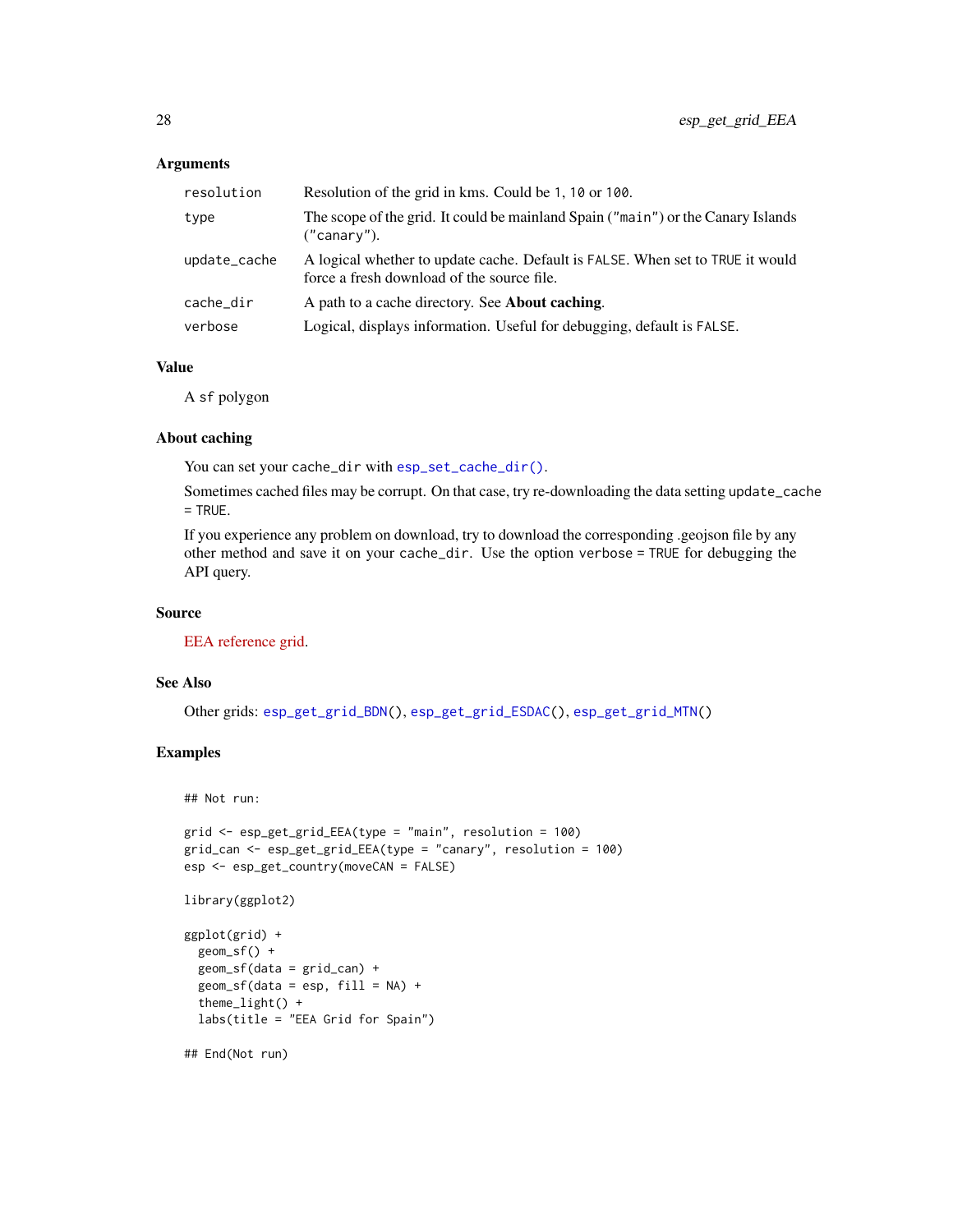<span id="page-28-1"></span><span id="page-28-0"></span>esp\_get\_grid\_ESDAC *Get* sf *polygons of the national geographic grids provided by ESDAC*

# Description

Loads a sf polygon with the geographic grids of Spain as provided by the European Soil Data Centre (ESDAC).

#### Usage

```
esp_get_grid_ESDAC(
  resolution = 10,
  update_cache = FALSE,
  cache_dir = NULL,
  verbose = FALSE
)
```
# Arguments

| resolution   | Resolution of the grid in kms. Could be 1 or 10.                                                                             |
|--------------|------------------------------------------------------------------------------------------------------------------------------|
| update_cache | A logical whether to update cache. Default is FALSE. When set to TRUE it would<br>force a fresh download of the source file. |
| cache_dir    | A path to a cache directory. See <b>About caching</b> .                                                                      |
| verbose      | Logical, displays information. Useful for debugging, default is FALSE.                                                       |
|              |                                                                                                                              |

# Value

A sf polygon

# About caching

You can set your cache\_dir with [esp\\_set\\_cache\\_dir\(\)](#page-55-1).

Sometimes cached files may be corrupt. On that case, try re-downloading the data setting update\_cache = TRUE.

If you experience any problem on download, try to download the corresponding .geojson file by any other method and save it on your cache\_dir. Use the option verbose = TRUE for debugging the API query.

#### Source

[EEA reference grid.](https://esdac.jrc.ec.europa.eu/content/european-reference-grids)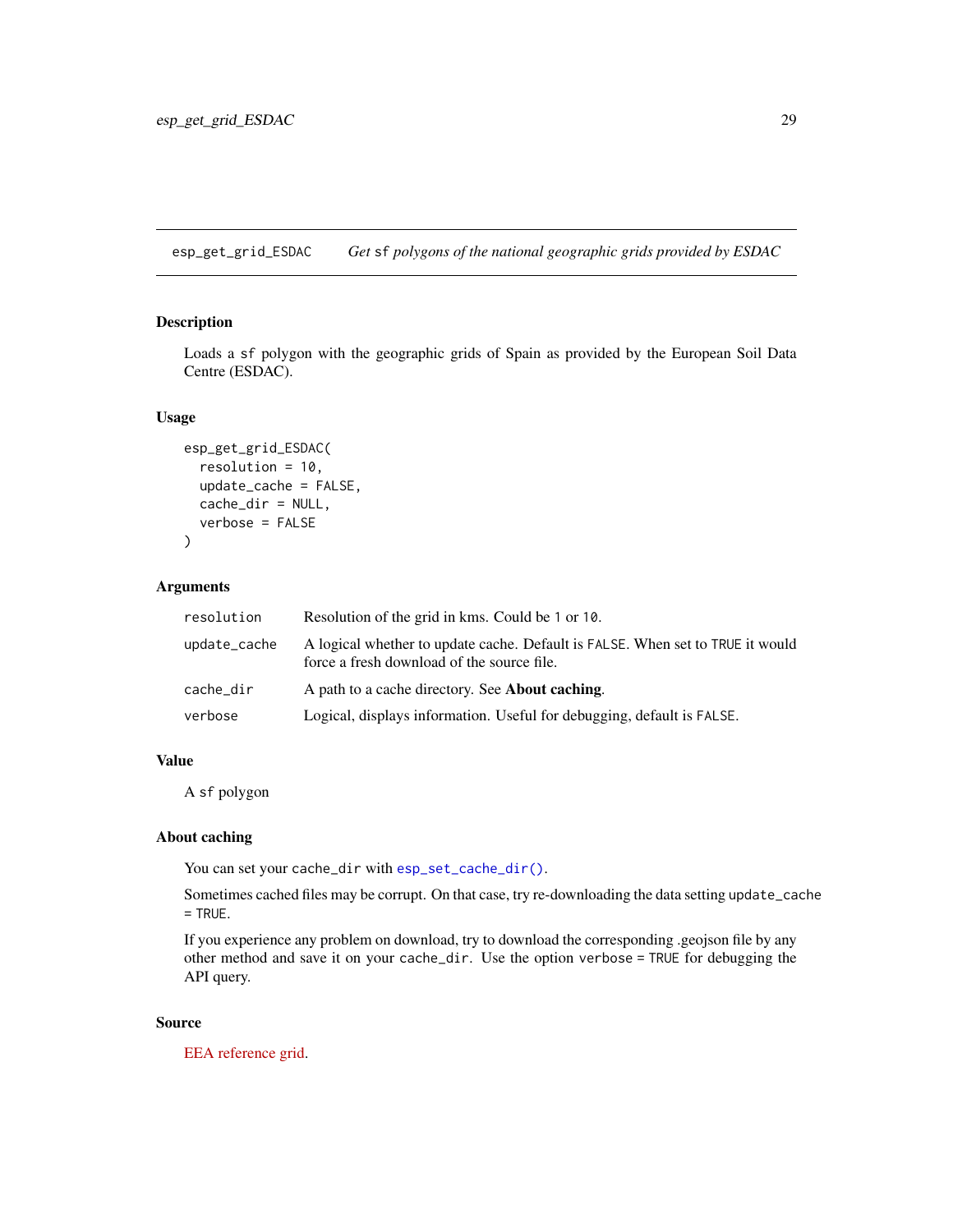#### <span id="page-29-0"></span>References

- Panagos P., Van Liedekerke M., Jones A., Montanarella L., "European Soil Data Centre: Response to European policy support and public data requirements"; (2012) *Land Use Policy*, 29 (2), pp. 329-338. doi: [10.1016/j.landusepol.2011.07.003](https://doi.org/10.1016/j.landusepol.2011.07.003)
- European Soil Data Centre (ESDAC), esdac.jrc.ec.europa.eu, European Commission, Joint Research Centre.

#### See Also

Other grids: [esp\\_get\\_grid\\_BDN\(](#page-24-1)), [esp\\_get\\_grid\\_EEA\(](#page-26-1)), [esp\\_get\\_grid\\_MTN\(](#page-29-1))

#### Examples

```
## Not run:
grid <- esp_get_grid_ESDAC()
esp <- esp_get_country(moveCAN = FALSE)
library(ggplot2)
ggplot(grid) +
  geom_sf() +
  geom_s f(data = esp, color = "grey50", fill = NA) +theme_light() +
  labs(title = "ESDAC Grid for Spain")
## End(Not run)
```
<span id="page-29-1"></span>esp\_get\_grid\_MTN *Get* sf *polygons of the national geographic grids provided by IGN*

# Description

Loads a sf polygon with the geographic grids of Spain.

#### Usage

```
esp_get_grid_MTN(
  grid = "MTN25_ETRS89_Peninsula_Baleares_Canarias",
  update_cache = FALSE,
 cache_dir = NULL,
  verbose = FALSE
)
```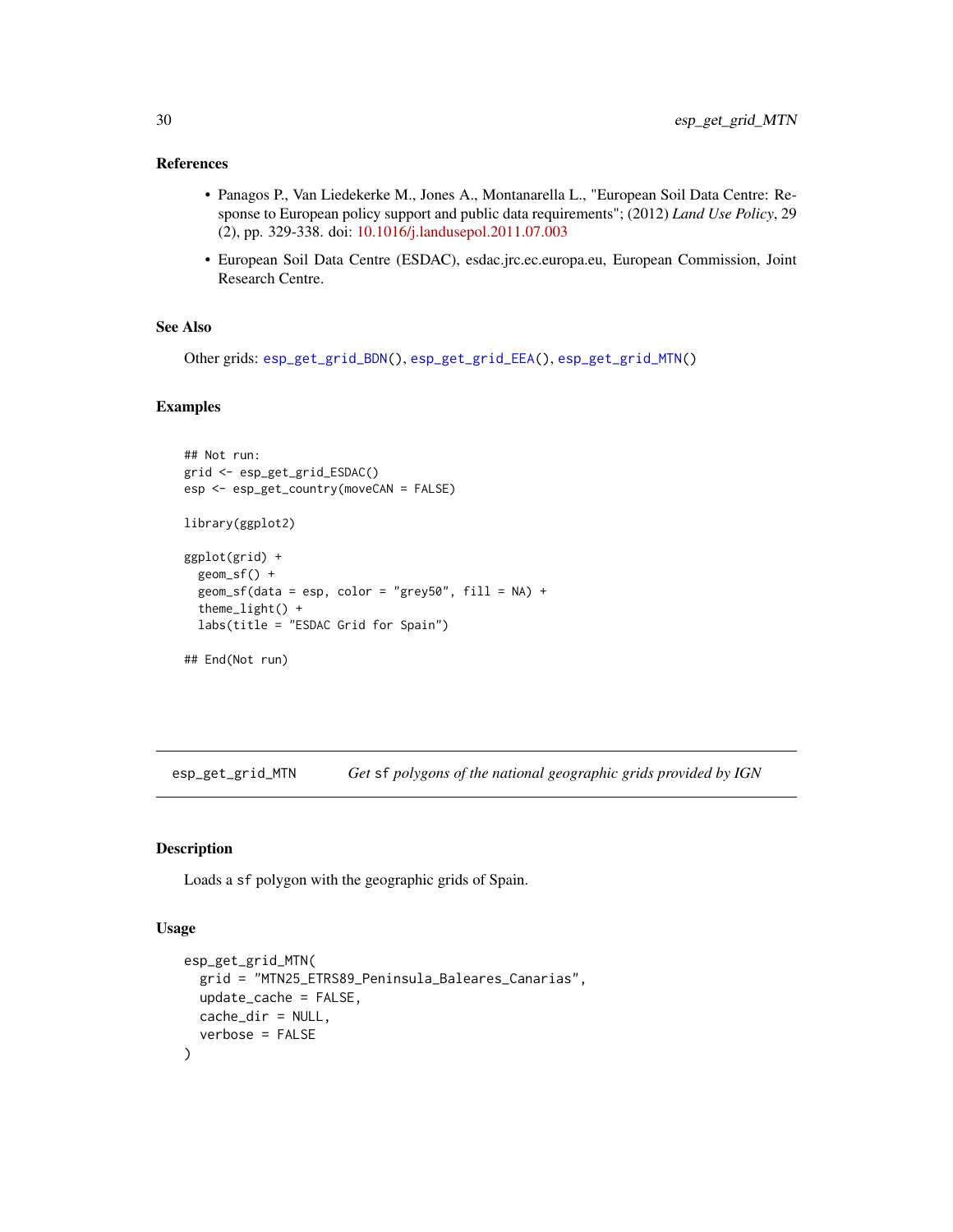#### **Arguments**

| grid         | Name of the grid to be loaded. See <b>Details</b> .                                                                          |
|--------------|------------------------------------------------------------------------------------------------------------------------------|
| update_cache | A logical whether to update cache. Default is FALSE. When set to TRUE it would<br>force a fresh download of the source file. |
| cache_dir    | A path to a cache directory. See <b>About caching</b> .                                                                      |
| verbose      | Logical, displays information. Useful for debugging, default is FALSE.                                                       |

# Details

Metadata available on <https://github.com/rOpenSpain/mapSpain/tree/sianedata/MTN>.

Possible values of grid are:

#### grid\_name

MTN25\_ED50\_Peninsula\_Baleares MTN25\_ETRS89\_ceuta\_melilla\_alboran MTN25\_ETRS89\_Peninsula\_Baleares\_Canarias MTN25\_RegCan95\_Canarias MTN50\_ED50\_Peninsula\_Baleares MTN50\_ETRS89\_Peninsula\_Baleares\_Canarias MTN50\_RegCan95\_Canarias

#### MTN Grids:

A description of the MTN (Mapa Topografico Nacional) grids available:

# MTN25\_ED50\_Peninsula\_Baleares

MTN25 grid corresponding to the Peninsula and Balearic Islands, in ED50 and geographical coordinates (longitude, latitude) This is the real MTN25 grid, that is, the one that divides the current printed series of the map, taking into account special sheets and irregularities.

# MTN50\_ED50\_Peninsula\_Baleares

MTN50 grid corresponding to the Peninsula and Balearic Islands, in ED50 and geographical coordinates (longitude, latitude) This is the real MTN50 grid, that is, the one that divides the current printed series of the map, taking into account special sheets and irregularities.

#### MTN25\_ETRS89\_ceuta\_melilla\_alboran

MTN25 grid corresponding to Ceuta, Melilla, Alboran and Spanish territories in North Africa, adjusted to the new official geodetic reference system ETRS89, in geographical coordinates (longitude, latitude).

#### MTN25\_ETRS89\_Peninsula\_Baleares\_Canarias

MTN25 real grid corresponding to the Peninsula, the Balearic Islands and the Canary Islands, adjusted to the new ETRS89 official reference geodetic system, in geographical coordinates (longitude, latitude).

# MTN50\_ETRS89\_Peninsula\_Baleares\_Canarias

MTN50 real grid corresponding to the Peninsula, the Balearic Islands and the Canary Islands, adjusted to the new ETRS89 official reference geodetic system, in geographical coordinates (longitude, latitude).

# MTN25\_RegCan95\_Canarias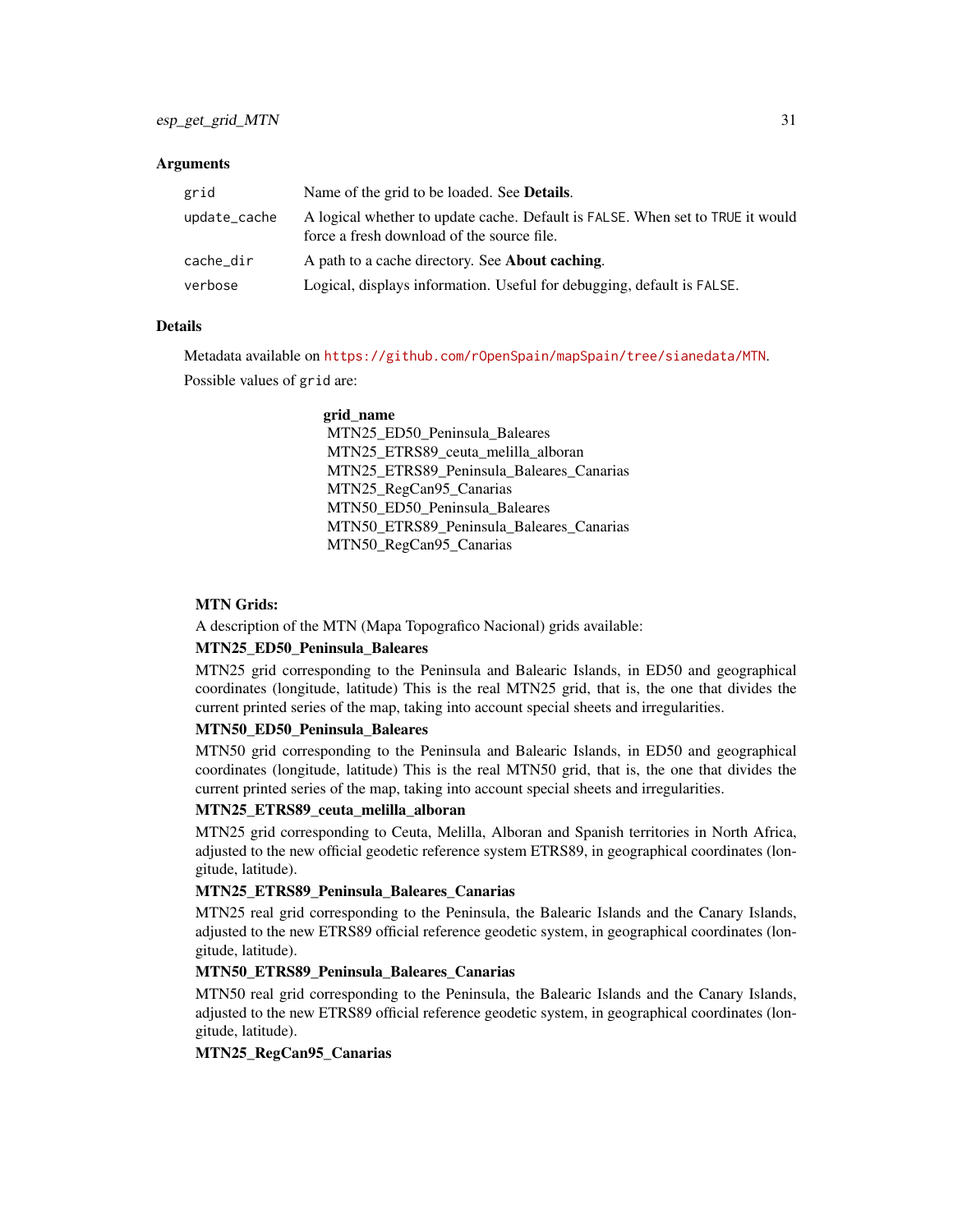<span id="page-31-0"></span>MTN25 grid corresponding to the Canary Islands, in REGCAN95 (WGS84 compatible) and geographic coordinates (longitude, latitude). It is the real MTN25 grid, that is, the one that divides the current printed series of the map, taking into account the special distribution of the Canary Islands sheets.

#### MTN50\_RegCan95\_Canarias

MTN50 grid corresponding to the Canary Islands, in REGCAN95 (WGS84 compatible) and geographic coordinates (longitude, latitude). This is the real grid of the MTN50, that is, the one that divides the current printed series of the map, taking into account the special distribution of the Canary Islands sheets.

#### Value

A sf polygon

#### About caching

You can set your cache\_dir with [esp\\_set\\_cache\\_dir\(\)](#page-55-1).

Sometimes cached files may be corrupt. On that case, try re-downloading the data setting update\_cache = TRUE.

If you experience any problem on download, try to download the corresponding .geojson file by any other method and save it on your cache\_dir. Use the option verbose = TRUE for debugging the API query.

#### Source

IGN data via a custom CDN (see [https://github.com/rOpenSpain/mapSpain/tree/sianedata/](https://github.com/rOpenSpain/mapSpain/tree/sianedata/MTN) [MTN](https://github.com/rOpenSpain/mapSpain/tree/sianedata/MTN)).

#### See Also

Other grids: [esp\\_get\\_grid\\_BDN\(](#page-24-1)), [esp\\_get\\_grid\\_EEA\(](#page-26-1)), [esp\\_get\\_grid\\_ESDAC\(](#page-28-1))

#### Examples

```
grid <- esp_get_grid_MTN(grid = "MTN50_ETRS89_Peninsula_Baleares_Canarias")
```

```
library(ggplot2)
```

```
ggplot(grid) +
 geom_sf() +
 theme_light() +
 labs(title = "MTN50 Grid for Spain")
```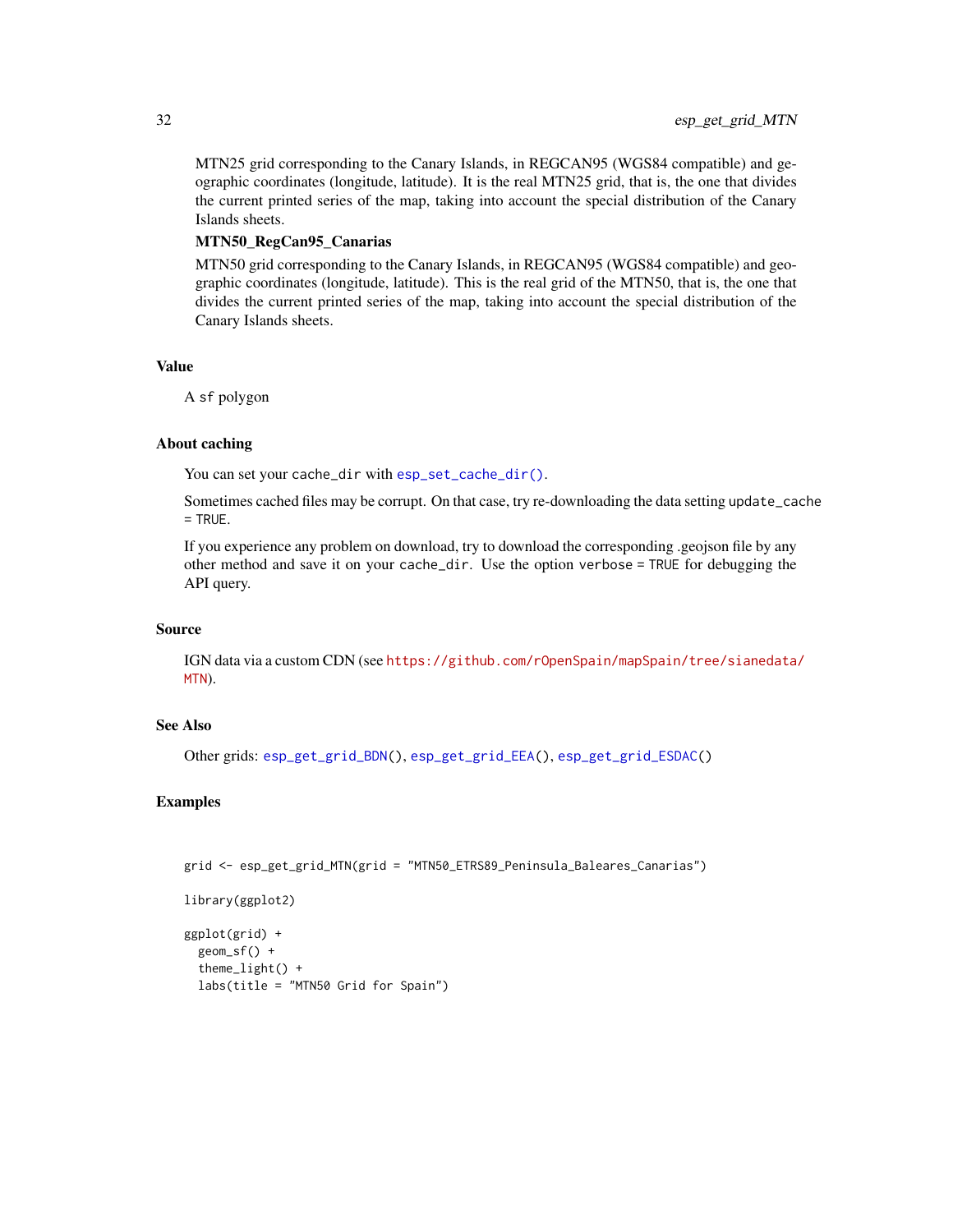<span id="page-32-1"></span><span id="page-32-0"></span>esp\_get\_hydrobasin *Get* sf *polygons of the drainage basin demarcations of Spain*

# Description

Loads a sf polygon object containing areas with the required hydrographic elements of Spain.

# Usage

```
esp_get_hydrobasin(
 epsg = "4258",cache = TRUE,
 update_cache = FALSE,
  cache_dir = NULL,
 verbose = FALSE,
 resolution = "3",
  domain = "land"
\mathcal{L}
```
# Arguments

| epsg         | projection of the map: 4-digit EPSG code. One of:                                                                                                                   |
|--------------|---------------------------------------------------------------------------------------------------------------------------------------------------------------------|
|              | • "4258": ETRS89                                                                                                                                                    |
|              | $\bullet$ "4326": WGS84                                                                                                                                             |
|              | • "3035": ETRS89 / ETRS-LAEA                                                                                                                                        |
|              | • $"3857"$ : Pseudo-Mercator                                                                                                                                        |
| cache        | A logical whether to do caching. Default is TRUE. See <b>About caching</b> .                                                                                        |
| update_cache | A logical whether to update cache. Default is FALSE. When set to TRUE it would<br>force a fresh download of the source file.                                        |
| cache_dir    | A path to a cache directory. See <b>About caching</b> .                                                                                                             |
| verbose      | Logical, displays information. Useful for debugging, default is FALSE.                                                                                              |
| resolution   | Resolution of the polygon. Values available are "3", "6.5" or "10".                                                                                                 |
| domain       | Possible values are "land", that includes only the ground part or the ground or<br>"landsea", that includes both the ground and the related sea waters of the basin |

#### Details

Metadata available on <https://github.com/rOpenSpain/mapSpain/tree/sianedata/>.

#### Value

A sf polygon object.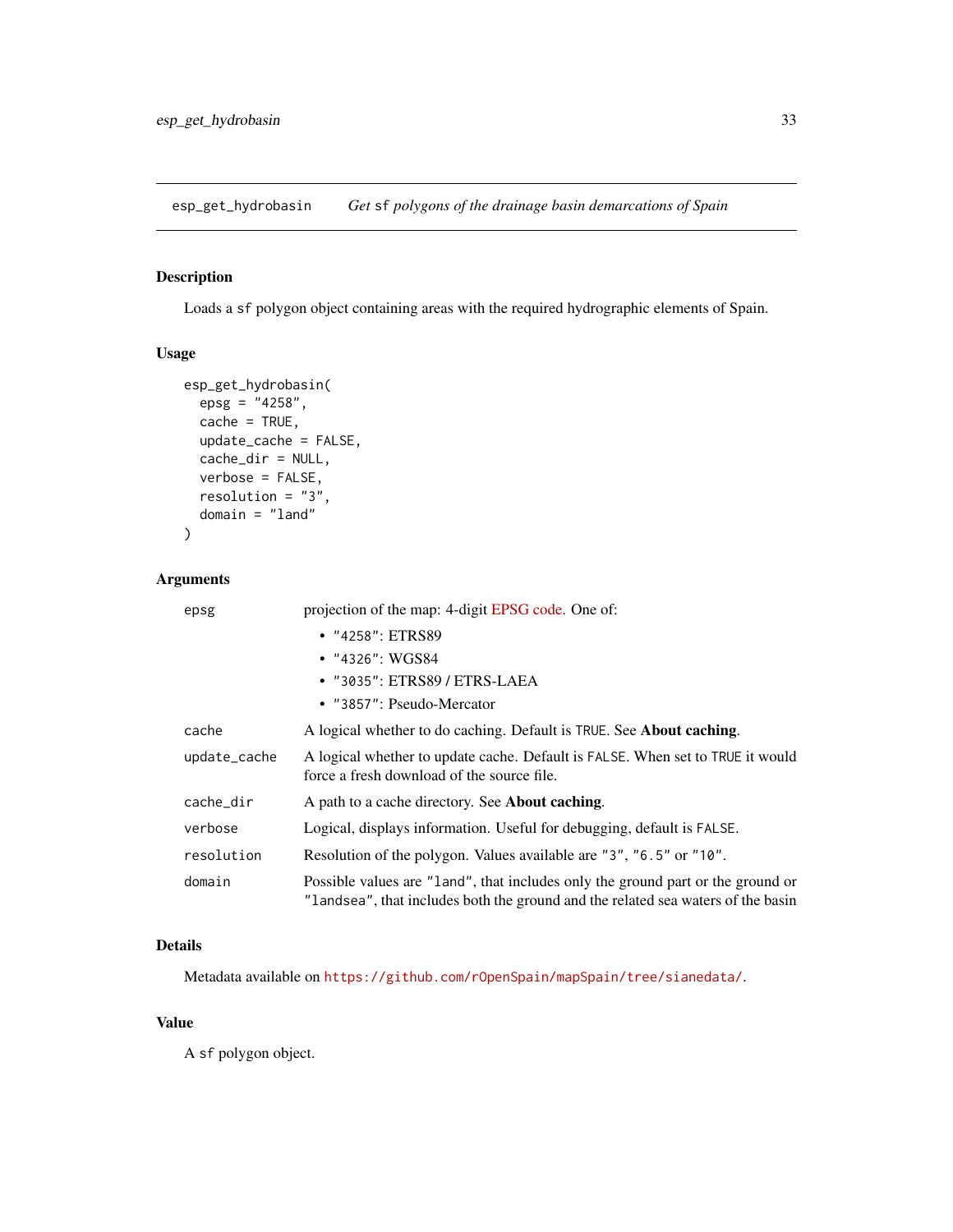#### About caching

You can set your cache\_dir with [esp\\_set\\_cache\\_dir\(\)](#page-55-1).

Sometimes cached files may be corrupt. On that case, try re-downloading the data setting update\_cache  $=$  TRUE.

If you experience any problem on download, try to download the corresponding .geojson file by any other method and save it on your cache\_dir. Use the option verbose = TRUE for debugging the API query.

# Source

IGN data via a custom CDN (see <https://github.com/rOpenSpain/mapSpain/tree/sianedata>).

# See Also

Other natural: [esp\\_get\\_hypsobath\(](#page-33-1)), [esp\\_get\\_rivers\(](#page-48-1))

# Examples

```
hydroland <- esp_get_hydrobasin(domain = "land")
hydrolandsea <- esp_get_hydrobasin(domain = "landsea")
```

```
library(ggplot2)
```

```
ggplot(hydroland) +
 geom_sf(data = hydrolandsea, fill = "skyblue4", alpha = .4) +
 geom_sfffill = "skyblue", alpha = .5) +geom_sf_text(aes(label = rotulo),
   size = 3, check_overlap = TRUE,
   fontface = "bold",
   family = "serif"
 ) +coord_sf(
   xlim = c(-9.5, 4.5),
   ylim = c(35, 44)\rightarrow +
 theme_void()
```
<span id="page-33-1"></span>

<span id="page-33-0"></span>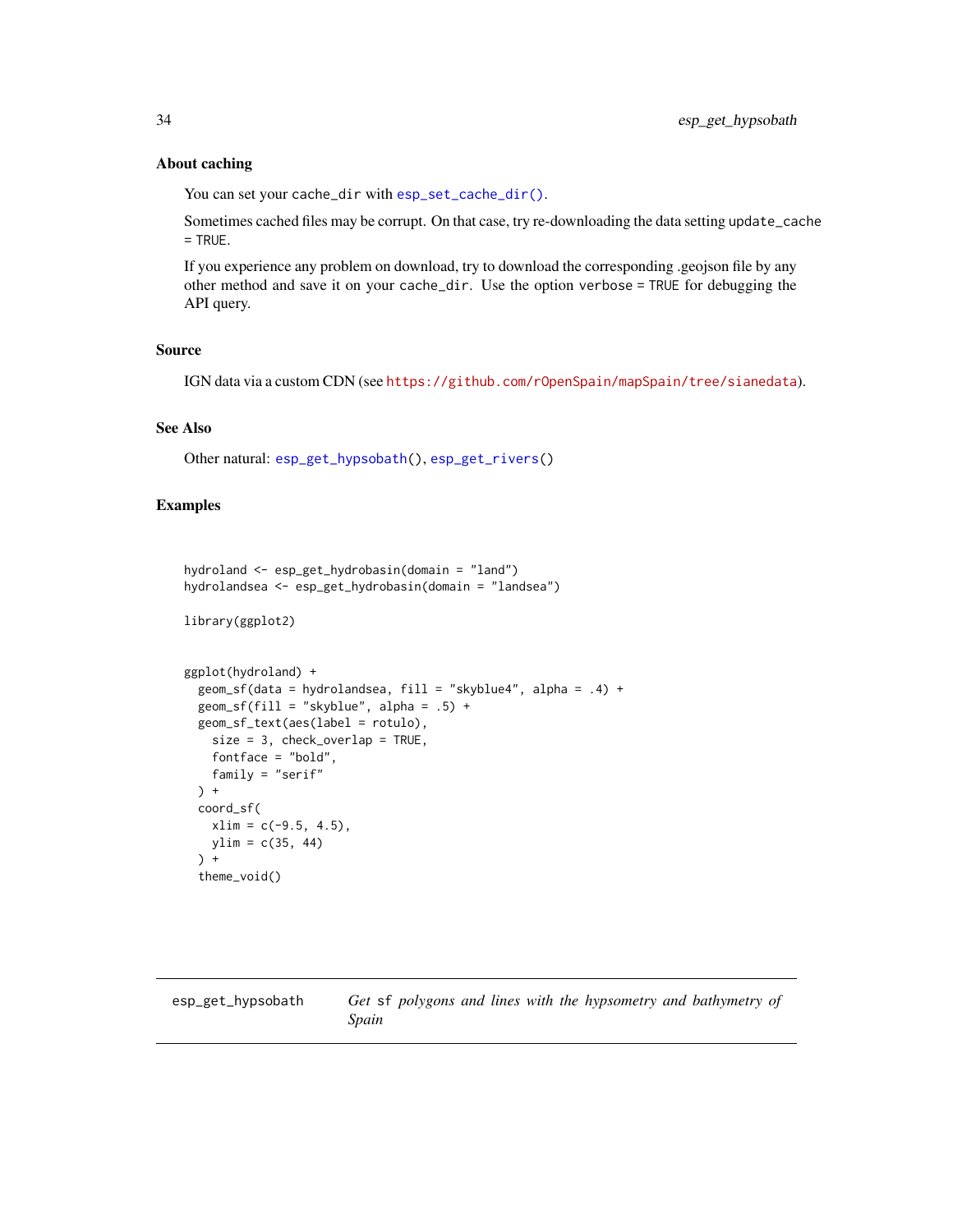# Description

Loads a sf polygon or line object representing the hypsometry and bathymetry of Spain.

- Hypsometry represents the the elevation and depth of features of the Earth's surface relative to mean sea level.
- Bathymetry is the measurement of the depth of water in oceans, rivers, or lakes.

# Usage

```
esp_get_hypsobath(
 epsg = "4258",
 cache = TRUE,update_cache = FALSE,
 cache_dir = NULL,
 verbose = FALSE,
 resolution = "3",
  spatialtype = "area"
)
```
# Arguments

| epsg         | projection of the map: 4-digit EPSG code. One of:                                                                            |
|--------------|------------------------------------------------------------------------------------------------------------------------------|
|              | • "4258": ETRS89                                                                                                             |
|              | • $"4326"$ : WGS84                                                                                                           |
|              | • "3035": ETRS89 / ETRS-LAEA                                                                                                 |
|              | • "3857": Pseudo-Mercator                                                                                                    |
| cache        | A logical whether to do caching. Default is TRUE. See <b>About caching</b> .                                                 |
| update_cache | A logical whether to update cache. Default is FALSE. When set to TRUE it would<br>force a fresh download of the source file. |
| cache_dir    | A path to a cache directory. See <b>About caching</b> .                                                                      |
| verbose      | Logical, displays information. Useful for debugging, default is FALSE.                                                       |
| resolution   | Resolution of the shape. Values available are "3" or "6.5".                                                                  |
| spatialtype  | Spatial type of the output. Use "area" for polygons or "line" for lines.                                                     |

# Details

Metadata available on <https://github.com/rOpenSpain/mapSpain/tree/sianedata/>.

# Value

A sf polygon or line object.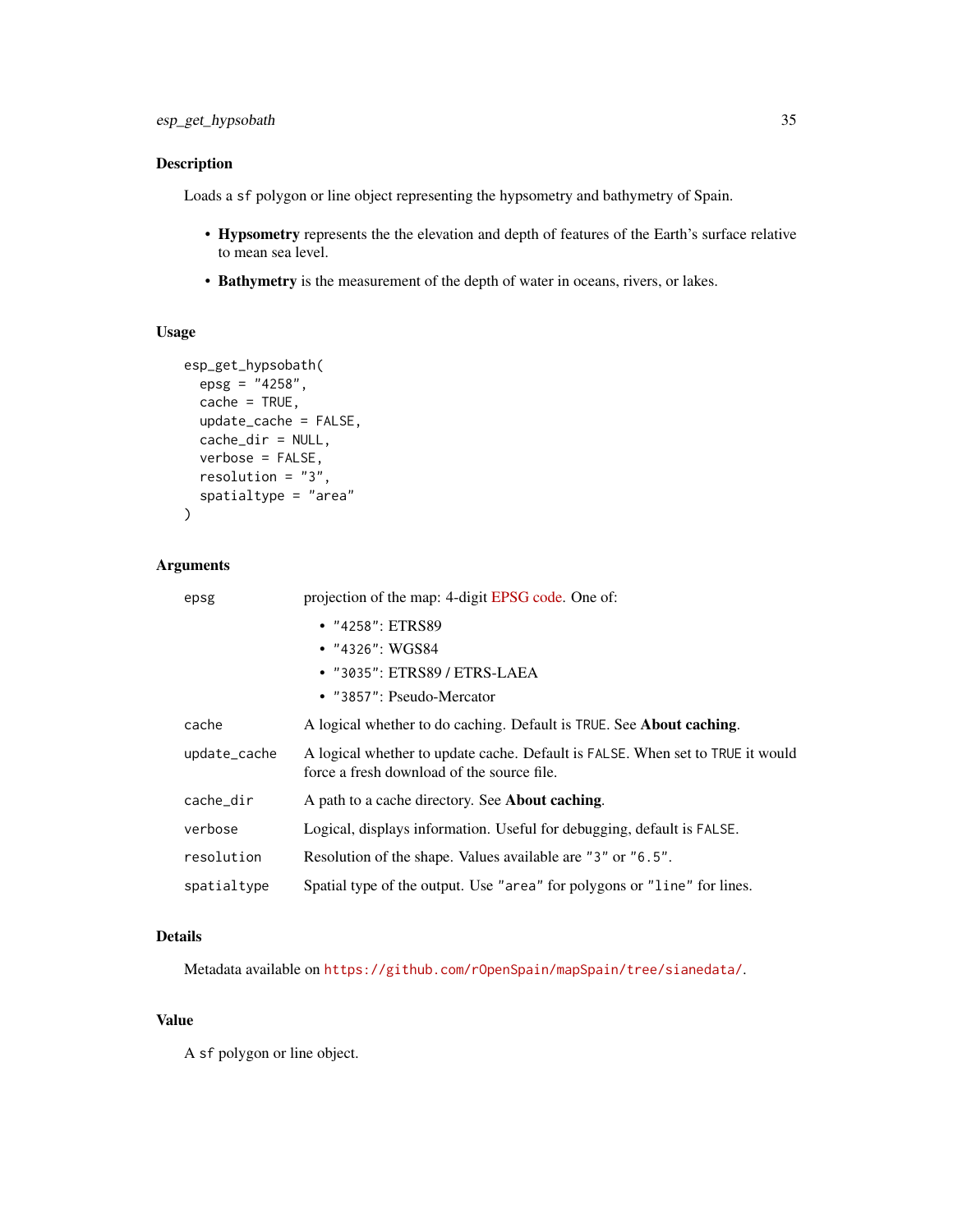#### About caching

You can set your cache\_dir with [esp\\_set\\_cache\\_dir\(\)](#page-55-1).

Sometimes cached files may be corrupt. On that case, try re-downloading the data setting update\_cache = TRUE.

If you experience any problem on download, try to download the corresponding .geojson file by any other method and save it on your cache\_dir. Use the option verbose = TRUE for debugging the API query.

#### Source

IGN data via a custom CDN (see <https://github.com/rOpenSpain/mapSpain/tree/sianedata>).

# See Also

Other natural: [esp\\_get\\_hydrobasin\(](#page-32-1)), [esp\\_get\\_rivers\(](#page-48-1))

#### Examples

```
# This code would produce a nice plot - It will take a few seconds to run
library(ggplot2)
hypsobath <- esp_get_hypsobath()
# Error on the data provided - There is an empty shape
# Remove:
hypsobath <- hypsobath[!sf::st_is_empty(hypsobath), ]
# Tints from Wikipedia
# https://en.wikipedia.org/wiki/Wikipedia:WikiProject_Maps/Conventions/Topographic_maps
bath_tints <- colorRampPalette(
  rev(
   c(
      "#D8F2FE", "#C6ECFF", "#B9E3FF",
      "#ACDBFB", "#A1D2F7", "#96C9F0",
      "#8DC1EA", "#84B9E3", "#79B2DE",
      "#71ABD8"
   )
 )
\mathcal{L}hyps_tints <- colorRampPalette(
  rev(
    c(
      "#F5F4F2", "#E0DED8", "#CAC3B8", "#BAAE9A",
      "#AC9A7C", "#AA8753", "#B9985A", "#C3A76B",
      "#CAB982", "#D3CA9D", "#DED6A3", "#E8E1B6",
      "#EFEBC0", "#E1E4B5", "#D1D7AB", "#BDCC96",
```
<span id="page-35-0"></span>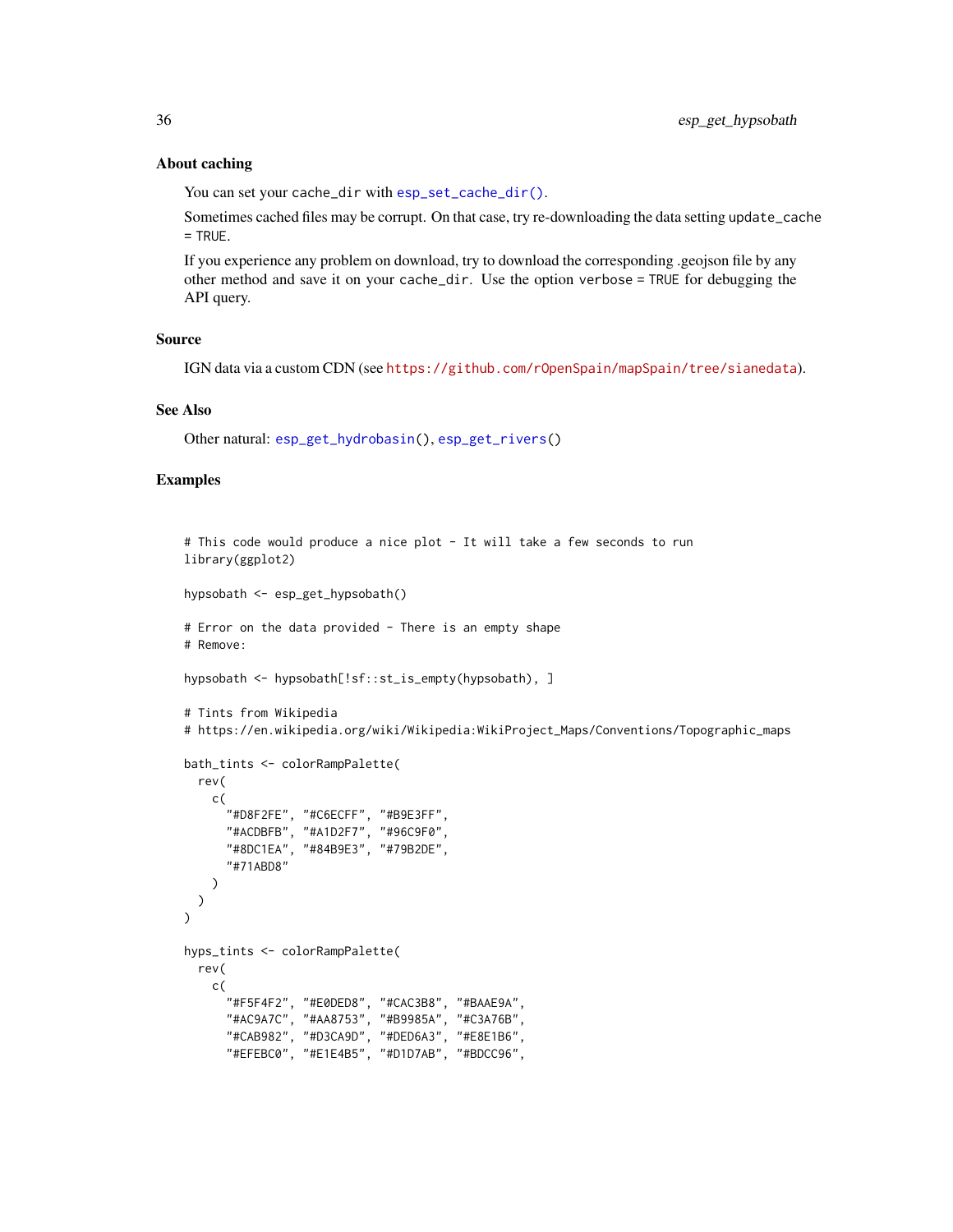```
"#A8C68F", "#94BF8B", "#ACD0A5"
   )
 )
\lambdalevels <- sort(unique(hypsobath$val_inf))
# Create palette
br_bath <- length(levels[levels < 0])
br_terrain <- length(levels) - br_bath
pal <- c(bath_tints((br_bath)), hyps_tints((br_terrain)))
# Plot Canary Islands
ggplot(hypsobath) +
  geom_sf(aes(fill = as.factor(val_inf)),
   color = NA
 ) +
  coord_sf(
   xlim = c(-18.6, -13),
   ylim = c(27, 29.5)
  ) +scale_fill_manual(values = pal) +
  guides(fill = guide_legend(
   title = "Elevation",
   direction = "horizontal",
   label.position = "bottom",
    title.position = "top",
   nrow = 1)) +
  theme(legend.position = "bottom")
# Plot Mainland
ggplot(hypsobath) +
  geom_sf(aes(fill = as.factor(val_inf)),
   color = NA
  ) +
  coord_sf(
   xlim = c(-9.5, 4.4),ylim = c(35.8, 44)
  ) +
  scale_fill_manual(values = pal) +
  guides(fill = guide_legend(
   title = "Elevation",
   reverse = TRUE,
   keyheight = .8))
```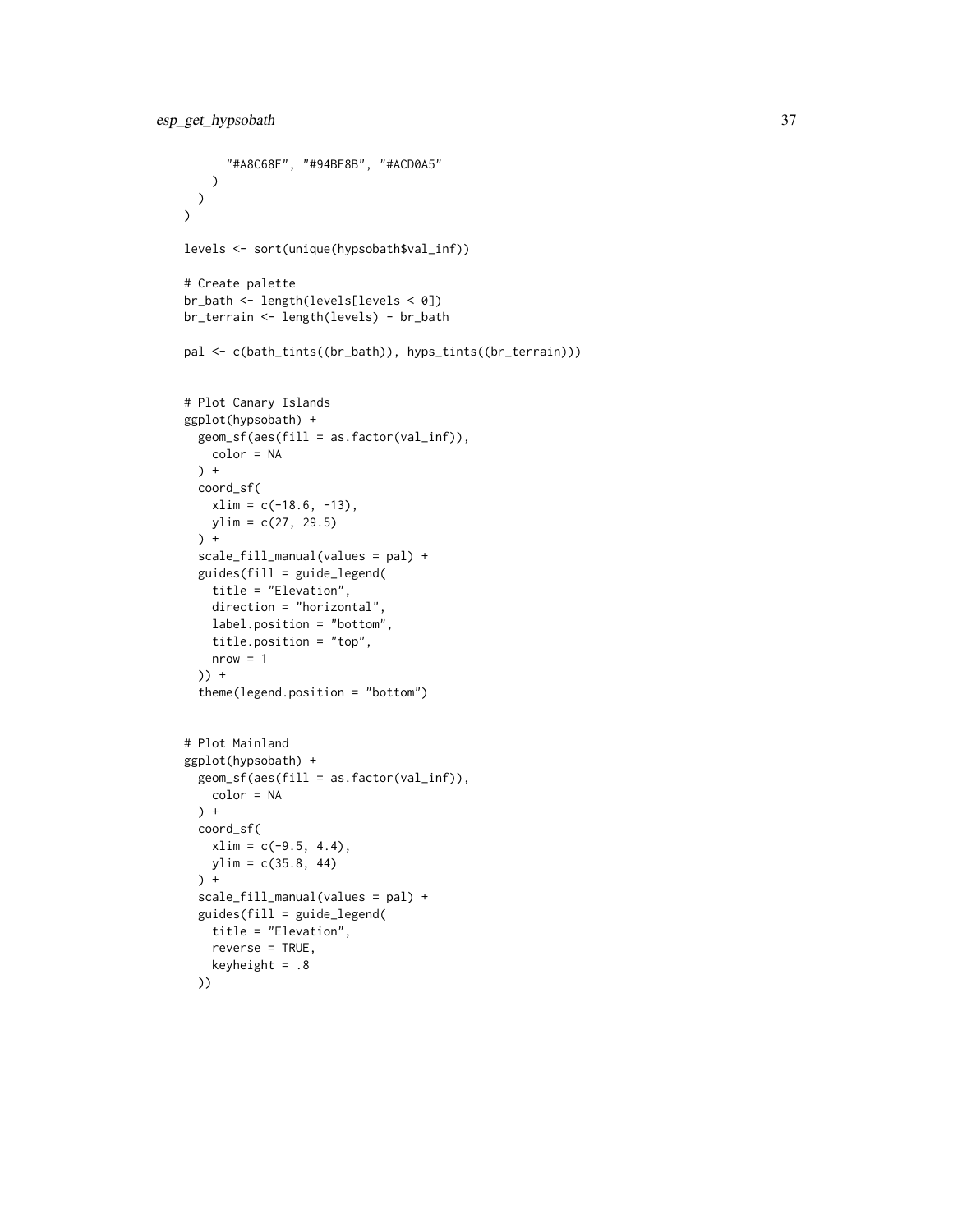# <span id="page-37-2"></span>Description

Returns municipalities of Spain as polygons at a specified scale.

- [esp\\_get\\_munic\(\)](#page-37-1) uses GISCO (Eurostat) as source. Please use [giscoR::gisco\\_attributions\(\)](#page-0-0)
- [esp\\_get\\_munic\\_siane\(\)](#page-37-2) uses CartoBase ANE as source, provided by Instituto Geografico Nacional (IGN), <http://www.ign.es/web/ign/portal>. Years available are 2005 up to today.

# Usage

```
esp_get_munic(
 year = "2019",
 epsg = "4258",
 cache = TRUE,update_cache = FALSE,
 cache_dir = NULL,
 verbose = FALSE,
  region = NULL,
 munic = NULL,
 moveCAN = TRUE
)
esp_get_munic_siane(
 year = Sys.Date(),
 epsg = "4258",
 cache = TRUE,update_cache = FALSE,
  cache_dir = NULL,
 verbose = FALSE,
  resolution = 3,
  region = NULL,
 munic = NULL,
 moveCAN = TRUE,
  rawcols = FALSE
)
```
# Arguments

| year | Release year. See <b>Details</b> for years available. |
|------|-------------------------------------------------------|
| epsg | projection of the map: 4-digit EPSG code. One of:     |
|      | $\cdot$ "4258": ETRS89                                |
|      | • $"4326"$ : WGS84                                    |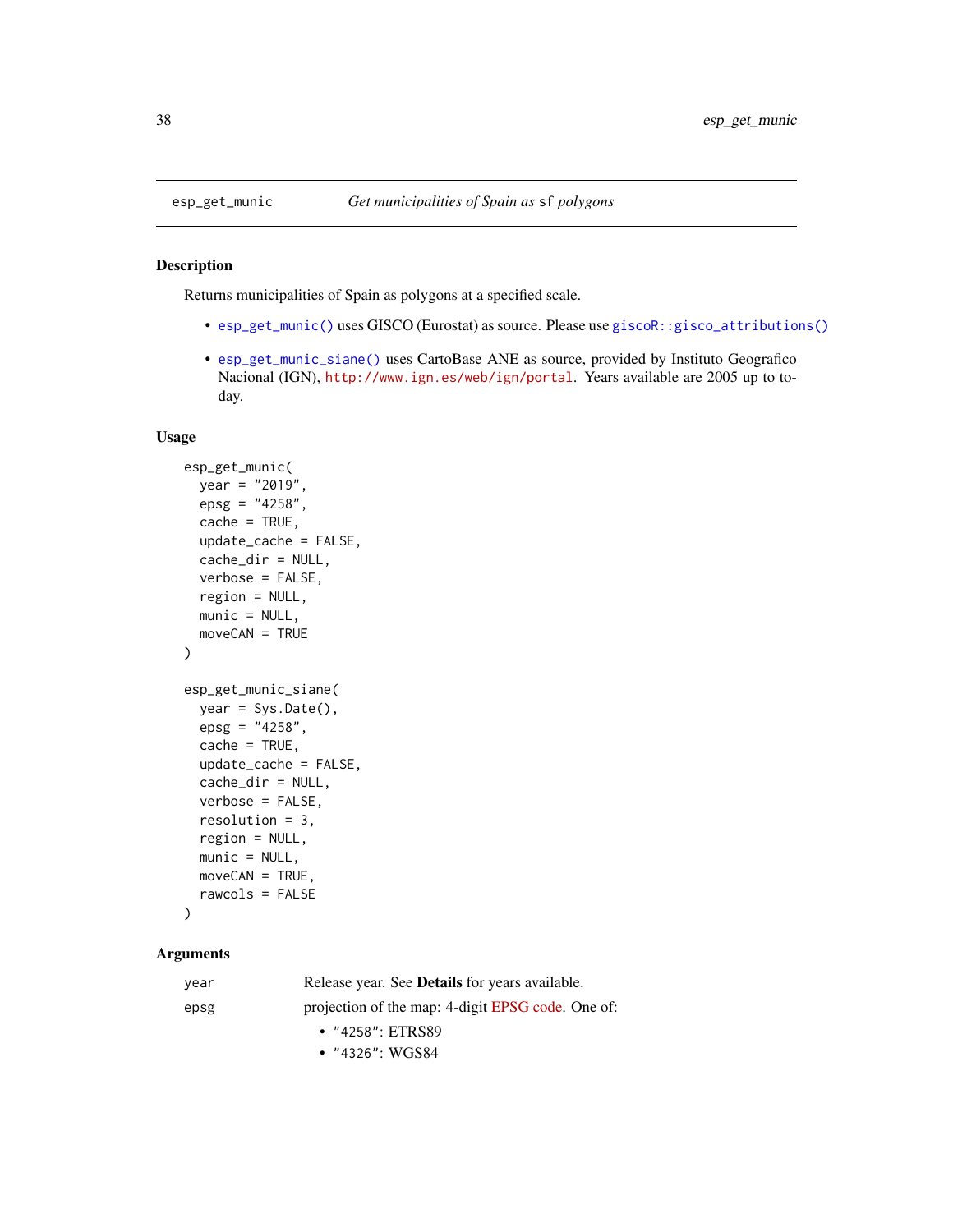<span id="page-38-0"></span>

|              | • "3035": ETRS89 / ETRS-LAEA<br>• "3857": Pseudo-Mercator                                                                                                                                                                       |
|--------------|---------------------------------------------------------------------------------------------------------------------------------------------------------------------------------------------------------------------------------|
| cache        | A logical whether to do caching. Default is TRUE. See About caching.                                                                                                                                                            |
| update_cache | A logical whether to update cache. Default is FALSE. When set to TRUE it would<br>force a fresh download of the source file.                                                                                                    |
| cache_dir    | A path to a cache directory. See About caching.                                                                                                                                                                                 |
| verbose      | Logical, displays information. Useful for debugging, default is FALSE.                                                                                                                                                          |
| region       | A vector of names and/or codes for provinces or NULL to get all the municipali-<br>ties. See <b>Details</b> .                                                                                                                   |
| munic        | A name or regex expression with the names of the required municipalities. NULL<br>would not produce any filtering.                                                                                                              |
| moveCAN      | A logical TRUE/FALSE or a vector of coordinates c(lat, lon). It places the<br>Canary Islands close to Spain's mainland. Initial position can be adjusted using<br>the vector of coordinates. See Displacing the Canary Islands. |
| resolution   | Resolution of the polygon. Values available are "3", "6.5" or "10".                                                                                                                                                             |
| rawcols      | Logical. Setting this to TRUE would add the raw columns of the dataset provided<br>by IGN.                                                                                                                                      |

#### Details

The years available are:

- [esp\\_get\\_munic\(\)](#page-37-1): year could be one of "2001", "2004", "2006", "2008", "2010", "2013" and any year between 2016 and 2019. See [giscoR::gisco\\_get\\_lau\(\)](#page-0-0), [giscoR::gisco\\_get\\_communes\(\)](#page-0-0).
- [esp\\_get\\_munic\\_siane\(\)](#page-37-2): year could be passed as a single year ("YYYY" format, as end of year) or as a specific date ("YYYY-MM-DD" format). Historical information starts as of 2005.

When using region you can use and mix names and NUTS codes (levels 1, 2 or 3), ISO codes (corresponding to level 2 or 3) or "cpro" (see [esp\\_codelist\)](#page-6-1).

When calling a superior level (Province, Autonomous Community or NUTS1) , all the municipalities of that level would be added.

# Value

A sf polygon

#### About caching

You can set your cache\_dir with [esp\\_set\\_cache\\_dir\(\)](#page-55-1).

Sometimes cached files may be corrupt. On that case, try re-downloading the data setting update\_cache  $=$  TRUE.

If you experience any problem on download, try to download the corresponding .geojson file by any other method and save it on your cache\_dir. Use the option verbose = TRUE for debugging the API query.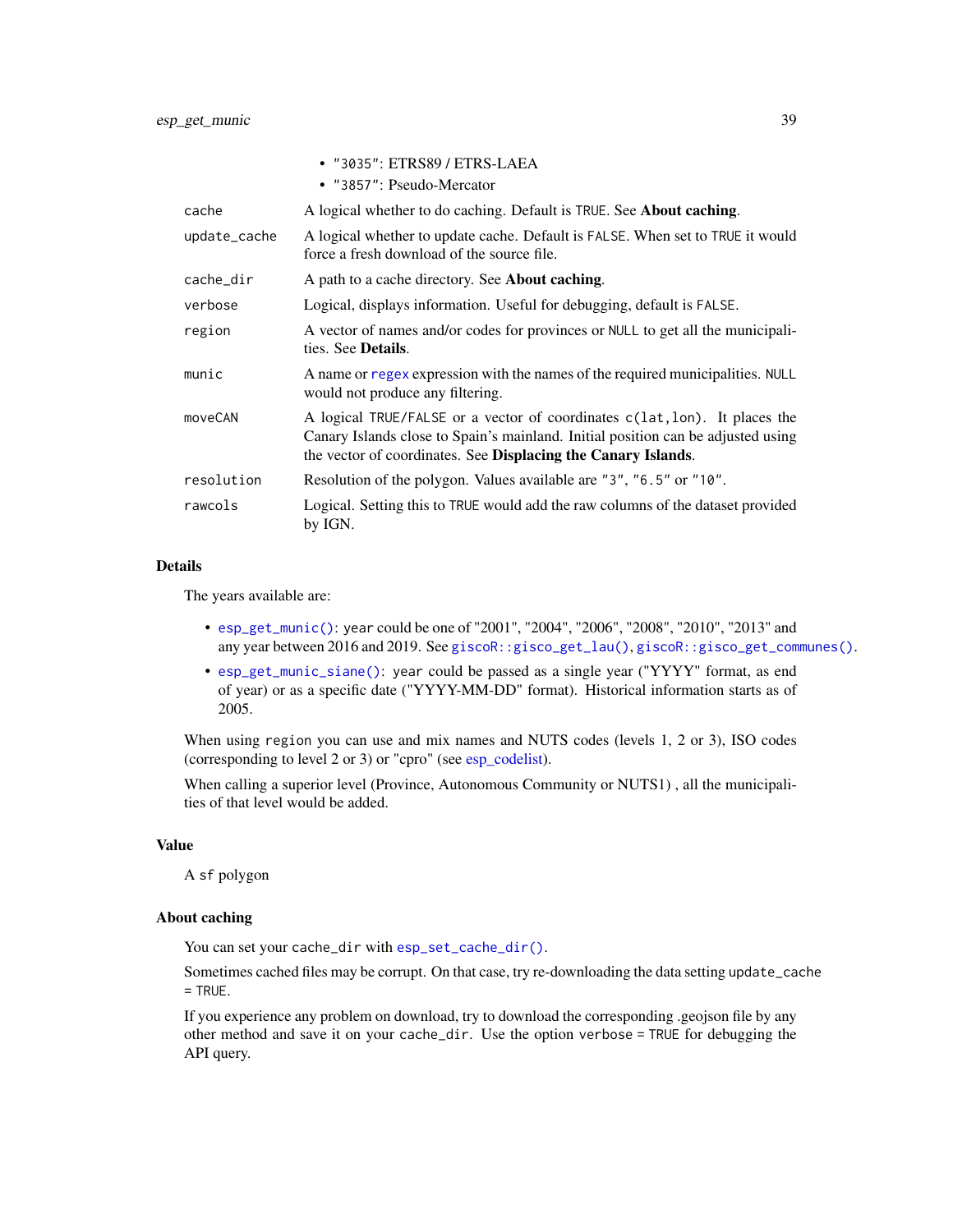#### <span id="page-39-0"></span>Displacing the Canary Islands

While moveCAN is useful for visualization, it would alter the actual geographic position of the Canary Islands. When using the output for spatial analysis or using tiles (e.g. with [esp\\_getTiles\(\)](#page-9-1) or [addProviderEspTiles\(\)](#page-3-2)) this option should be set to FALSE in order to get the actual coordinates, instead of the modified ones.

#### Source

# [GISCO API](https://gisco-services.ec.europa.eu/distribution/v2/)

IGN data via a custom CDN (see <https://github.com/rOpenSpain/mapSpain/tree/sianedata>).

#### See Also

```
giscoR::gisco_get_lau(), base::regex().
```

```
Other political: esp_codelist, esp_get_can_box(), esp_get_capimun(), esp_get_ccaa(), esp_get_country(),
esp_get_gridmap, esp_get_nuts(), esp_get_prov()
```
Other municipalities: [esp\\_get\\_capimun\(](#page-14-1)), [esp\\_munic.sf](#page-52-1)

# Examples

```
# Get munics
Base <- esp_get_munic(year = "2019", region = "Castilla y Leon")
# Provs for delimiting
provs <- esp_get_prov(prov = "Castilla y Leon")
# Load population data
data("pobmun19")
# Arrange and create breaks
Base_pop <- merge(Base, pobmun19,
  by = c("cpro", "cmun"),all.x = TRUE)
br \le sort(c(
  0, 50, 100, 200, 500,
  1000, 5000, 50000, 100000,
  Inf
))
Base_pop$cuts <- cut(Base_pop$pob19, br, dig.lab = 20)
# Plot
library(ggplot2)
ggplot(Base_pop) +
```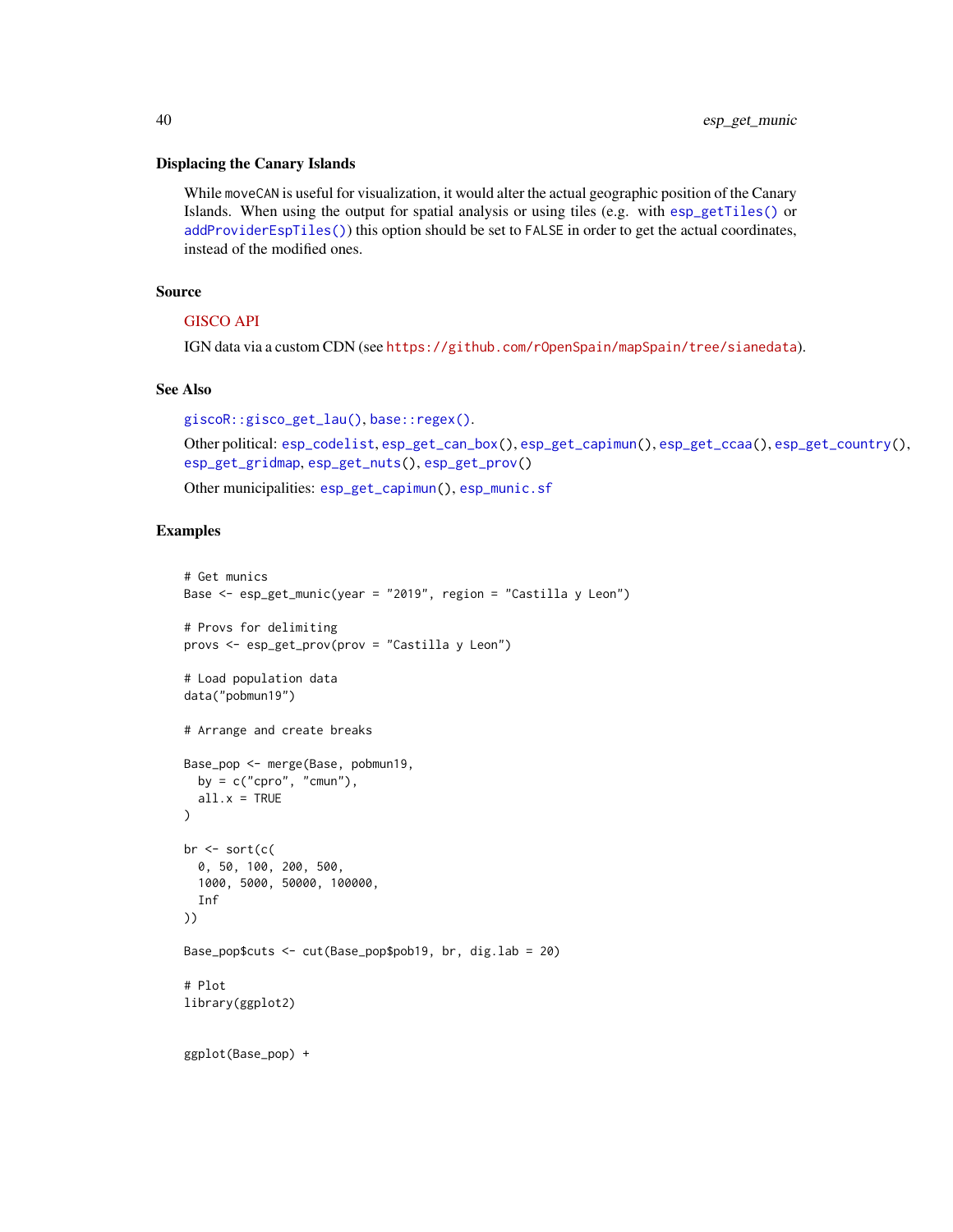# <span id="page-40-0"></span>esp\_get\_nuts 41

```
geom_s f(aes(fill = cuts), color = NA) +geom_sf(data = provs, fill = NA, color = "grey70") +
scale_fill_manual(values = hcl.colors(length(br), "cividis")) +
labs(
 title = "Population in Castilla y Leon",
 subtitle = "INE, 2019",
 fill = "Persons"
) +
theme_void()
```
<span id="page-40-1"></span>

esp\_get\_nuts *Get NUTS of Spain as* sf *polygons and points*

# Description

Returns [NUTS regions of Spain](https://en.wikipedia.org/wiki/NUTS_statistical_regions_of_Spain) as polygons and points at a specified scale, as provided by [GISCO](https://ec.europa.eu/eurostat/web/gisco) (Geographic Information System of the Commission, depending of Eurostat).

NUTS are provided at three different levels:

- "0": Country level
- "1": Groups of autonomous communities
- "2": Autonomous communities
- "3": Roughly matches the provinces, but providing specific individual objects for each major island

# Usage

```
esp_get_nuts(
 year = "2016",
 epsg = "4258",
 cache = TRUE,update_cache = FALSE,
  cache_dir = NULL,
  verbose = FALSE,
  resolution = "01",
  spatialtype = "RG",
  region = NULL,
 nuts_level = "all",
 moveCAN = TRUE
\lambda
```
#### Arguments

| vear | Release year of the file. One of "2003", "2006", "2010", "2013", "2016" or<br>"2021". |
|------|---------------------------------------------------------------------------------------|
| epsg | projection of the map: 4-digit EPSG code. One of:                                     |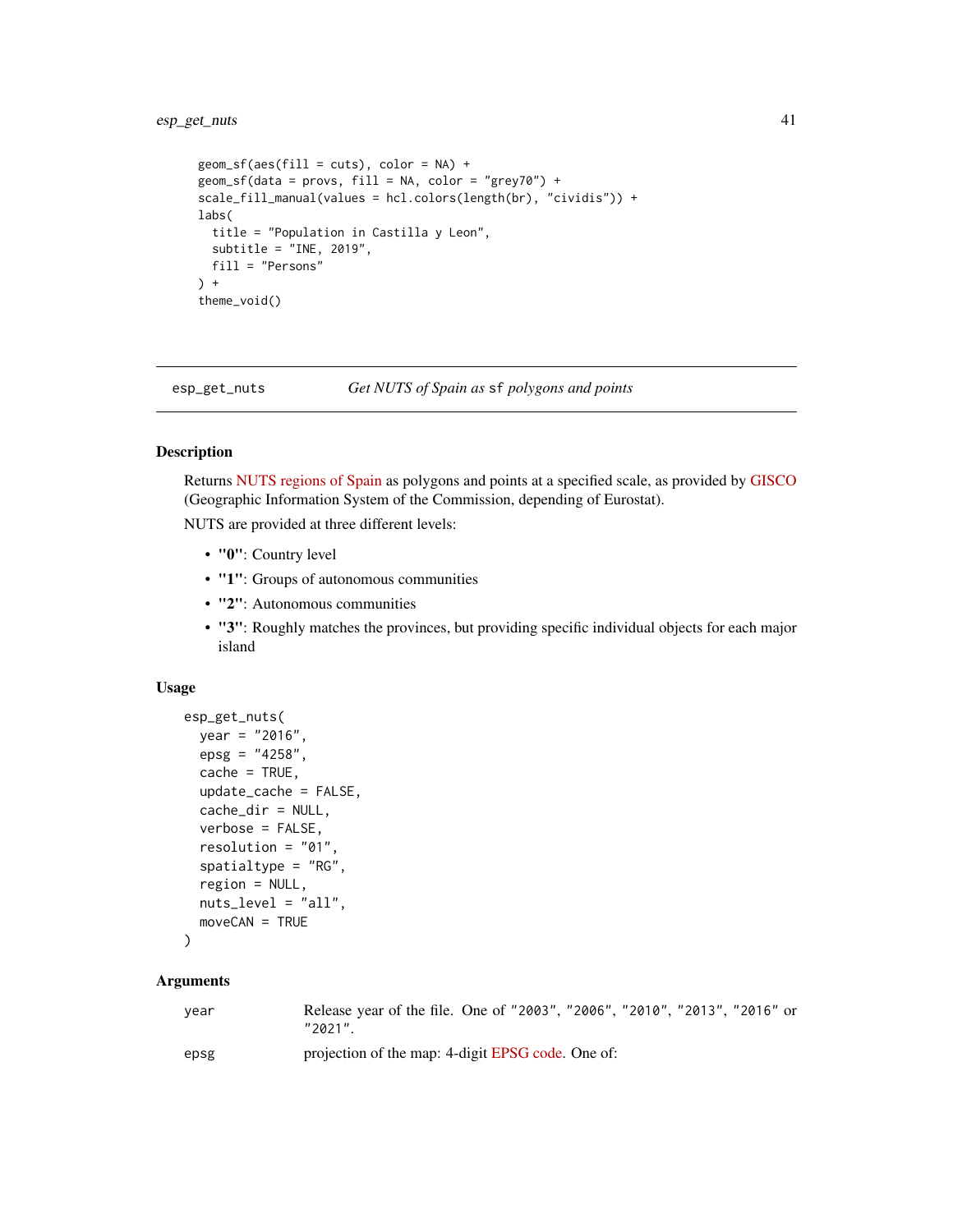<span id="page-41-0"></span>

|              | • "4258": ETRS89                                                                                                                                                                                                                |
|--------------|---------------------------------------------------------------------------------------------------------------------------------------------------------------------------------------------------------------------------------|
|              | • $"4326"$ : WGS84                                                                                                                                                                                                              |
|              | • "3035": ETRS89 / ETRS-LAEA                                                                                                                                                                                                    |
|              | • "3857": Pseudo-Mercator                                                                                                                                                                                                       |
| cache        | A logical whether to do caching. Default is TRUE. See <b>About caching</b> .                                                                                                                                                    |
| update_cache | A logical whether to update cache. Default is FALSE. When set to TRUE it would<br>force a fresh download of the source file.                                                                                                    |
| cache_dir    | A path to a cache directory. See <b>About caching</b> .                                                                                                                                                                         |
| verbose      | Logical, displays information. Useful for debugging, default is FALSE.                                                                                                                                                          |
| resolution   | Resolution of the geospatial data. One of                                                                                                                                                                                       |
|              | $\cdot$ "60": 1:60 million                                                                                                                                                                                                      |
|              | $\cdot$ "20": 1:20 million                                                                                                                                                                                                      |
|              | $\bullet$ "10": 1:10million                                                                                                                                                                                                     |
|              | $\bullet$ "03": 1:3 million                                                                                                                                                                                                     |
|              | $\bullet$ "01": 1:1 million                                                                                                                                                                                                     |
| spatialtype  | Type of geometry to be returned:                                                                                                                                                                                                |
|              | • "LB": Labels - point object.                                                                                                                                                                                                  |
|              | • "RG": Regions - polygon object.                                                                                                                                                                                               |
| region       | Optional. A vector of region names, NUTS or ISO codes (see esp_dict_region_code()).                                                                                                                                             |
| nuts_level   | NUTS level. One of "0" (Country-level), "1", "2" or "3". See Description.                                                                                                                                                       |
| moveCAN      | A logical TRUE/FALSE or a vector of coordinates c(lat, lon). It places the<br>Canary Islands close to Spain's mainland. Initial position can be adjusted using<br>the vector of coordinates. See Displacing the Canary Islands. |

# Value

A sf object specified by spatialtype.

# About caching

You can set your cache\_dir with [esp\\_set\\_cache\\_dir\(\)](#page-55-1).

Sometimes cached files may be corrupt. On that case, try re-downloading the data setting update\_cache  $=$  TRUE.

If you experience any problem on download, try to download the corresponding .geojson file by any other method and save it on your cache\_dir. Use the option verbose = TRUE for debugging the API query.

# Displacing the Canary Islands

While moveCAN is useful for visualization, it would alter the actual geographic position of the Canary Islands. When using the output for spatial analysis or using tiles (e.g. with [esp\\_getTiles\(\)](#page-9-1) or [addProviderEspTiles\(\)](#page-3-2)) this option should be set to FALSE in order to get the actual coordinates, instead of the modified ones.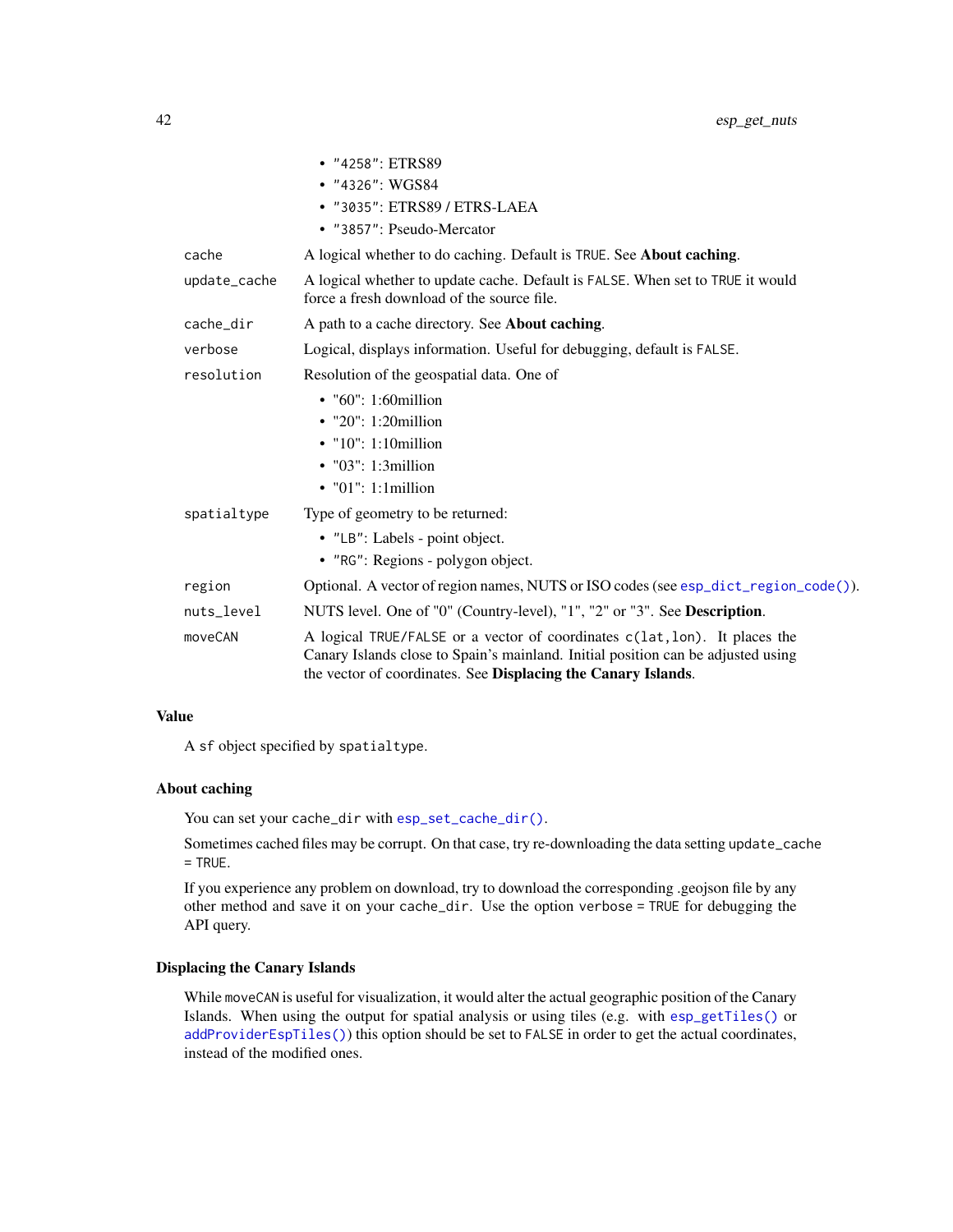<span id="page-42-0"></span>esp\_get\_nuts 43

# Note

Please check the download and usage provisions on [giscoR::gisco\\_attributions\(\)](#page-0-0)

#### Source

[GISCO API](https://gisco-services.ec.europa.eu/distribution/v2/)

# See Also

```
giscoR::gisco_get_nuts(), esp_dict_region_code().
Other political: esp_codelist, esp_get_can_box(), esp_get_capimun(), esp_get_ccaa(), esp_get_country(),
esp_get_gridmap, esp_get_munic(), esp_get_prov()
Other nuts: esp_nuts.sf
```
# Examples

```
NUTS1 <- esp_get_nuts(nuts_level = 1, moveCAN = TRUE)
library(ggplot2)
ggplot(NUTS1) +
 geom_sf() +
 labs(
   title = "NUTS1: Displacing Canary Islands",
   caption = giscoR::gisco_attributions()
  \lambdaNUTS1_alt <- esp_get_nuts(nuts_level = 1, moveCAN = c(15, 0))
ggplot(NUTS1_alt) +
  geom_sf() +
  labs(
    title = "NUTS1: Displacing Canary Islands",
   subtitle = "to the right",
   caption = giscoR::gisco_attributions()
  )
NUTS1_orig <- esp_get_nuts(nuts_level = 1, moveCAN = FALSE)
ggplot(NUTS1_orig) +
  geom_sf() +
  labs(
    title = "NUTS1",
   subtitle = "Canary Islands on the true location",
   caption = giscoR::gisco_attributions()
  )
```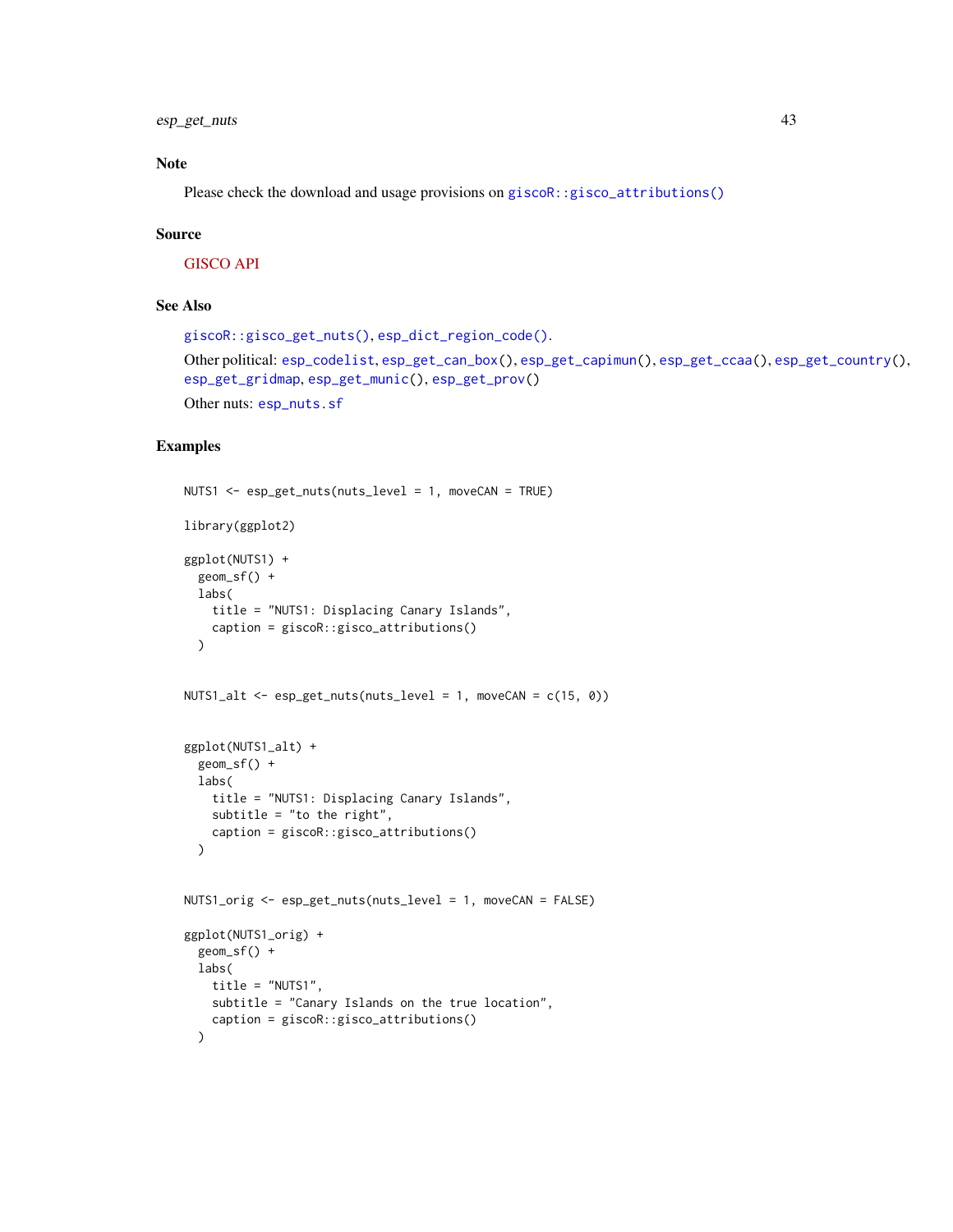```
AndOriental <-
 esp_get_nuts(region = c("Almeria", "Granada", "Jaen", "Malaga"))
ggplot(AndOriental) +
 geom_sf()
RandomRegions <- esp_get_nuts(region = c("ES1", "ES300", "ES51"))
ggplot(RandomRegions) +
 geom_sf() +
 labs(title = "Random Regions")
MixingCodes <- esp_get_nuts(region = c("ES4", "ES-PV", "Valencia"))
ggplot(MixingCodes) +
 geom_sf() +
 labs(title = "Mixing Codes")
```
<span id="page-43-1"></span>esp\_get\_prov *Get Provinces of Spain as* sf *polygons and points*

# <span id="page-43-2"></span>Description

Returns [provinces of Spain](https://en.wikipedia.org/wiki/Provinces_of_Spain) as polygons and points at a specified scale.

- [esp\\_get\\_prov\(\)](#page-43-1) uses GISCO (Eurostat) as source. Please use [giscoR::gisco\\_attributions\(\)](#page-0-0)
- [esp\\_get\\_prov\\_siane\(\)](#page-43-2) uses CartoBase ANE as source, provided by Instituto Geografico Nacional (IGN), <http://www.ign.es/web/ign/portal>. Years available are 2005 up to today.

# Usage

```
esp_get_prov(prov = NULL, ...)
esp_get_prov_siane(
 prov = NULL,
 year = Sys.Date(),
 epsg = "4258",cache = TRUE,update_cache = FALSE,
  cache_dir = NULL,
 verbose = FALSE,
```
<span id="page-43-0"></span>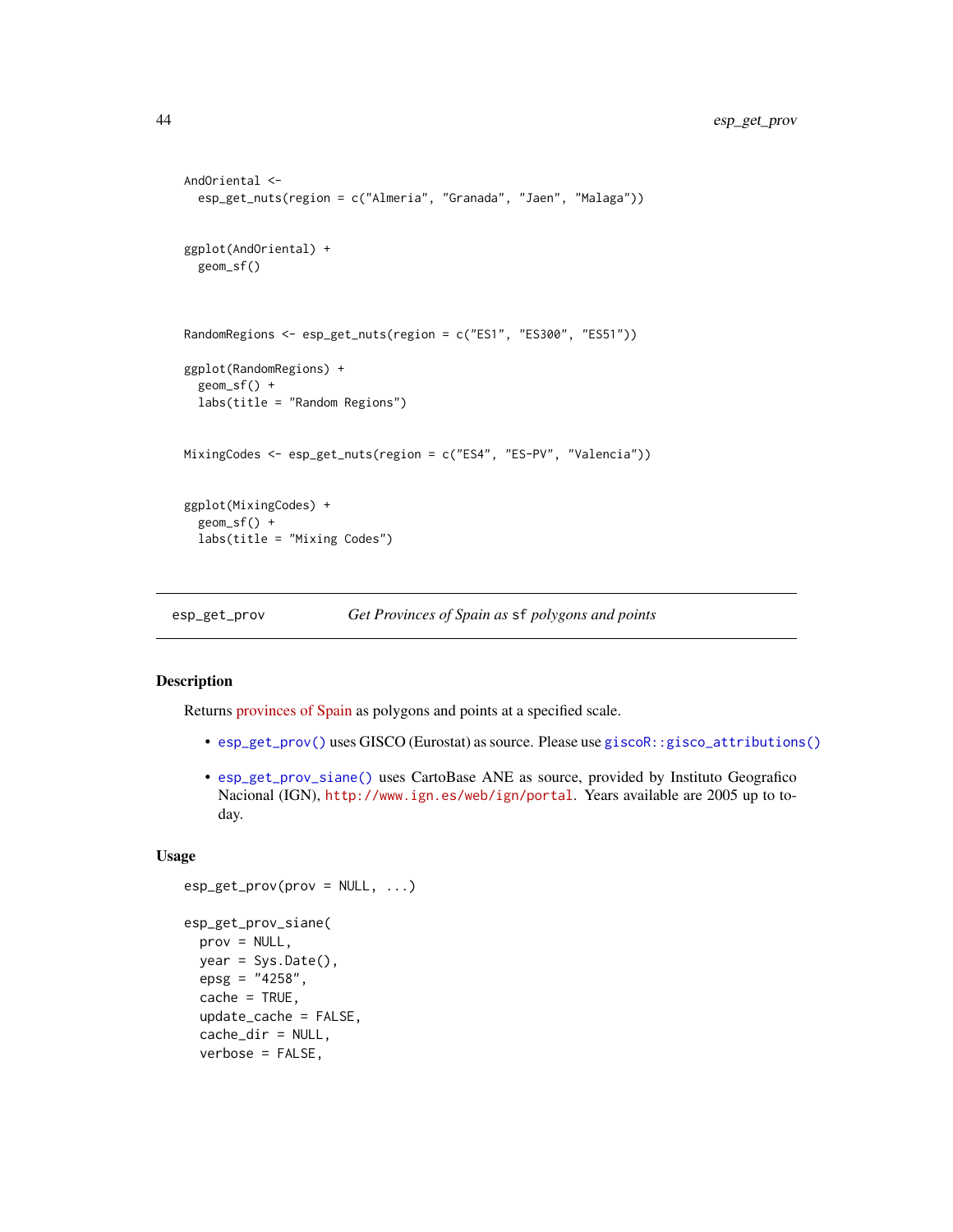```
resolution = "3",
  moveCAN = TRUE,rawcols = FALSE
\mathcal{L}
```
# Arguments

| prov         | A vector of names and/or codes for provinces or NULL to get all the provinces.<br>See Details.                                                                                                                                  |
|--------------|---------------------------------------------------------------------------------------------------------------------------------------------------------------------------------------------------------------------------------|
| $\cdots$     | Arguments passed on to esp_get_nuts                                                                                                                                                                                             |
|              | spatialtype Type of geometry to be returned:<br>• "LB": Labels - point object.<br>• "RG": Regions - polygon object.                                                                                                             |
| year         | Release year. See esp_get_nuts() for esp_get_prov() and Details for esp_get_prov_siane()                                                                                                                                        |
| epsg         | projection of the map: 4-digit EPSG code. One of:                                                                                                                                                                               |
|              | • "4258": ETRS89                                                                                                                                                                                                                |
|              | • "4326": WGS84                                                                                                                                                                                                                 |
|              | • "3035": ETRS89 / ETRS-LAEA                                                                                                                                                                                                    |
|              | • "3857": Pseudo-Mercator                                                                                                                                                                                                       |
| cache        | A logical whether to do caching. Default is TRUE. See About caching.                                                                                                                                                            |
| update_cache | A logical whether to update cache. Default is FALSE. When set to TRUE it would<br>force a fresh download of the source file.                                                                                                    |
| cache dir    | A path to a cache directory. See <b>About caching</b> .                                                                                                                                                                         |
| verbose      | Logical, displays information. Useful for debugging, default is FALSE.                                                                                                                                                          |
| resolution   | Resolution of the polygon. Values available are "3", "6.5" or "10".                                                                                                                                                             |
| moveCAN      | A logical TRUE/FALSE or a vector of coordinates c(lat, lon). It places the<br>Canary Islands close to Spain's mainland. Initial position can be adjusted using<br>the vector of coordinates. See Displacing the Canary Islands. |
| rawcols      | Logical. Setting this to TRUE would add the raw columns of the dataset provided<br>by IGN.                                                                                                                                      |

# Details

When using prov you can use and mix names and NUTS codes (levels 1, 2 or 3), ISO codes (corresponding to level 2 or 3) or "cpro" (see [esp\\_codelist\)](#page-6-1).

Ceuta and Melilla are considered as provinces on this dataset.

When calling a superior level (Autonomous Community or NUTS1) , all the provinces of that level would be added.

On [esp\\_get\\_prov\\_siane\(\)](#page-43-2), year could be passed as a single year ("YYYY" format, as end of year) or as a specific date ("YYYY-MM-DD" format). Historical information starts as of 2005.

#### Value

A sf object specified by spatialtype.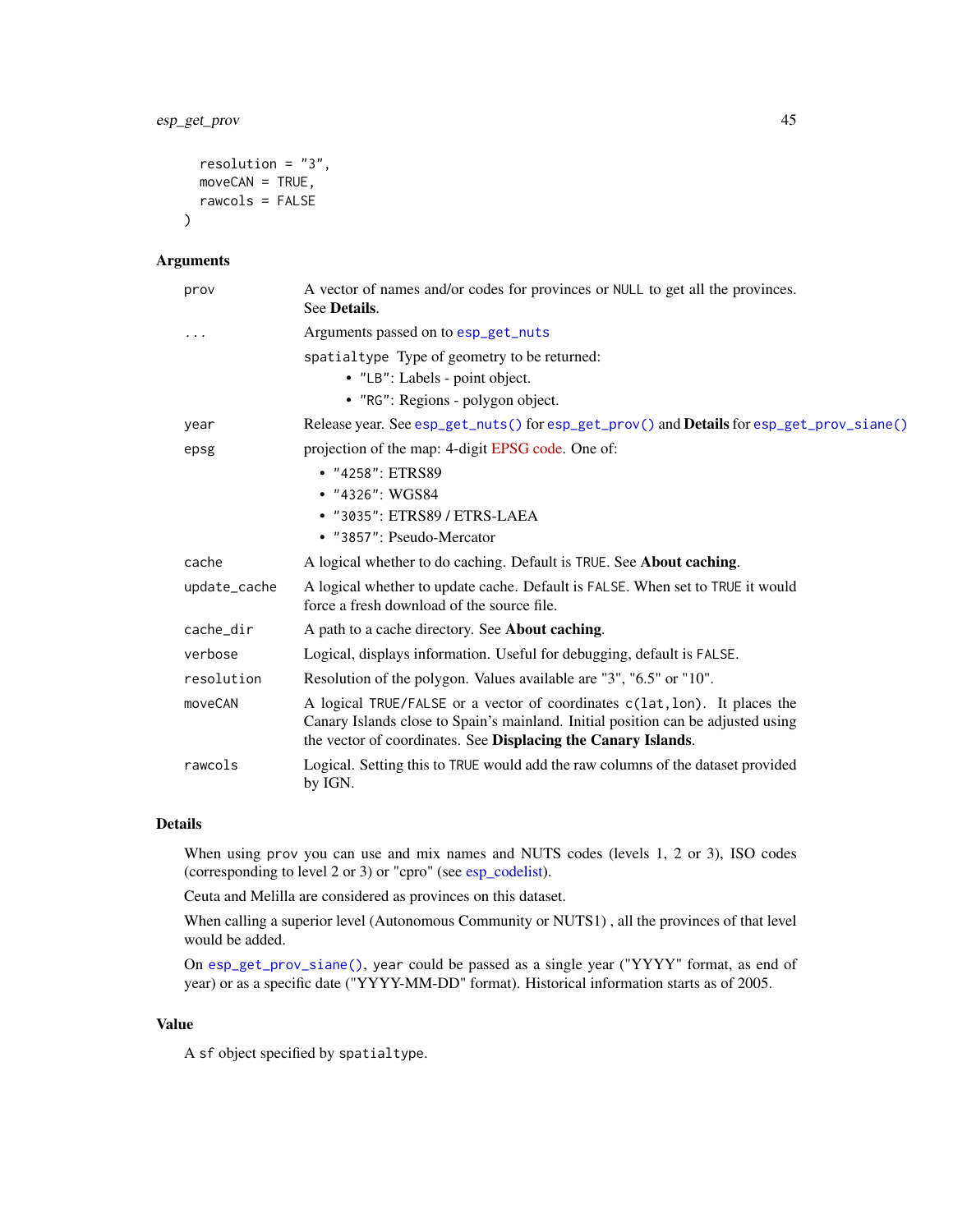#### About caching

You can set your cache\_dir with [esp\\_set\\_cache\\_dir\(\)](#page-55-1).

Sometimes cached files may be corrupt. On that case, try re-downloading the data setting update\_cache  $=$  TRUE.

If you experience any problem on download, try to download the corresponding .geojson file by any other method and save it on your cache\_dir. Use the option verbose = TRUE for debugging the API query.

#### Displacing the Canary Islands

While moveCAN is useful for visualization, it would alter the actual geographic position of the Canary Islands. When using the output for spatial analysis or using tiles (e.g. with [esp\\_getTiles\(\)](#page-9-1) or [addProviderEspTiles\(\)](#page-3-2)) this option should be set to FALSE in order to get the actual coordinates, instead of the modified ones.

# Source

IGN data via a custom CDN (see <https://github.com/rOpenSpain/mapSpain/tree/sianedata>).

#### See Also

Other political: [esp\\_codelist](#page-6-1), [esp\\_get\\_can\\_box\(](#page-12-1)), [esp\\_get\\_capimun\(](#page-14-1)), [esp\\_get\\_ccaa\(](#page-17-1)), [esp\\_get\\_country\(](#page-20-1)), [esp\\_get\\_gridmap](#page-22-1), [esp\\_get\\_munic\(](#page-37-1)), [esp\\_get\\_nuts\(](#page-40-1))

# Examples

```
prov <- esp_get_prov()
library(ggplot2)
ggplot(prov) +
  geom_sf() +
  theme_void()
# Random Provinces
Random <-
  esp_get_prov(prov = c(
   "Zamora",
   "Palencia",
   "ES-GR",
    "ES521",
    "01"
  ))
ggplot(Random) +
  geom_sf(aes(fill = codauto), show.legend = FALSE, alpha = 0.5) +
  scale_fill_manual(values = hcl.colors(
```
<span id="page-45-0"></span>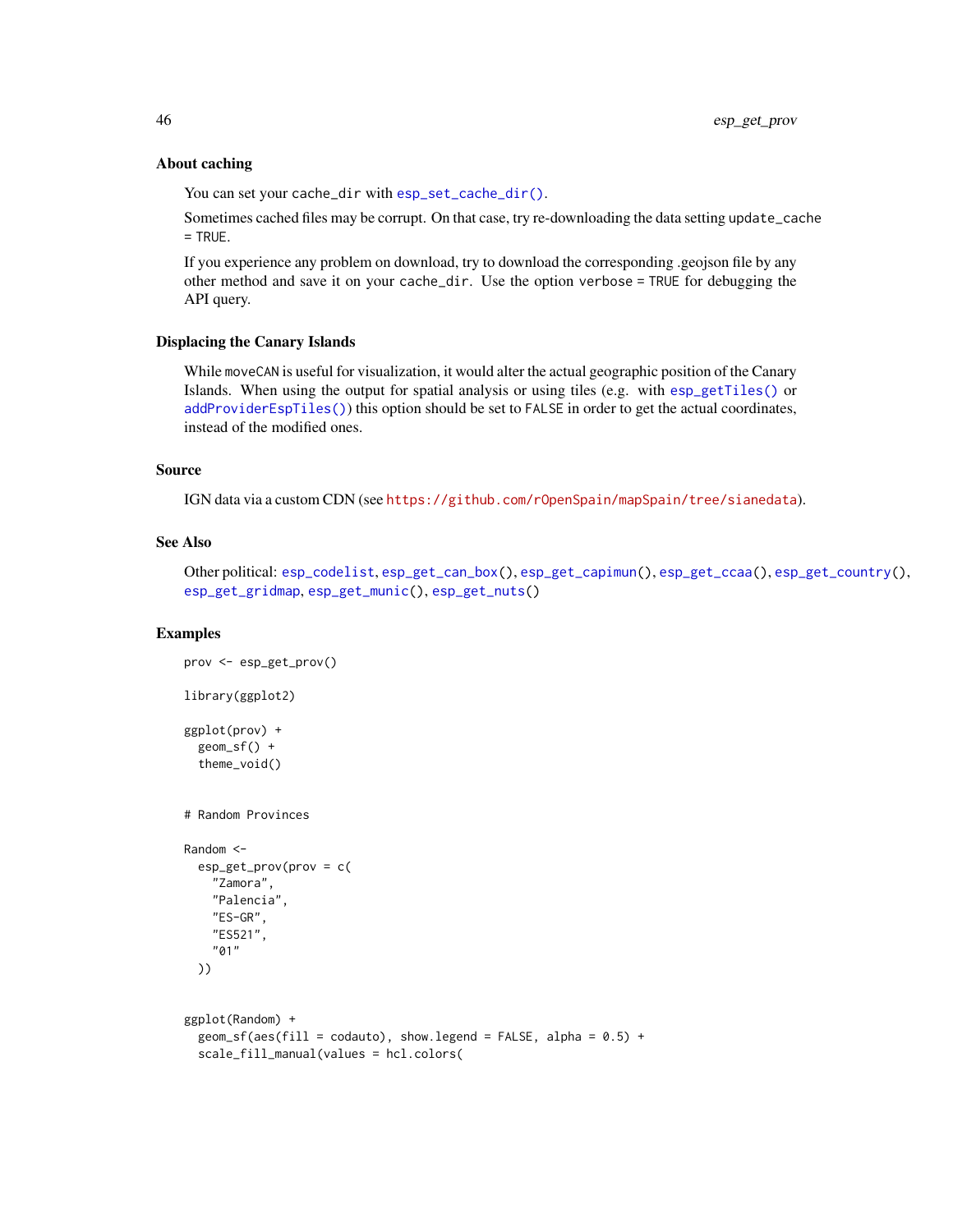```
nrow(Random), "Spectral"
  )) +
  theme_minimal()
# All Provinces of a Zone plus an addition
Mix <- esp_get_prov(prov = c(
  "Noroeste",
  "Castilla y Leon", "La Rioja"
))
Mix$CCAA <- esp_dict_region_code(
  Mix$codauto,
  origin = "codauto"
\mathcal{L}ggplot(Mix) +
  geom_s f(aes(fill = CCAA), alpha = 0.5) +scale_fill_discrete(type = hcl.colors(5, "Temps")) +
  theme_classic()
# ISO codes available
allprovs <- esp_get_prov()
ggplot(allprovs) +
  geom_sf(fill = NA) +geom_sf_text(aes(label = iso2.prov.code),
   check_overlap = TRUE,
   fontface = "bold"
  ) +theme_void()
```
<span id="page-46-1"></span>esp\_get\_railway *Get* sf *lines and points with the railways of Spain*

#### Description

Loads a sf lines or point object representing the nodes and railway lines of Spain.

#### Usage

```
esp_get_railway(
  year = Sys.DataFrame(),
  epsg = "4258",
  cache = TRUE,
  update_cache = FALSE,
  cache_dir = NULL,
  verbose = FALSE,
```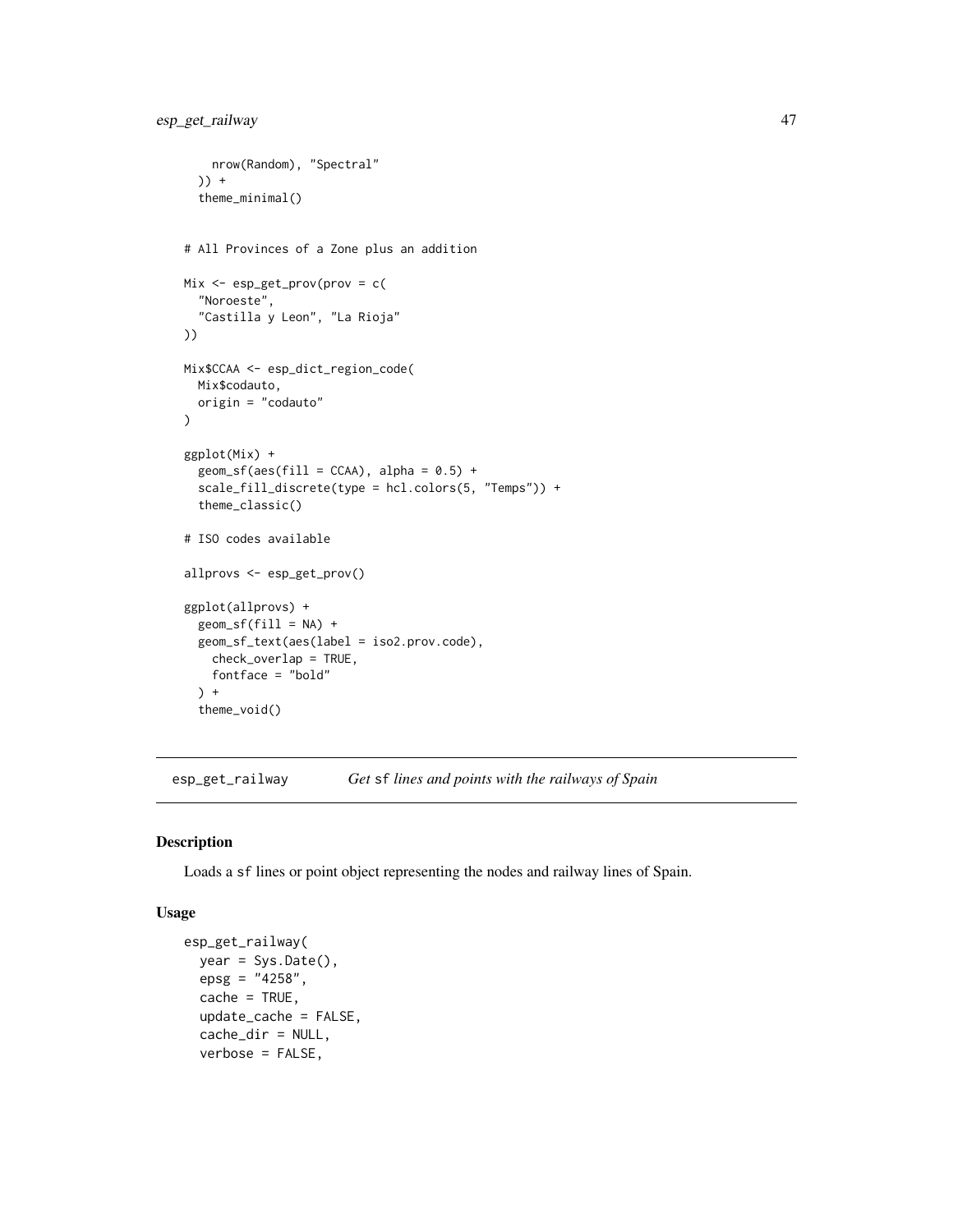```
spatialtype = "line"
\lambda
```
# Arguments

| year         | Release year.                                                                                                                |  |
|--------------|------------------------------------------------------------------------------------------------------------------------------|--|
| epsg         | projection of the map: 4-digit EPSG code. One of:                                                                            |  |
|              | • "4258": ETRS89                                                                                                             |  |
|              | $\bullet$ "4326": WGS84                                                                                                      |  |
|              | • "3035": ETRS89 / ETRS-LAEA                                                                                                 |  |
|              | • "3857": Pseudo-Mercator                                                                                                    |  |
| cache        | A logical whether to do caching. Default is TRUE. See <b>About caching</b> .                                                 |  |
| update_cache | A logical whether to update cache. Default is FALSE. When set to TRUE it would<br>force a fresh download of the source file. |  |
| cache_dir    | A path to a cache directory. See <b>About caching</b> .                                                                      |  |
| verbose      | Logical, displays information. Useful for debugging, default is FALSE.                                                       |  |
| spatialtype  | Spatial type of the output. Use "line" for extracting the railway as lines and<br>"point" for extracting stations.           |  |

# Value

A sf line or point object.

# About caching

You can set your cache\_dir with [esp\\_set\\_cache\\_dir\(\)](#page-55-1).

Sometimes cached files may be corrupt. On that case, try re-downloading the data setting update\_cache = TRUE.

If you experience any problem on download, try to download the corresponding .geojson file by any other method and save it on your cache\_dir. Use the option verbose = TRUE for debugging the API query.

# Source

IGN data via a custom CDN (see <https://github.com/rOpenSpain/mapSpain/tree/sianedata>).

#### See Also

Other infrastructure: [esp\\_get\\_roads\(](#page-50-1))

# Examples

provs <- esp\_get\_prov() ccaa <- esp\_get\_ccaa()

<span id="page-47-0"></span>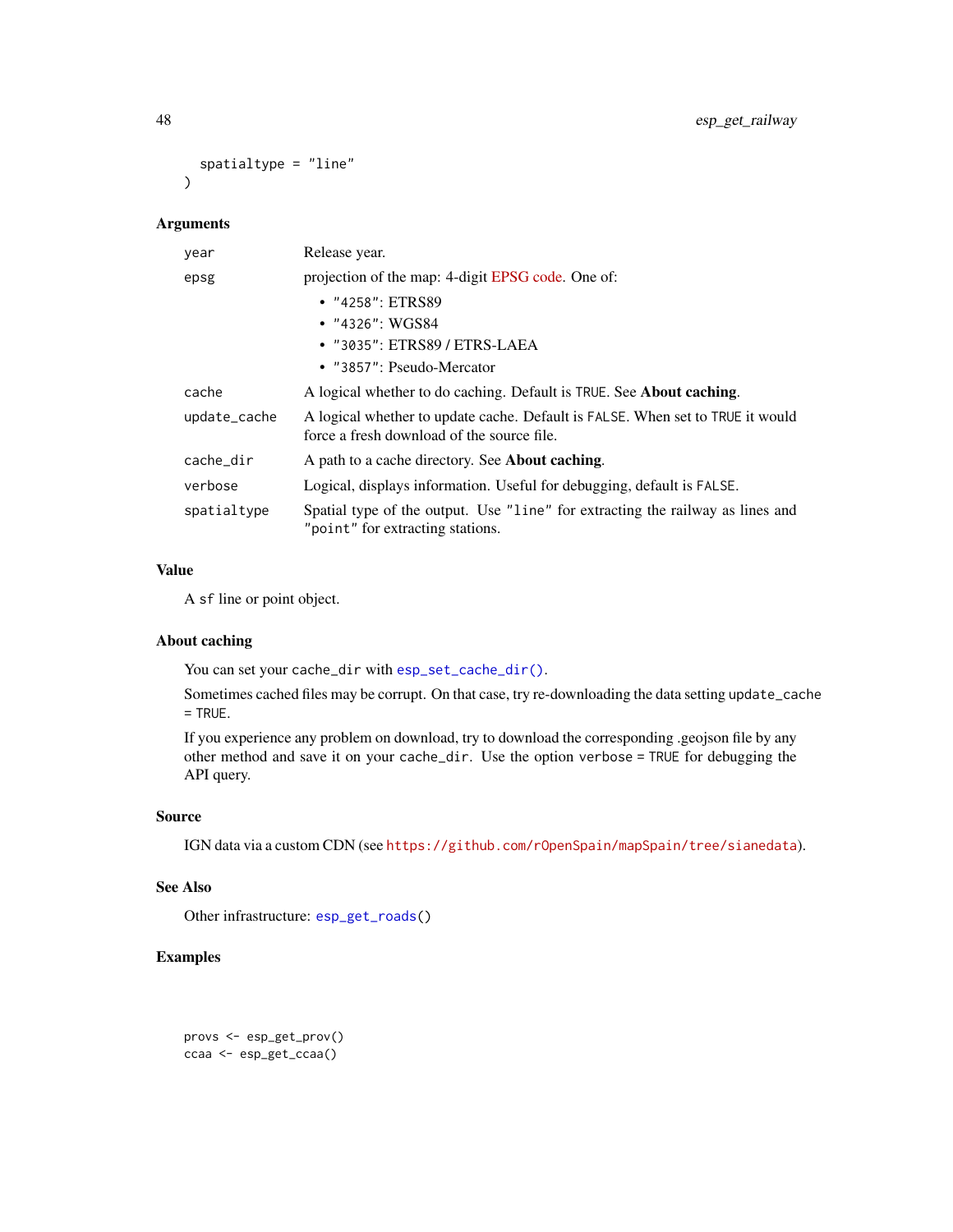```
# Railways
rails <- esp_get_railway()
# Stations
stations <- esp_get_railway(spatialtype = "point")
# Map
library(ggplot2)
ggplot(provs) +
  geom_sfffill = "grey99", color = "grey50") +geom_s f(data = ccaa, fill = NA) +geom_sf(
   data = rails, aes(color = tipo),
   show.legend = FALSE, lwd = 1.5
  ) +
  geom_sf(
   data = stations,
   color = "red", alpha = 0.5) +coord_sf(
   xlim = c(-7.5, -2.5),
   ylim = c(38, 41)
  ) +
  scale_color_manual(values = hcl.colors(
   length(unique(rails$tipo)), "viridis"
  )) +
  theme_minimal()
```
<span id="page-48-1"></span>esp\_get\_rivers *Get* sf *polygon and lines of rivers, channels and other wetlands of Spain*

#### Description

Loads a sf polygon or line object representing rivers, channels, reservoirs and other wetlands of Spain

#### Usage

```
esp_get_rivers(
 epsg = "4258",cache = TRUE,
 update_cache = FALSE,
  cache_dir = NULL,
 verbose = FALSE,
```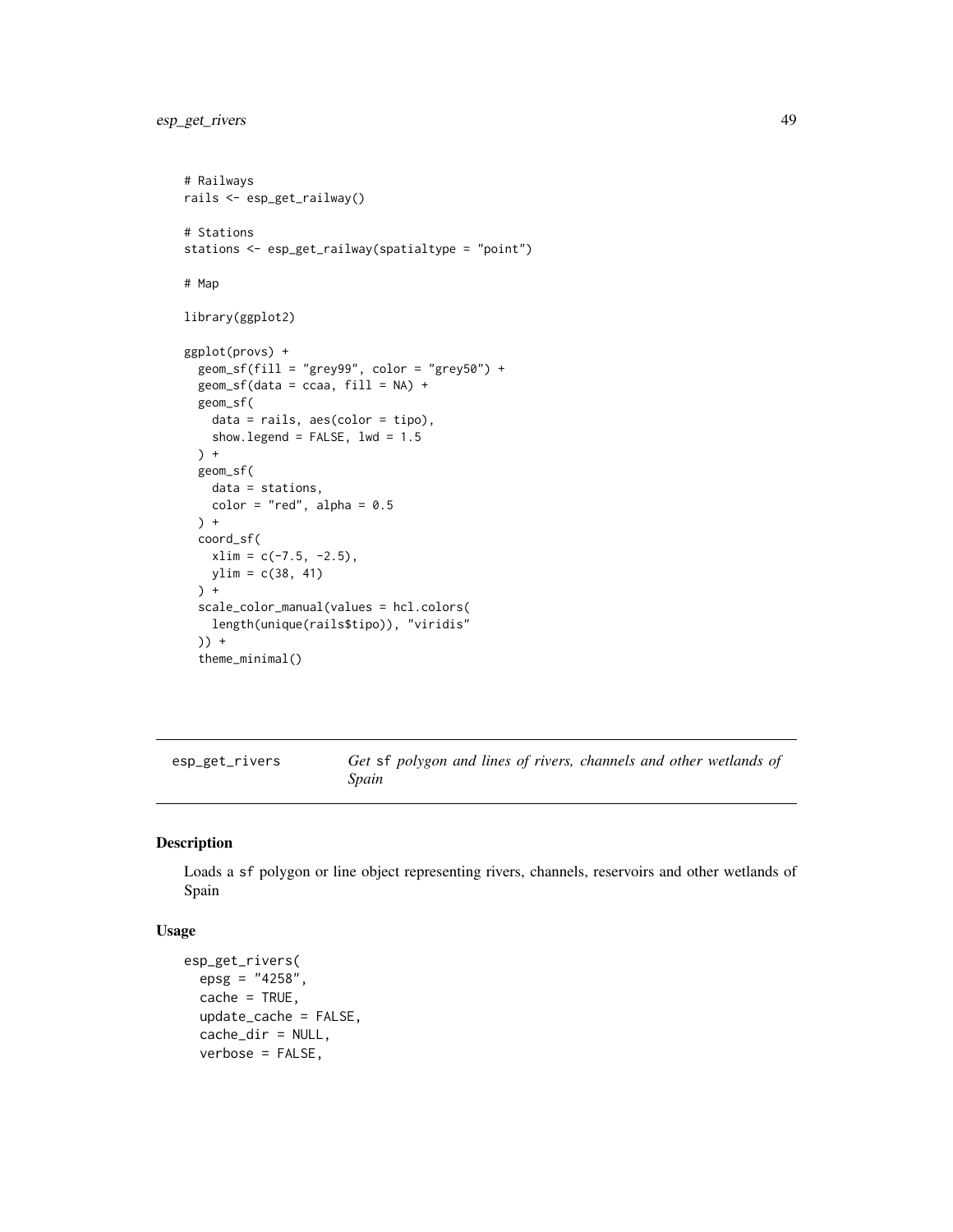```
resolution = "3",spatialtype = "line",
  name = NULL
\mathcal{L}
```
# Arguments

| epsg         | projection of the map: 4-digit EPSG code. One of:                                                                            |
|--------------|------------------------------------------------------------------------------------------------------------------------------|
|              | $\cdot$ "4258": ETRS89                                                                                                       |
|              | $\bullet$ "4326": WGS84                                                                                                      |
|              | • "3035": ETRS89 / ETRS-LAEA                                                                                                 |
|              | • "3857": Pseudo-Mercator                                                                                                    |
| cache        | A logical whether to do caching. Default is TRUE. See <b>About caching</b> .                                                 |
| update_cache | A logical whether to update cache. Default is FALSE. When set to TRUE it would<br>force a fresh download of the source file. |
| cache_dir    | A path to a cache directory. See About caching.                                                                              |
| verbose      | Logical, displays information. Useful for debugging, default is FALSE.                                                       |
| resolution   | Resolution of the polygon. Values available are "3", "6.5" or "10".                                                          |
| spatialtype  | Spatial type of the output. Use "area" for polygons or "line" for lines.                                                     |
| name         | Optional. A character or regex expression with the name of the element(s) to<br>be extracted.                                |

# Details

Metadata available on <https://github.com/rOpenSpain/mapSpain/tree/sianedata/>.

# Value

A sf polygon or line object.

# Source

IGN data via a custom CDN (see <https://github.com/rOpenSpain/mapSpain/tree/sianedata>).

# See Also

Other natural: [esp\\_get\\_hydrobasin\(](#page-32-1)), [esp\\_get\\_hypsobath\(](#page-33-1))

# Examples

```
# Use of regex
```

```
regex1 <- esp_get_rivers(name = "Tajo|Segura")
unique(regex1$rotulo)
```
<span id="page-49-0"></span>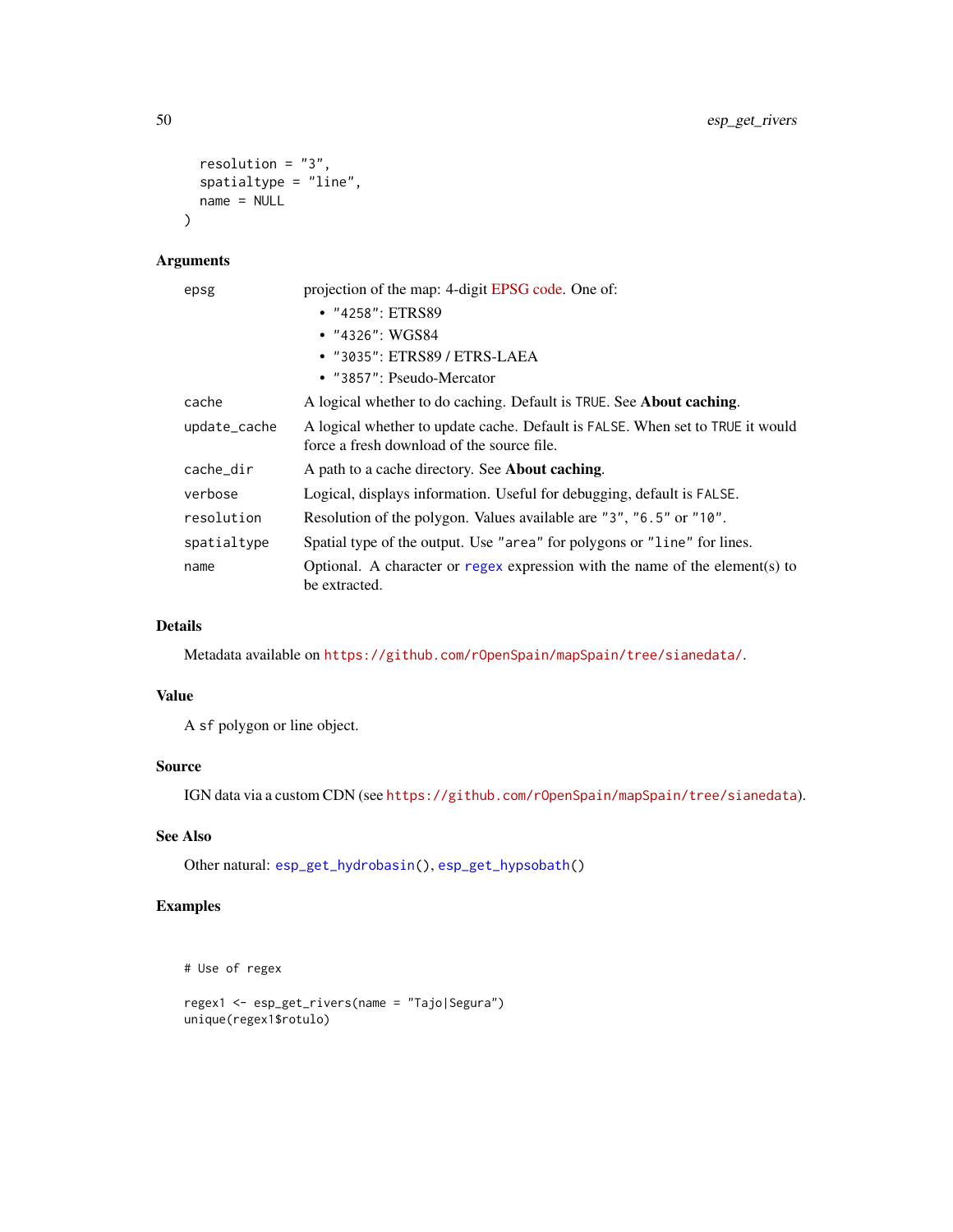```
regex2 <- esp_get_rivers(name = "Tajo$| Segura")
unique(regex2$rotulo)
# See the diference
# Rivers in Spain
shapeEsp <- esp_get_country(moveCAN = FALSE)
MainRivers <-
  esp_get_rivers(name = "Tajo$|Ebro$|Ebre$|Duero|Guadiana$|Guadalquivir")
sf::st_bbox(MainRivers)
library(ggplot2)
ggplot(shapeEsp) +
  geom_sf() +
  geom_sf(data = MainRivers, color = "skyblue", lwd = 2) +
  coord_sf(
   xlim = c(-7.5, 1),ylim = c(36.8, 43)
  ) +theme_void()
# Wetlands in South-West Andalucia
and <- esp_get_prov(c("Huelva", "Sevilla", "Cadiz"))
Wetlands <- esp_get_rivers(spatialtype = "area")
ggplot(and) +
  geom_sf() +
  geom_sf(
   data = Wetlands, fill = "skyblue",
   color = "skyblue", alpha = 0.5) +
  coord_sf(
   xlim = c(-7.5, -4.5),
   ylim = c(36, 38.5)
  ) +theme_void()
```
<span id="page-50-1"></span>esp\_get\_roads *Get* sf *lines of the roads of Spain*

#### Description

Loads a sf line object representing the main roads of Spain.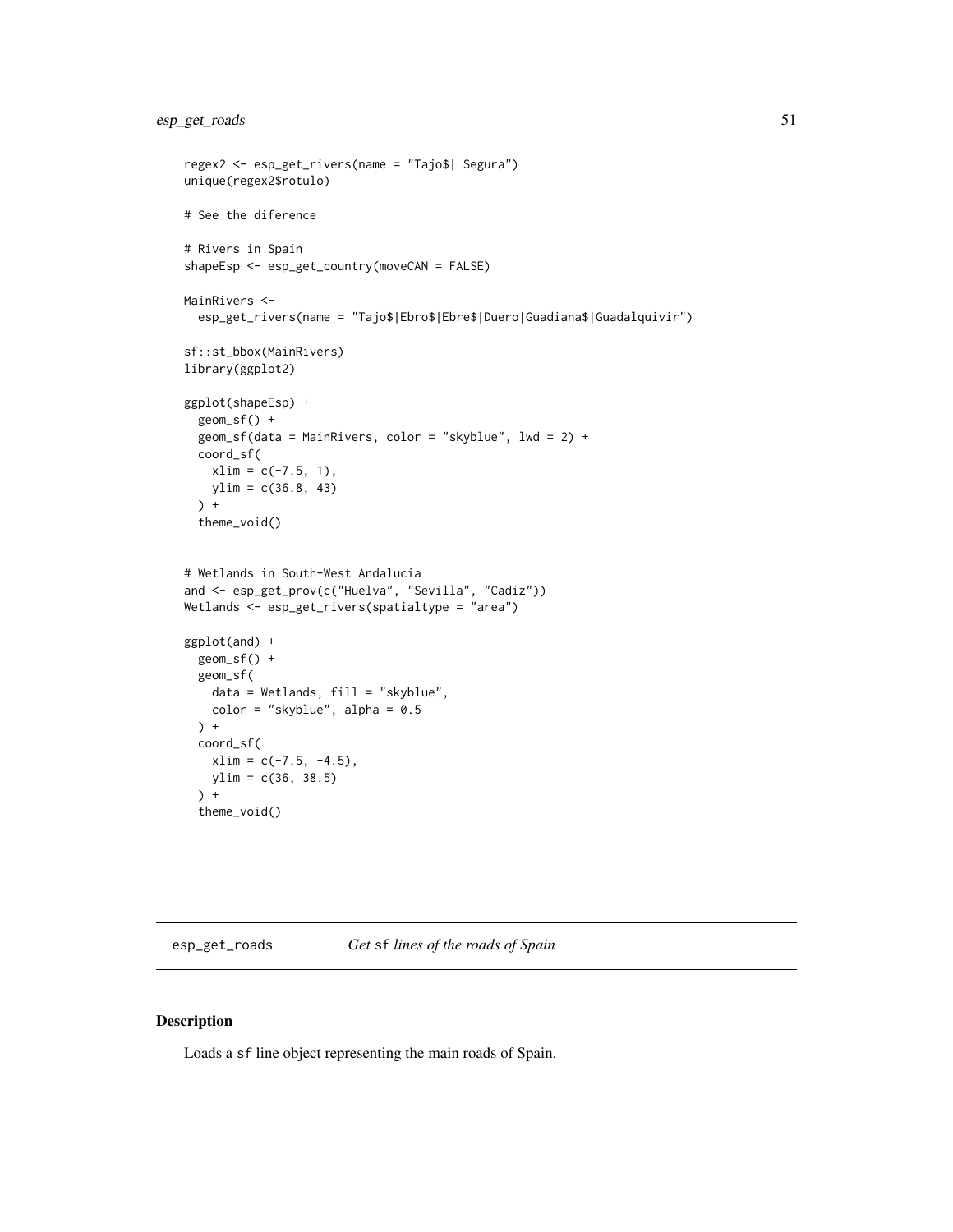# Usage

```
esp_get_roads(
 year = Sys.Date(),
 epsg = "4258",
 cache = TRUE,update_cache = FALSE,
 cache_dir = NULL,
 verbose = FALSE,
 moveCAN = TRUE
)
```
# Arguments

| year         | Release year. See Details for years available.                                                                                                                                                                                  |  |
|--------------|---------------------------------------------------------------------------------------------------------------------------------------------------------------------------------------------------------------------------------|--|
| epsg         | projection of the map: 4-digit EPSG code. One of:                                                                                                                                                                               |  |
|              | • "4258": ETRS89                                                                                                                                                                                                                |  |
|              | • $"4326"$ : WGS84                                                                                                                                                                                                              |  |
|              | • "3035": ETRS89 / ETRS-LAEA                                                                                                                                                                                                    |  |
|              | • "3857": Pseudo-Mercator                                                                                                                                                                                                       |  |
| cache        | A logical whether to do caching. Default is TRUE. See <b>About caching</b> .                                                                                                                                                    |  |
| update_cache | A logical whether to update cache. Default is FALSE. When set to TRUE it would<br>force a fresh download of the source file.                                                                                                    |  |
| cache_dir    | A path to a cache directory. See <b>About caching</b> .                                                                                                                                                                         |  |
| verbose      | Logical, displays information. Useful for debugging, default is FALSE.                                                                                                                                                          |  |
| moveCAN      | A logical TRUE/FALSE or a vector of coordinates c(lat, lon). It places the<br>Canary Islands close to Spain's mainland. Initial position can be adjusted using<br>the vector of coordinates. See Displacing the Canary Islands. |  |

# Details

year could be passed as a single year ("YYYY" format, as end of year) or as a specific date ("YYYY-MM-DD" format).

# Value

A sf line object.

# About caching

You can set your cache\_dir with [esp\\_set\\_cache\\_dir\(\)](#page-55-1).

Sometimes cached files may be corrupt. On that case, try re-downloading the data setting update\_cache = TRUE.

If you experience any problem on download, try to download the corresponding .geojson file by any other method and save it on your cache\_dir. Use the option verbose = TRUE for debugging the API query.

<span id="page-51-0"></span>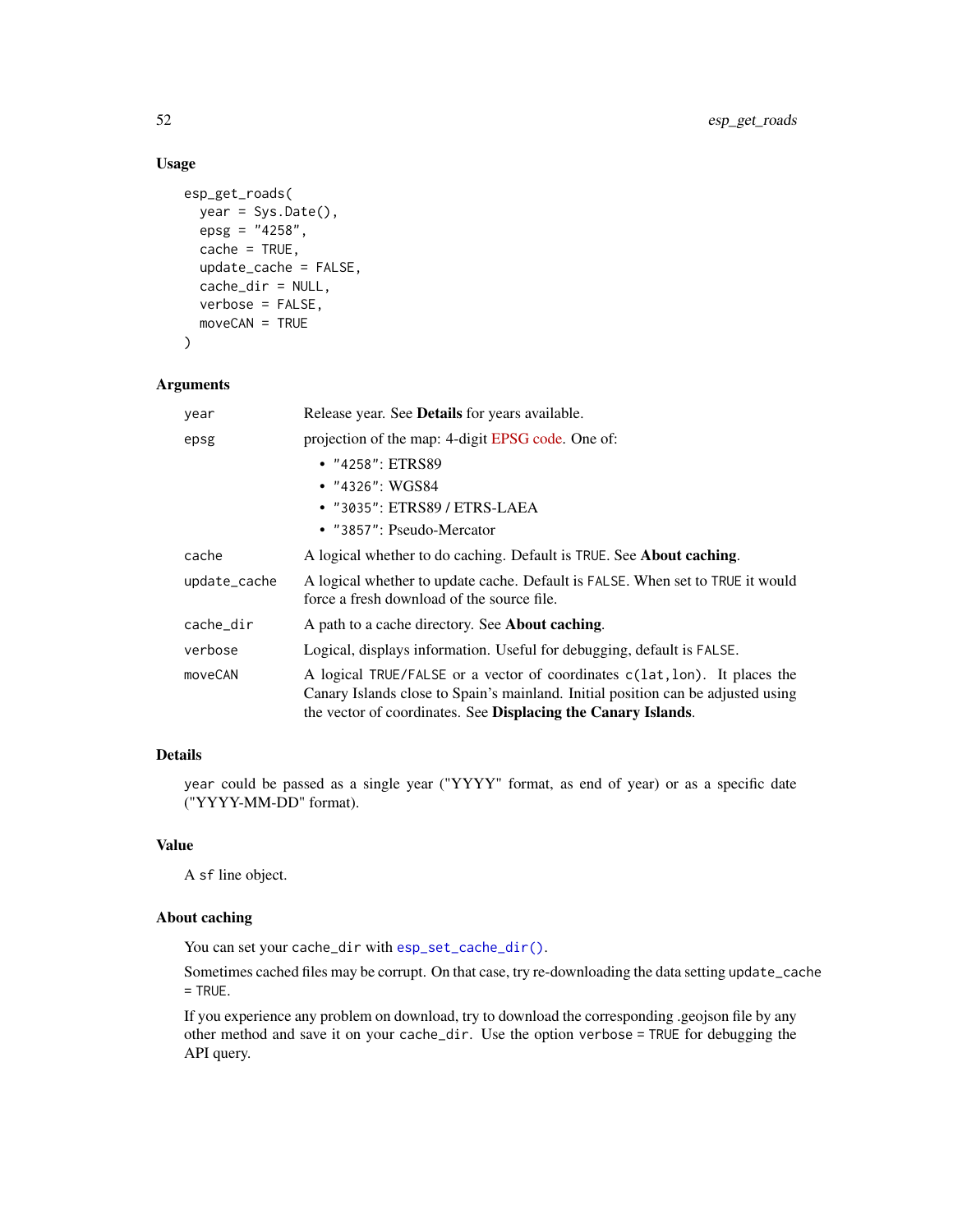# <span id="page-52-0"></span>esp\_munic.sf 53

#### Displacing the Canary Islands

While moveCAN is useful for visualization, it would alter the actual geographic position of the Canary Islands. When using the output for spatial analysis or using tiles (e.g. with [esp\\_getTiles\(\)](#page-9-1) or [addProviderEspTiles\(\)](#page-3-2)) this option should be set to FALSE in order to get the actual coordinates, instead of the modified ones.

#### Source

IGN data via a custom CDN (see <https://github.com/rOpenSpain/mapSpain/tree/sianedata>).

#### See Also

Other infrastructure: [esp\\_get\\_railway\(](#page-46-1))

#### Examples

```
country <- esp_get_country()
Roads <- esp_get_roads()
library(ggplot2)
ggplot(country) +
  geom_sf(fill = "grey90") +geom_sf(data = Roads, aes(color = tipo), show.legend = "line") +
  scale_color_manual(
    values = c("#003399", "#003399", "#ff0000", "#ffff00")
  \left( \begin{array}{cc} + \end{array} \right)guides(color = guide_legend(direction = "vertical")) +
  theme_minimal() +
  labs(color = "Read type") +theme(legend.position = "bottom")
```
<span id="page-52-1"></span>esp\_munic.sf *All Municipalities* POLYGON *object of Spain (2019)*

#### Description

A sf object including all municipalities of Spain as provided by GISCO (2019 version).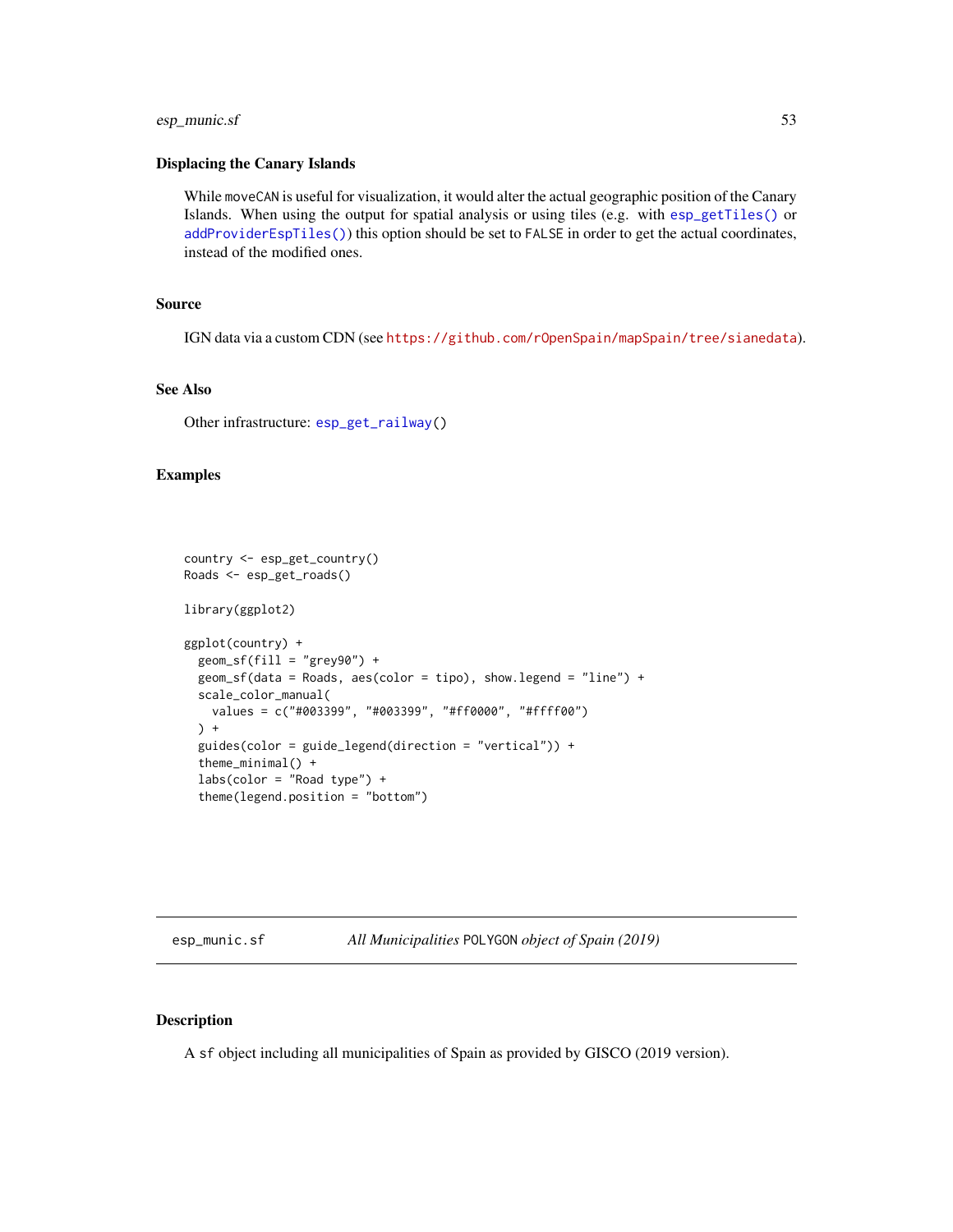<span id="page-53-0"></span>A POLYGON data frame (resolution: 1:1million, EPSG:4258) object with 8,131 rows and fields:

- codauto: INE code of each autonomous community.
- ine.ccaa.name: INE name of each autonomous community.
- cpro: INE code of each province.
- ine.prov.name: INE name of each province.
- cmun: INE code of each municipality.
- name: Name of the municipality.
- LAU\_CODE: LAU Code (GISCO) of the municipality. This is a combination of **cpro** and cmun, aligned with INE coding scheme.
- geometry: geometry field.

#### Source

<https://ec.europa.eu/eurostat/web/gisco/geodata/reference-data/>, LAU 2019 data.

#### See Also

[esp\\_get\\_munic\(\)](#page-37-1).

Other datasets: [esp\\_codelist](#page-6-1), [esp\\_nuts.sf](#page-54-1), [leaflet.providersESP.df](#page-58-1), [pobmun19](#page-61-1) Other municipalities: [esp\\_get\\_capimun\(](#page-14-1)), [esp\\_get\\_munic\(](#page-37-1))

#### Examples

```
data("esp_munic.sf")
```

```
teruel_cpro <- esp_dict_region_code("Teruel", destination = "cpro")
```

```
teruel_sf <- esp_munic.sf[esp_munic.sf$cpro == teruel_cpro, ]
teruel_city <- teruel_sf[teruel_sf$name == "Teruel", ]
```
# Plot

```
library(ggplot2)
library(ggspatial)
ggplot(teruel_sf) +
 geom_sffill = "HFPFBEA") +geom_sf(data = teruel_city, aes(fill = name)) +
 scale_fill_manual(
   values = "#C12838",
   labels = "City of Teruel"
 ) +
 labs(
   fill = ",
   title = "Municipalities of Teruel"
 ) +
```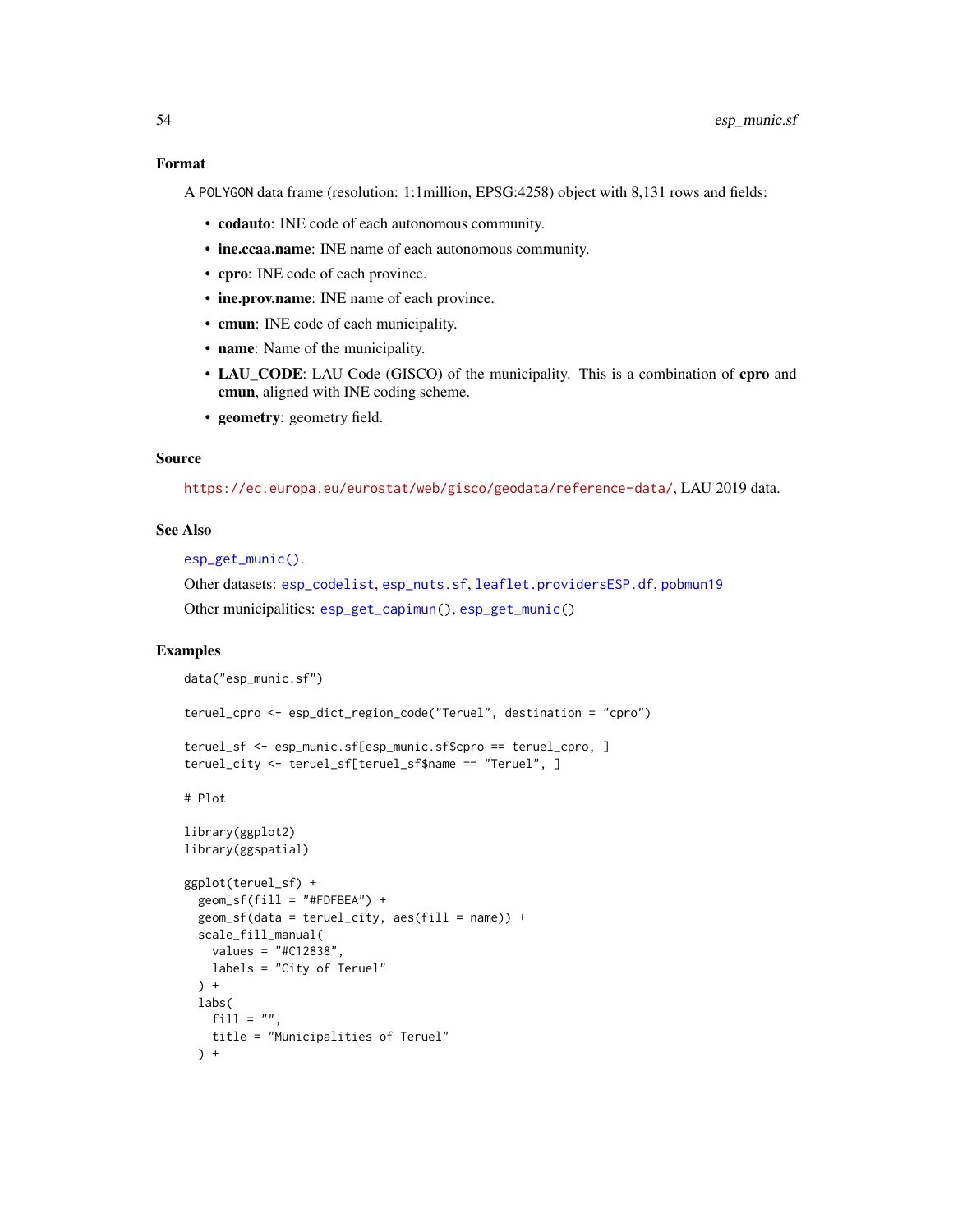# <span id="page-54-0"></span>esp\_nuts.sf 55

```
annotation_scale(location = "br") +
annotation_north_arrow(style = north_arrow_nautical) +
theme_minimal() +
theme(
 text = element_text(face = "bold"),
 panel.background = element_rect(colour = "black"),
 panel.grid = element_blank(),
 legend.position = c(.2, .95)\lambda
```
<span id="page-54-1"></span>esp\_nuts.sf *All NUTS* POLYGON *object of Spain*

# Description

A sf object including all NUTS levels of Spain as provided by GISCO (2016 version).

# Format

A POLYGON data frame (resolution: 1:1million, EPSG:4258) object with 86 rows and fields:

- COAST\_TYPE: COAST\_TYPE
- FID: FID
- NUTS\_NAME: NUTS name on local alphabet
- MOUNT\_TYPE: MOUNT\_TYPE
- NAME\_LATN: Name on Latin characters
- CNTR\_CODE: Eurostat Country code
- URBN\_TYPE: URBN\_TYPE
- NUTS\_ID: NUTS identifier
- LEVL\_CODE: NUTS level code (0,1,2,3)
- geometry: geometry field

# Source

<https://gisco-services.ec.europa.eu/distribution/v2/nuts/>, file NUTS\_RG\_20M\_2016\_4326.geojson.

# See Also

Other datasets: [esp\\_codelist](#page-6-1), [esp\\_munic.sf](#page-52-1), [leaflet.providersESP.df](#page-58-1), [pobmun19](#page-61-1) Other nuts: [esp\\_get\\_nuts\(](#page-40-1))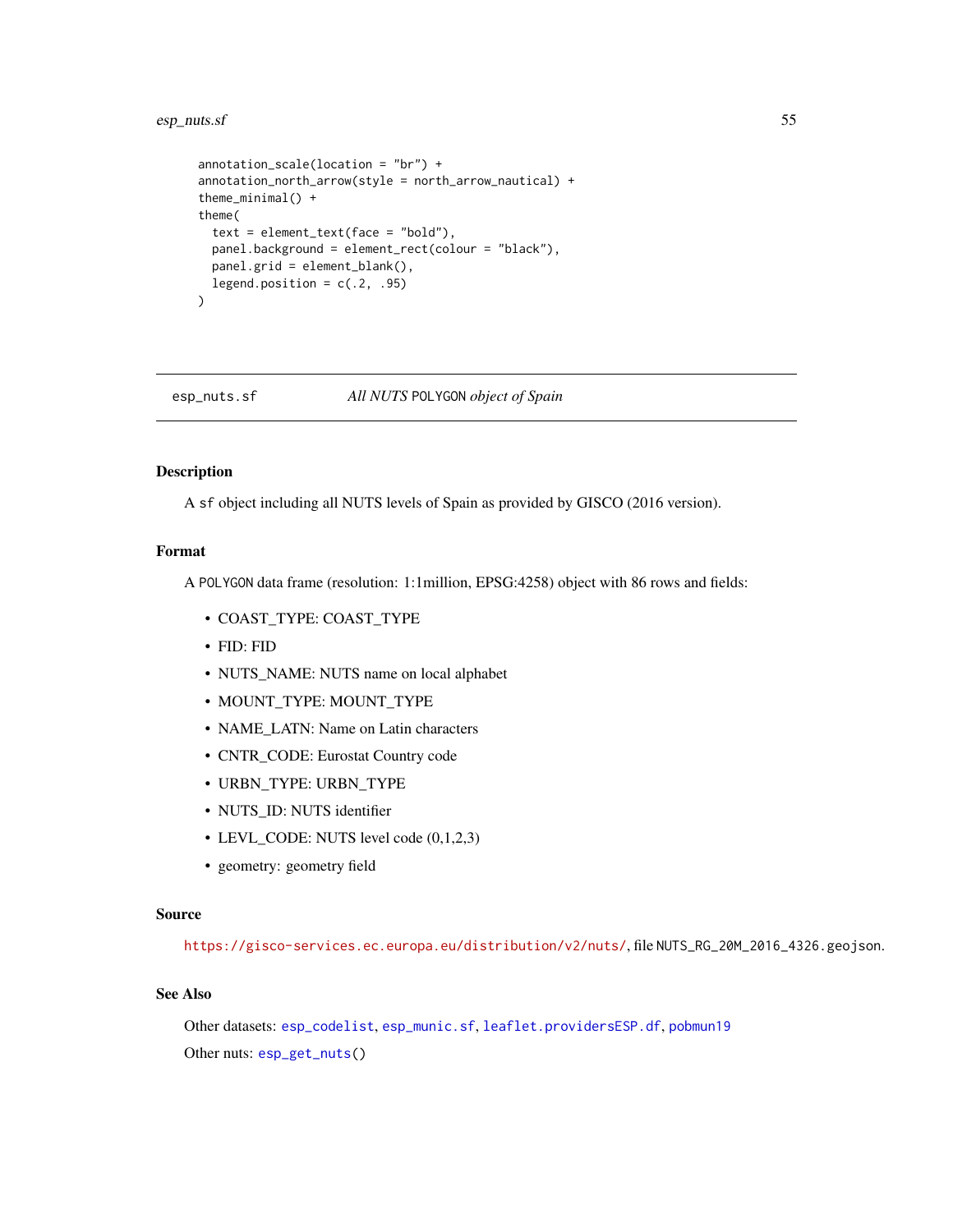#### Examples

```
data("esp_nuts.sf")
nuts <- esp_nuts.sf
# Select NUTS 3
nuts3 <- esp_nuts.sf[esp_nuts.sf$LEVL_CODE == 3, ]
# Combine with full shape
spain <- esp_get_country(moveCAN = FALSE)
# Plot Urban Type: See
# https://ec.europa.eu/eurostat/web/rural-development/methodology
library(ggplot2)
nuts3$URBN_TYPE_cat <- as.factor(nuts3$URBN_TYPE)
levels(nuts3$URBN_TYPE_cat)
levels(nuts3$URBN_TYPE_cat) <- c("Urban", "Intermediate", "Rural")
ggplot(nuts3) +
  geom_s f(aes(fill = URBN_TYPE_cat), lwd = .1) +scale_fill_manual(values = c("grey80", "#FFC183", "#68AC20")) +
  labs(
    title = "NUTS3 levels of Spain",
   fill = "Urban topology"
  ) +theme_linedraw() +
  theme(
   legend.position = c(.8, .2))
```
<span id="page-55-1"></span>esp\_set\_cache\_dir *Set your* mapSpain *cache dir*

#### Description

This function will store your cache\_dir path on your local machine and would load it for future sessions. Type Sys.getenv("MAPSPAIN\_CACHE\_DIR") to find your cached path.

Alternatively, you can store the cache\_dir manually with the following options:

- Run Sys.setenv(MAPSPAIN\_CACHE\_DIR = "cache\_dir"). You would need to run this command on each session (Similar to install = FALSE).
- Set options(mapSpain\_cache\_dir = "cache\_dir"). Similar to the previous option. This is not recommended any more, and it is provided for backwards compatibility purposes.
- Write this line on your .Renviron file: MAPSPAIN\_CACHE\_DIR = "value\_for\_cache\_dir" (same behavior than install = TRUE). This would store your cache\_dir permanently.

<span id="page-55-0"></span>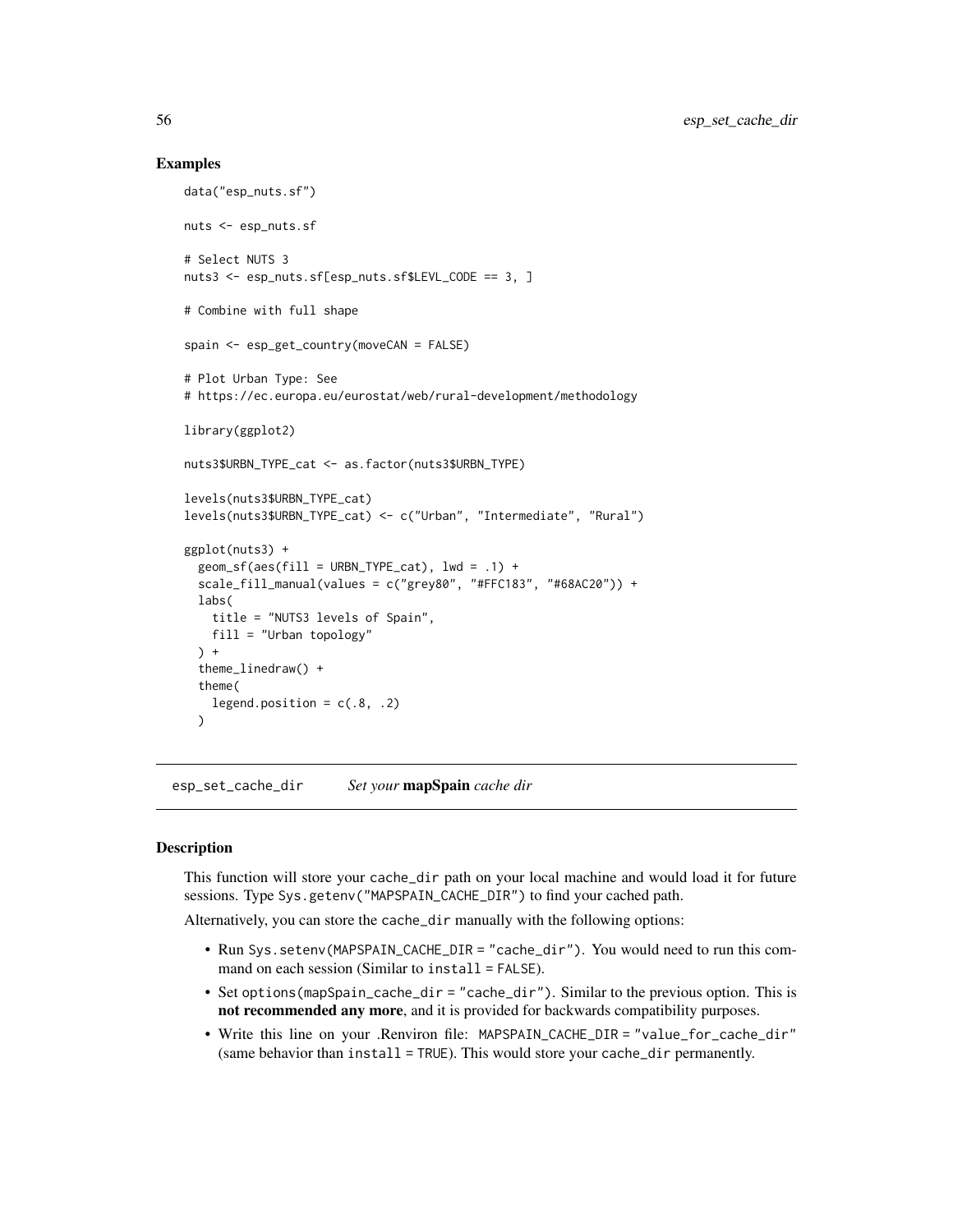<span id="page-56-0"></span>layer\_spatraster 57

# Usage

```
esp_set_cache_dir(
  cache_dir,
  overwrite = FALSE,
  install = FALSE,
  verbose = TRUE
)
```
# Arguments

| cache_dir | A path to a cache directory. On missing value the function would store the<br>cached files on a temporary dir (See base:: $\text{template}()$ ).                               |
|-----------|--------------------------------------------------------------------------------------------------------------------------------------------------------------------------------|
| overwrite | If this is set to TRUE, it will overwrite an existing MAPSPAIN_CACHE_DIR that you<br>already have in local machine.                                                            |
| install   | if TRUE, will install the key in your local machine for use in future sessions.<br>Defaults to FALSE. If cache_dir is FALSE this parameter is set to FALSE auto-<br>matically. |
| verbose   | Logical, displays information. Useful for debugging, default is FALSE.                                                                                                         |

# Value

An (invisible) character with the path to your cache\_dir.

# See Also

```
rappdirs::user_config_dir()
Other cache utilities: esp_clear_cache()
```
# Examples

```
# Don't run this! It would modify your current state
## Not run:
esp_set_cache_dir(verbose = TRUE)
## End(Not run)
Sys.getenv("MAPSPAIN_CACHE_DIR")
```
<span id="page-56-1"></span>layer\_spatraster *Spatial ggplot2 layer for* SpatRaster *objects*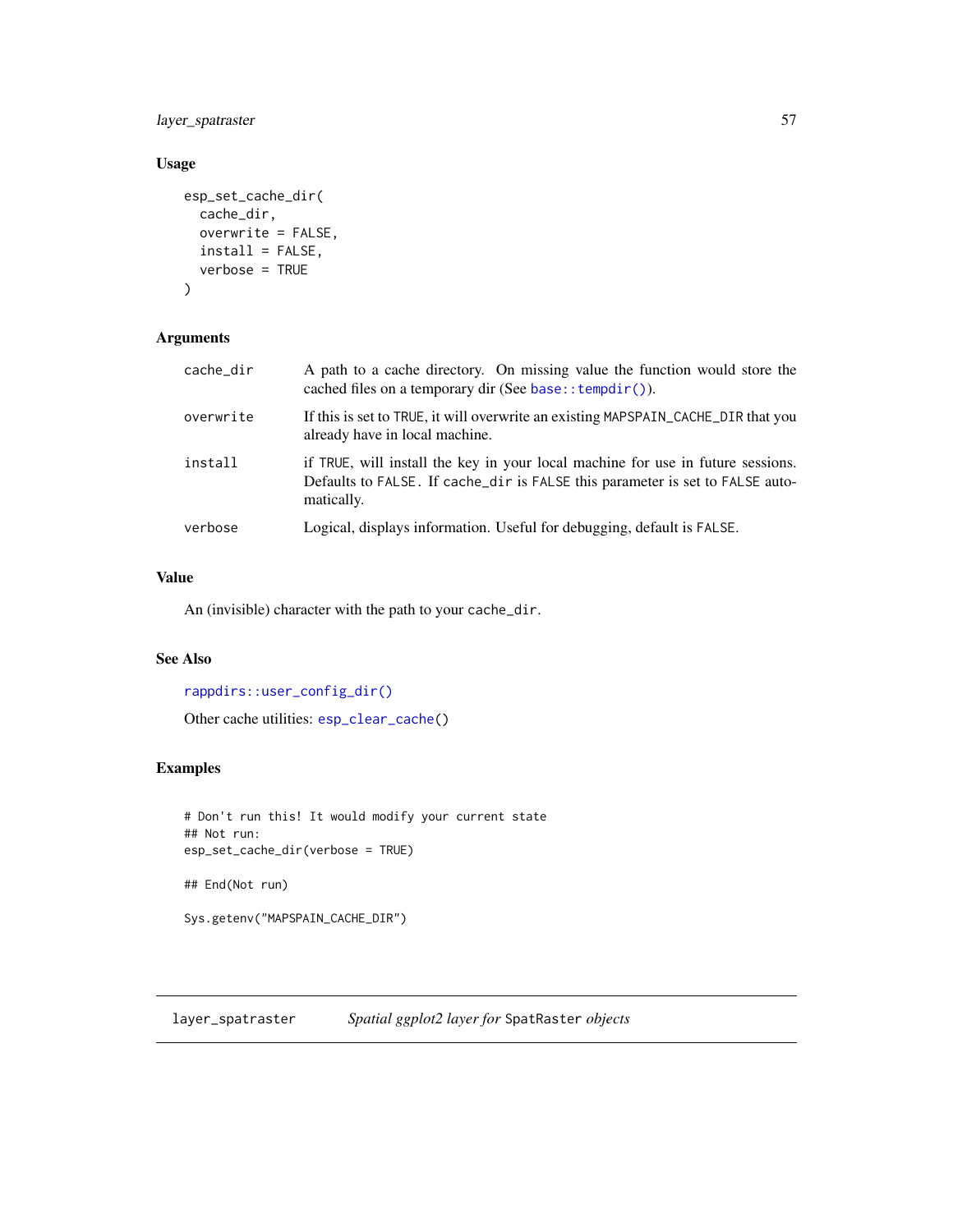# Description

# [Experimental]

This is a wrapper of [ggspatial::layer\\_spatial.Raster\(\)](#page-0-0) that works with SpatRaster objects.

This function is likely to be deprecated in the future when **ggspatial** (or any other package) provides native support to SpatRaster on ggplot. See also [https://github.com/paleolimbot/](https://github.com/paleolimbot/ggspatial/issues/91) [ggspatial/issues/91](https://github.com/paleolimbot/ggspatial/issues/91)

Other packages that supports natively SpatRaster:

- [tmap](https://CRAN.R-project.org/package=tmap)
- [mapsf](https://CRAN.R-project.org/package=mapsf)
- [rasterVis](https://CRAN.R-project.org/package=rasterVis)

#### Usage

```
layer_spatraster(data, ...)
```
#### Arguments

| data                    | A SpatRaster object created with terra::rast(). |
|-------------------------|-------------------------------------------------|
| $\cdot$ $\cdot$ $\cdot$ | Arguments passed on to ggspatial::layer_spatial |
|                         | mapping A mapping, created using aes.           |

#### Details

This function requires both ggspatial and raster packages.

You can install both running install.packages("ggspatial",dependencies = TRUE)

# Value

A ggplot2 layer

# See Also

```
ggspatial::layer_spatial.Raster(), raster::stack().
```
Other imagery utilities: [addProviderEspTiles\(](#page-3-2)), [esp\\_getTiles\(](#page-9-1)), [leaflet.providersESP.df](#page-58-1)

# Examples

```
# Get a SpatRaster
```
x <- esp\_get\_ccaa("Galicia")

tile <- esp\_getTiles(x, "IDErioja")

class(tile)

<span id="page-57-0"></span>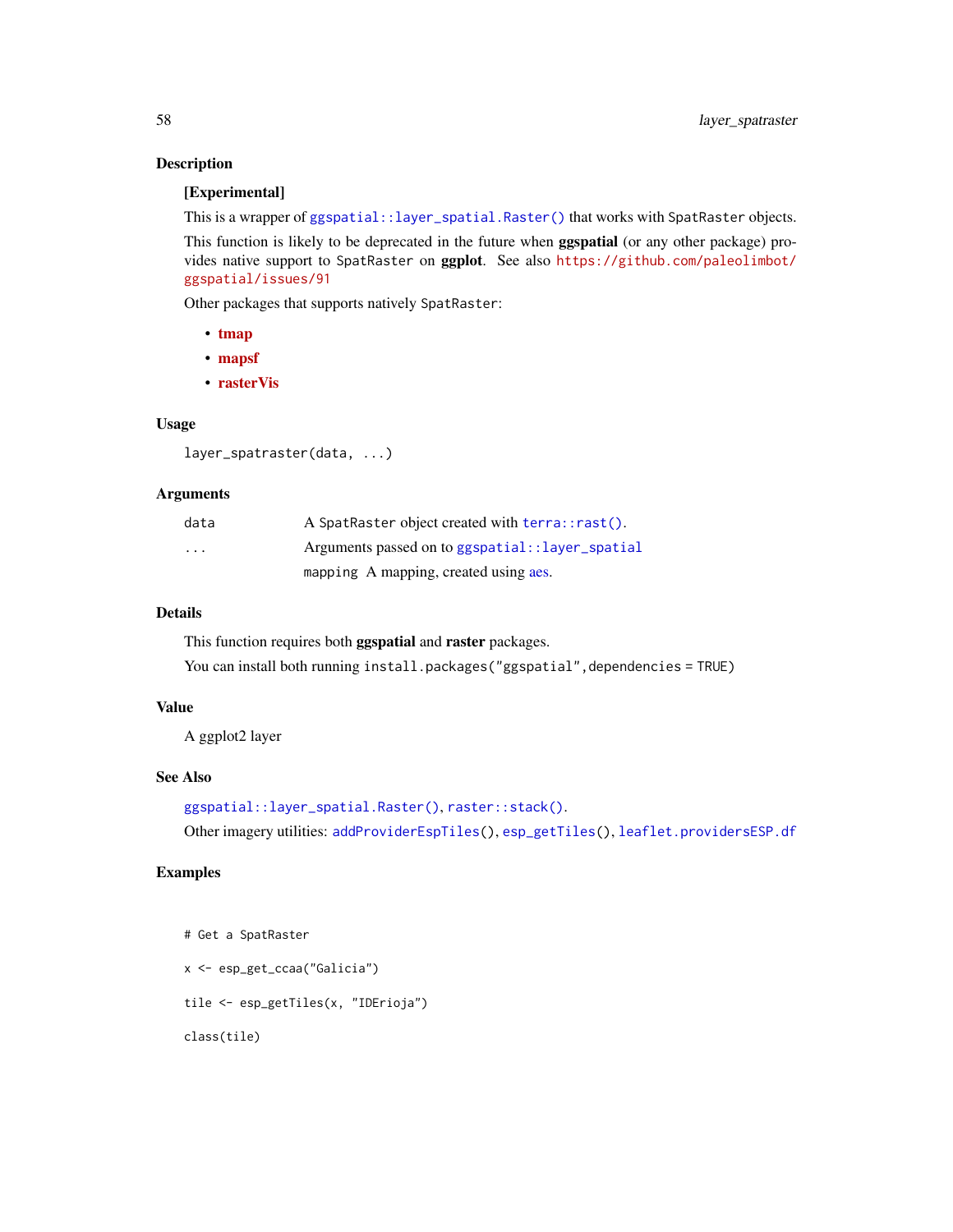# <span id="page-58-0"></span>leaflet.providersESP.df 59

```
library(ggplot2)
```

```
ggplot(x) +
 layer_spatraster(tile) +
 geom_s f (color = "yellow", fill = NA) +theme_minimal()
```
<span id="page-58-1"></span>leaflet.providersESP.df

# *Public WMS and WMTS of Spain*

# Description

A data frame containing information of different public WMS and WMTS providers of Spain This function is a implementation of the javascript plugin [leaflet-providersESP](https://dieghernan.github.io/leaflet-providersESP/) v1.3.0.

# Format

A data frame object with a list of the required parameters for calling the service:

- provider: Provider name.
- field: Description of value.
- value: INE code of each province.

# Details

Providers available to be passed to type on [esp\\_getTiles\(\)](#page-9-1) are:

provider 'IDErioja' 'IGNBase' 'IGNBase.Todo' 'IGNBase.Gris' 'IGNBase.TodoNoFondo' 'IGNBase.Orto' 'MDT' 'MDT.Elevaciones' 'MDT.Relieve' 'MDT.CurvasNivel' 'PNOA' 'PNOA.MaximaActualidad' 'PNOA.Mosaico' 'OcupacionSuelo' 'OcupacionSuelo.Ocupacion' 'OcupacionSuelo.Usos'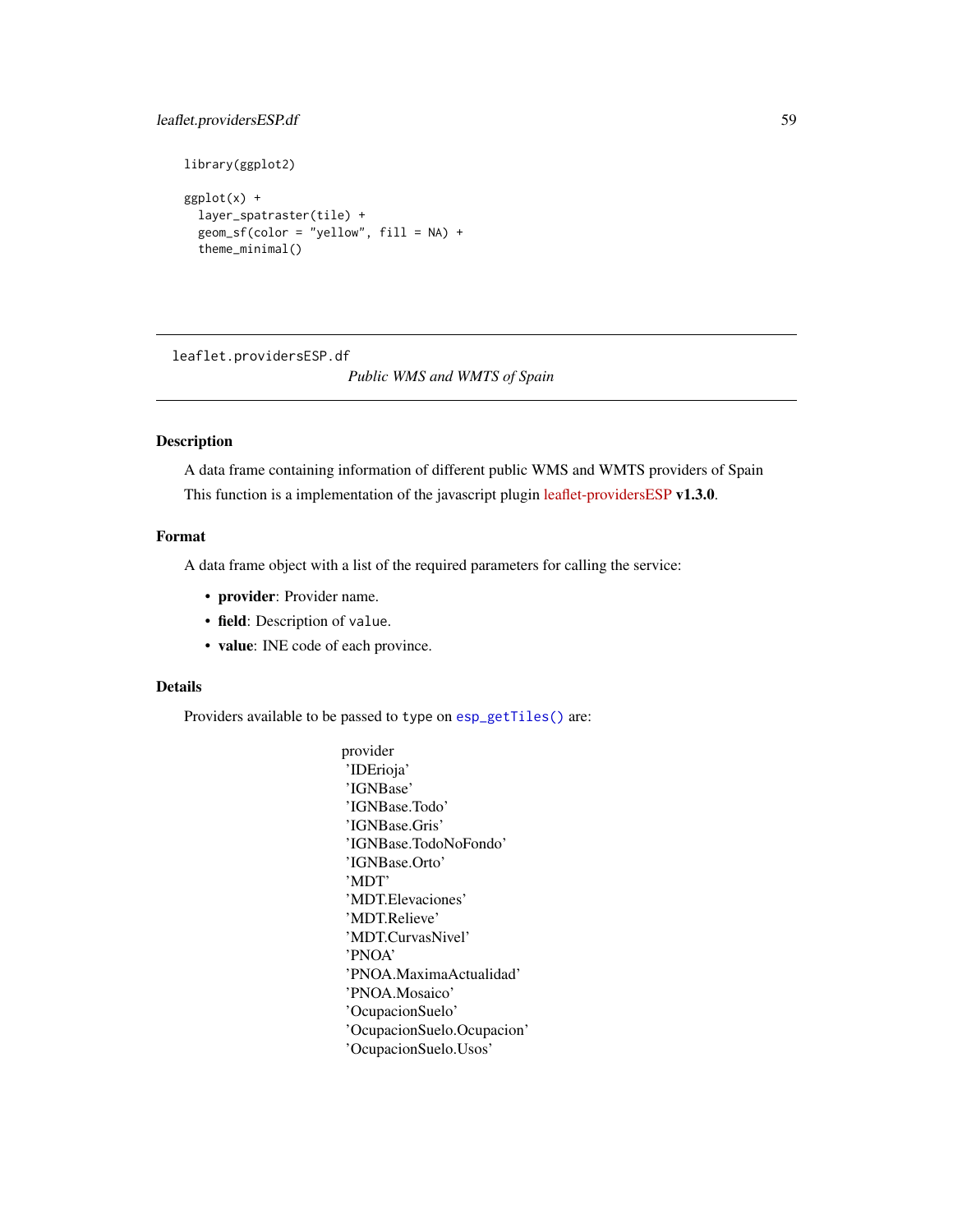'LiDAR' 'MTN' 'Geofisica' 'Geofisica.Terremotos10dias' 'Geofisica.Terremotos30dias' 'Geofisica.Terremotos365dias' 'Geofisica.VigilanciaVolcanica' 'CaminoDeSantiago' 'CaminoDeSantiago.CaminoFrances' 'CaminoDeSantiago.CaminosTuronensis' 'CaminoDeSantiago.CaminosGalicia' 'CaminoDeSantiago.CaminosDelNorte' 'CaminoDeSantiago.CaminosAndaluces' 'CaminoDeSantiago.CaminosCentro' 'CaminoDeSantiago.CaminosEste' 'CaminoDeSantiago.CaminosCatalanes' 'CaminoDeSantiago.CaminosSureste' 'CaminoDeSantiago.CaminosInsulares' 'CaminoDeSantiago.CaminosPiemonts' 'CaminoDeSantiago.CaminosTolosana' 'CaminoDeSantiago.CaminosPortugueses' 'Catastro' 'Catastro.Catastro' 'Catastro.Parcela' 'Catastro.CadastralParcel' 'Catastro.CadastralZoning' 'Catastro.Address' 'Catastro.Building' 'Catastro.BuildingPart' 'Catastro.AdministrativeBoundary' 'Catastro.AdministrativeUnit' 'RedTransporte' 'RedTransporte.Carreteras' 'RedTransporte.Ferroviario' 'RedTransporte.Aerodromo' 'RedTransporte.AreaServicio' 'RedTransporte.EstacionesFerroviario' 'RedTransporte.Puertos' 'Cartociudad' 'Cartociudad.CodigosPostales' 'Cartociudad.Direcciones' 'NombresGeograficos' 'UnidadesAdm' 'UnidadesAdm.Limites' 'UnidadesAdm.Unidades' 'Hidrografia' 'Hidrografia.MasaAgua' 'Hidrografia.Cuencas'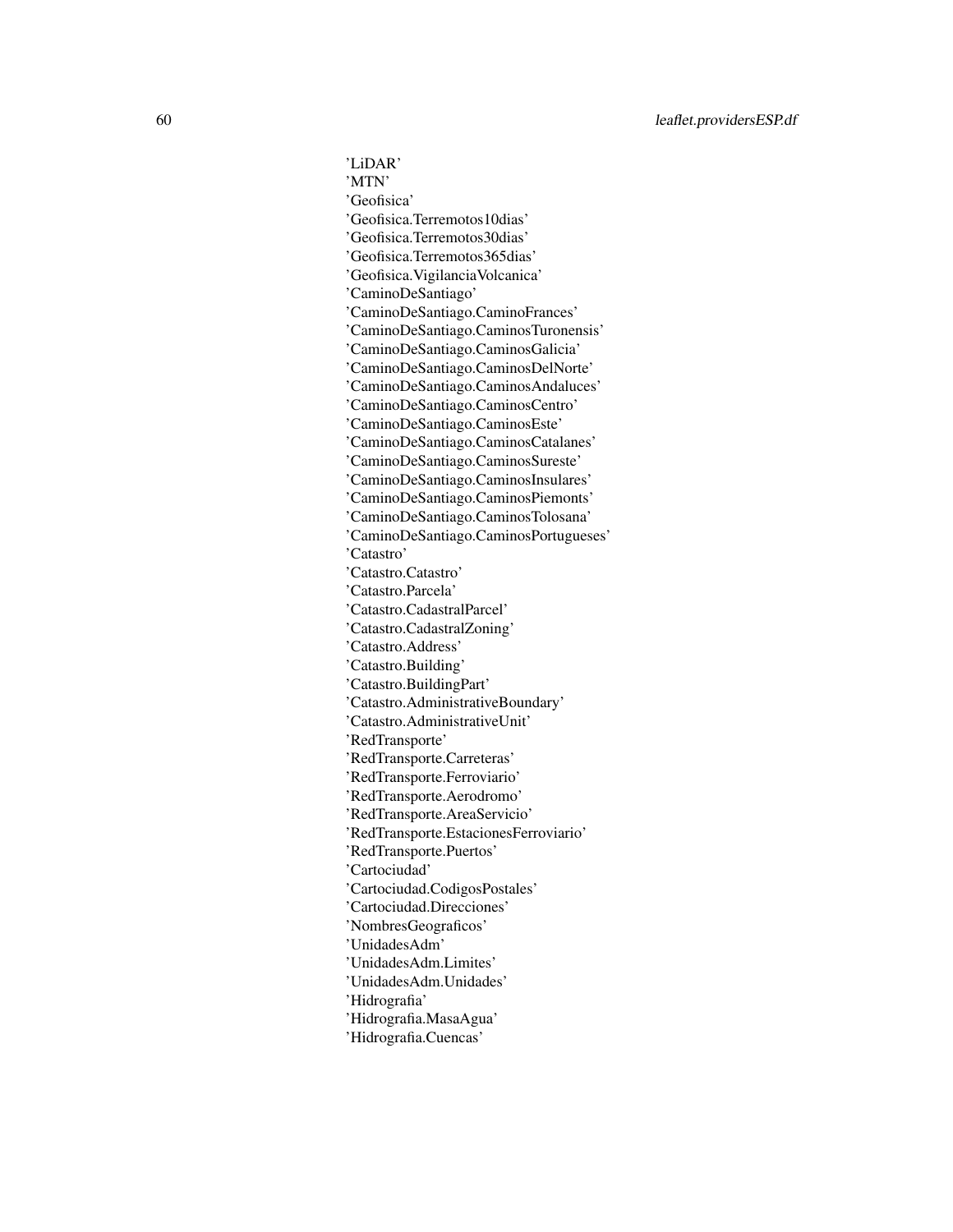<span id="page-60-0"></span>'Hidrografia.Subcuencas' 'Hidrografia.POI' 'Hidrografia.ManMade' 'Hidrografia.LineaCosta' 'Hidrografia.Rios' 'Hidrografia.Humedales' 'Militar' 'Militar.CEGET1M' 'Militar.CEGETM7814' 'Militar.CEGETM7815' 'Militar.CEGETM682' 'Militar.CECAF1M' 'ADIF' 'ADIF.Vias' 'ADIF.Nodos' 'ADIF.Estaciones' 'LimitesMaritimos' 'LimitesMaritimos.LimitesMaritimos' 'LimitesMaritimos.LineasBase' 'Copernicus' 'Copernicus.LandCover' 'Copernicus.Forest' 'Copernicus.ForestLeaf' 'Copernicus.WaterWet' 'Copernicus.SoilSeal' 'Copernicus.GrassLand' 'Copernicus.Local' 'Copernicus.RiparianGreen' 'Copernicus.RiparianLandCover' 'Copernicus.Natura2k' 'Copernicus.UrbanAtlas' 'ParquesNaturales' 'ParquesNaturales.Limites' 'ParquesNaturales.ZonasPerifericas'

#### Source

<https://dieghernan.github.io/leaflet-providersESP/> leaflet plugin, v1.3.0.

#### See Also

Other datasets: [esp\\_codelist](#page-6-1), [esp\\_munic.sf](#page-52-1), [esp\\_nuts.sf](#page-54-1), [pobmun19](#page-61-1) Other imagery utilities: [addProviderEspTiles\(](#page-3-2)), [esp\\_getTiles\(](#page-9-1)), [layer\\_spatraster\(](#page-56-1))

#### Examples

data("leaflet.providersESP.df")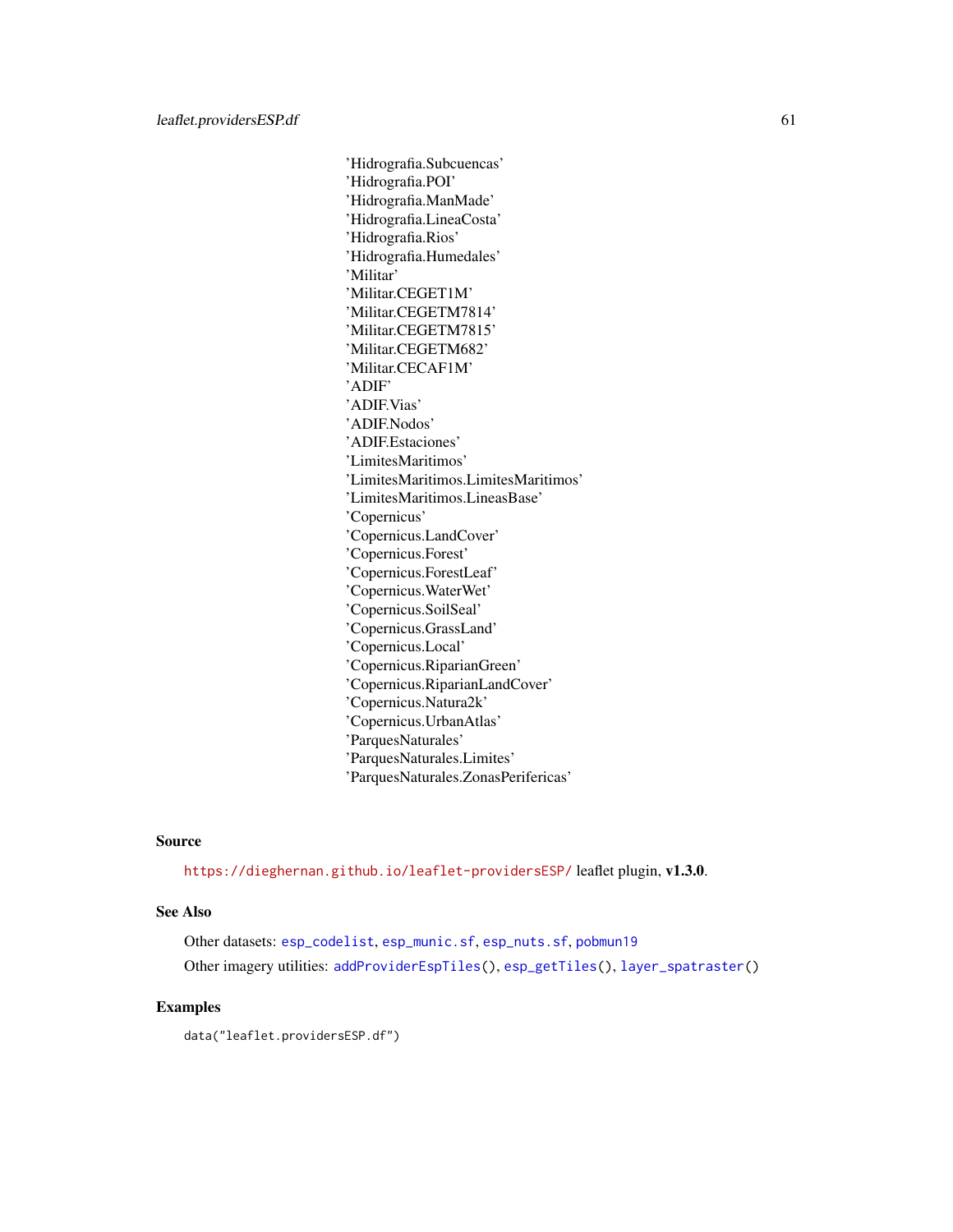<span id="page-61-1"></span><span id="page-61-0"></span>

# Description

A data frame with 8,131 rows containing the population data by municipality in Spain (2019).

# Source

INE: Instituto Nacional de Estadistica <https://www.ine.es/>

# See Also

Other datasets: [esp\\_codelist](#page-6-1), [esp\\_munic.sf](#page-52-1), [esp\\_nuts.sf](#page-54-1), [leaflet.providersESP.df](#page-58-1)

# Examples

data("pobmun19")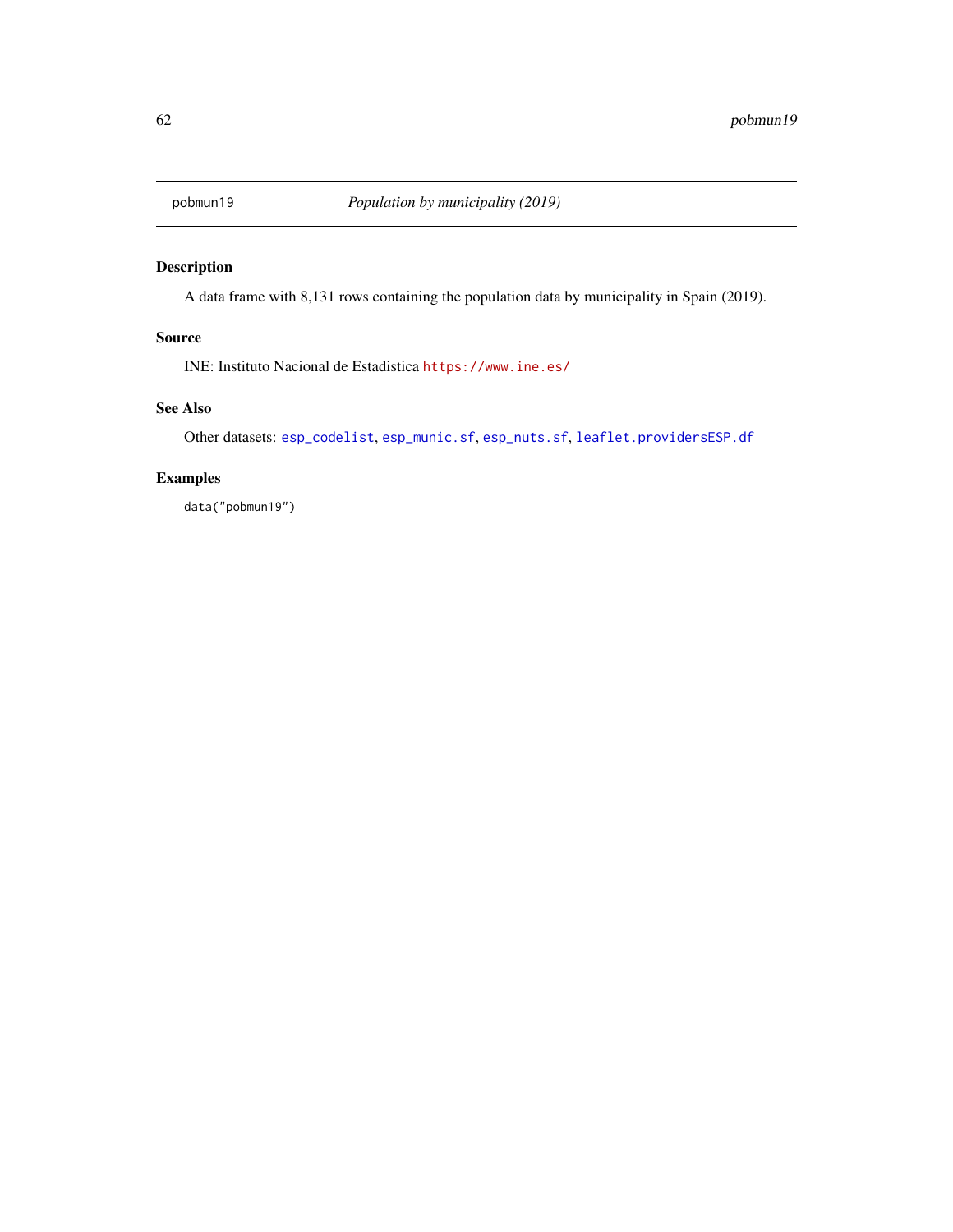# <span id="page-62-0"></span>**Index**

∗ cache utilities esp\_clear\_cache, [6](#page-5-0) esp\_set\_cache\_dir, [56](#page-55-0) ∗ datasets esp\_codelist, [7](#page-6-0) esp\_munic.sf, [53](#page-52-0) esp\_nuts.sf, [55](#page-54-0) leaflet.providersESP.df, [59](#page-58-0) pobmun19, [62](#page-61-0) ∗ dictionary esp\_codelist, [7](#page-6-0) esp\_dict\_region\_code, [9](#page-8-0) ∗ grids esp\_get\_grid\_BDN, [25](#page-24-0) esp\_get\_grid\_EEA, [27](#page-26-0) esp\_get\_grid\_ESDAC, [29](#page-28-0) esp\_get\_grid\_MTN, [30](#page-29-0) ∗ helper esp\_check\_access, [6](#page-5-0) ∗ imagery utilities addProviderEspTiles, [4](#page-3-0) esp\_getTiles, [10](#page-9-0) layer\_spatraster, [57](#page-56-0) leaflet.providersESP.df, [59](#page-58-0) ∗ infrastructure esp\_get\_railway, [47](#page-46-0) esp\_get\_roads, [51](#page-50-0) ∗ municipalities esp\_get\_capimun, [15](#page-14-0) esp\_get\_munic, [38](#page-37-0) esp\_munic.sf, [53](#page-52-0) ∗ natural esp\_get\_hydrobasin, [33](#page-32-0) esp\_get\_hypsobath, [34](#page-33-0) esp\_get\_rivers, [49](#page-48-0) ∗ nuts esp\_get\_nuts, [41](#page-40-0) esp\_nuts.sf, [55](#page-54-0) ∗ package

mapSpain-package, [3](#page-2-0) ∗ political esp\_codelist, [7](#page-6-0) esp\_get\_can\_box, [13](#page-12-0) esp\_get\_capimun, [15](#page-14-0) esp\_get\_ccaa, [18](#page-17-0) esp\_get\_country, [21](#page-20-0) esp\_get\_gridmap, [23](#page-22-0) esp\_get\_munic, [38](#page-37-0) esp\_get\_nuts, [41](#page-40-0) esp\_get\_prov, [44](#page-43-0) addProviderEspTiles, [4,](#page-3-0) *[12](#page-11-0)*, *[58](#page-57-0)*, *[61](#page-60-0)* addProviderEspTiles(), *[14](#page-13-0)*, *[17](#page-16-0)*, *[20](#page-19-0)*, *[23](#page-22-0)*, *[40](#page-39-0)*, *[42](#page-41-0)*, *[46](#page-45-0)*, *[53](#page-52-0)* aes, *[58](#page-57-0)* base::regex(), *[40](#page-39-0)* base::tempdir(), *[57](#page-56-0)* esp\_check\_access, [6](#page-5-0) esp\_clear\_cache, [6,](#page-5-0) *[57](#page-56-0)* esp\_codelist, [7,](#page-6-0) *[9](#page-8-0)*, *[14](#page-13-0)*, *[17](#page-16-0)*, *[20](#page-19-0)*, *[23,](#page-22-0) [24](#page-23-0)*, *[39,](#page-38-0) [40](#page-39-0)*, *[43](#page-42-0)*, *[45,](#page-44-0) [46](#page-45-0)*, *[54,](#page-53-0) [55](#page-54-0)*, *[61,](#page-60-0) [62](#page-61-0)* esp\_dict\_region\_code, *[8](#page-7-0)*, [9](#page-8-0) esp\_dict\_region\_code(), *[9](#page-8-0)*, *[42,](#page-41-0) [43](#page-42-0)* esp\_dict\_translate *(*esp\_dict\_region\_code*)*, [9](#page-8-0) esp\_dict\_translate(), *[9](#page-8-0)* esp\_get\_can\_box, *[8](#page-7-0)*, [13,](#page-12-0) *[17](#page-16-0)*, *[20](#page-19-0)*, *[23,](#page-22-0) [24](#page-23-0)*, *[40](#page-39-0)*, *[43](#page-42-0)*, *[46](#page-45-0)* esp\_get\_can\_box(), *[13](#page-12-0)* esp\_get\_can\_provinces *(*esp\_get\_can\_box*)*, [13](#page-12-0) esp\_get\_can\_provinces(), *[13](#page-12-0)* esp\_get\_capimun, *[8](#page-7-0)*, *[14](#page-13-0)*, [15,](#page-14-0) *[20](#page-19-0)*, *[23,](#page-22-0) [24](#page-23-0)*, *[40](#page-39-0)*, *[43](#page-42-0)*, *[46](#page-45-0)*, *[54](#page-53-0)* esp\_get\_ccaa, *[8](#page-7-0)*, *[14](#page-13-0)*, *[17](#page-16-0)*, [18,](#page-17-0) *[23,](#page-22-0) [24](#page-23-0)*, *[40](#page-39-0)*, *[43](#page-42-0)*, *[46](#page-45-0)* esp\_get\_ccaa(), *[18,](#page-17-0) [19](#page-18-0)*, *[26,](#page-25-0) [27](#page-26-0)* esp\_get\_ccaa\_siane *(*esp\_get\_ccaa*)*, [18](#page-17-0)